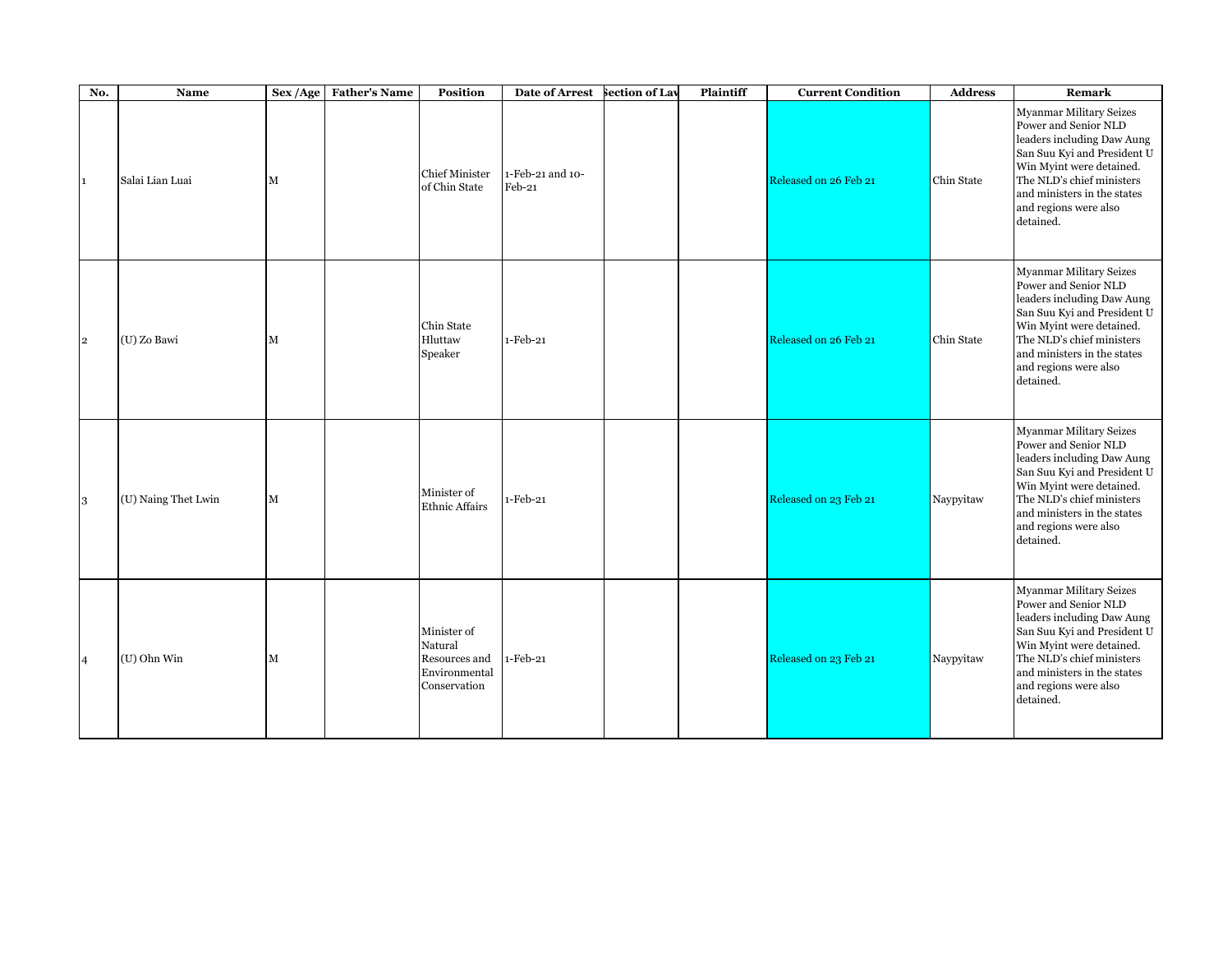| 5              | (U) Chan Thar     | $\mathbf{M}$ | Minister of<br>Social Affairs of<br><b>Rakhine State</b><br>Government                                    | $1-Feb-21$  |  | Released on 2 Feb 21  | <b>Rakhine State</b> | Myanmar Military Seizes<br>Power and Senior NLD<br>leaders including Daw Aung<br>San Suu Kyi and President U<br>Win Myint were detained.<br>The NLD's chief ministers<br>and ministers in the states<br>and regions were also<br>detained. |
|----------------|-------------------|--------------|-----------------------------------------------------------------------------------------------------------|-------------|--|-----------------------|----------------------|--------------------------------------------------------------------------------------------------------------------------------------------------------------------------------------------------------------------------------------------|
| 6              | (U) Aung Kyaw Zan | $\mathbf{M}$ | Minister of<br>Electricity,<br>Industry and<br>Transportation<br>of Rakhine<br><b>State</b><br>Government | 1-Feb-21    |  | Released on 2 Feb 21  | <b>Rakhine State</b> | Myanmar Military Seizes<br>Power and Senior NLD<br>leaders including Daw Aung<br>San Suu Kyi and President U<br>Win Myint were detained.<br>The NLD's chief ministers<br>and ministers in the states<br>and regions were also<br>detained. |
| $\overline{7}$ | (U) Soe Htet      | M            | Minister of<br>Municipal<br>Affairs of Chin<br>State<br>Government                                        | $1-Feb-21$  |  | Released on 26 Feb 21 | Chin State           | Myanmar Military Seizes<br>Power and Senior NLD<br>leaders including Daw Aung<br>San Suu Kyi and President U<br>Win Myint were detained.<br>The NLD's chief ministers<br>and ministers in the states<br>and regions were also<br>detained. |
| 8              | (U) Phwe Arr      | $\mathbf{M}$ | Minister of<br>Immigration of<br>Chin State<br>Government                                                 | $1$ -Feb-21 |  | Released on 26 Feb 21 | Chin State           | Myanmar Military Seizes<br>Power and Senior NLD<br>leaders including Daw Aung<br>San Suu Kyi and President U<br>Win Myint were detained.<br>The NLD's chief ministers<br>and ministers in the states<br>and regions were also<br>detained. |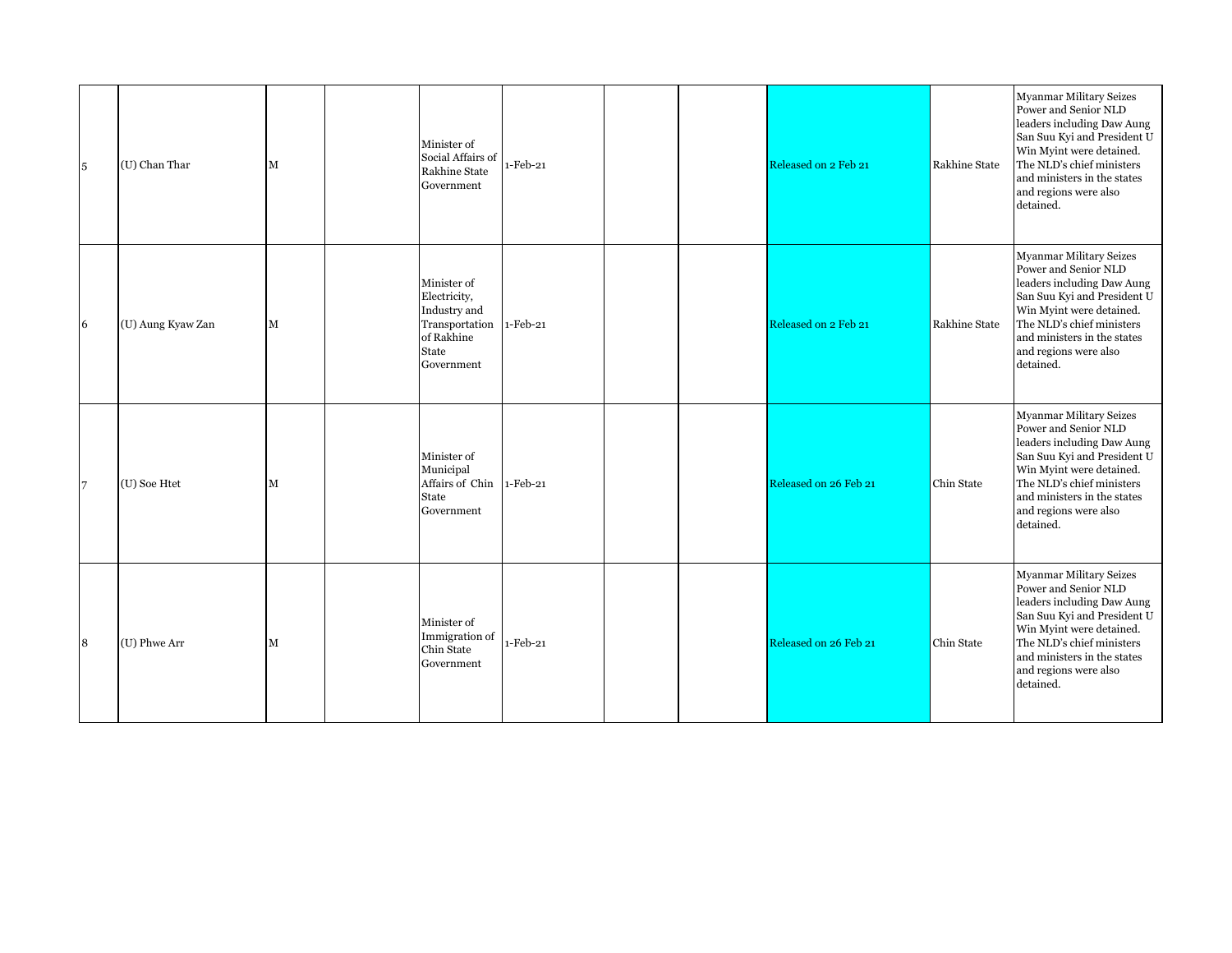| 19 | (U) Vui Kaw           | M           | Minister of<br>Planning and<br>Finance of Chin 1-Feb-21<br><b>State</b><br>Government                        |            |  | Released on 3 Mar 21 | Chin State | Myanmar Military Seizes<br>Power and Senior NLD<br>leaders including Daw Aung<br>San Suu Kyi and President U<br>Win Myint were detained.<br>The NLD's chief ministers<br>and ministers in the states<br>and regions were also<br>detained. |
|----|-----------------------|-------------|--------------------------------------------------------------------------------------------------------------|------------|--|----------------------|------------|--------------------------------------------------------------------------------------------------------------------------------------------------------------------------------------------------------------------------------------------|
| 10 | (U) Mang Hen Dal      | M           | Minister of<br>Agriculture,<br>Livestock,<br>Forestry and<br>Mines of Chin<br><b>State</b><br>Government     | $1-Feb-21$ |  | Released on 3 Mar 21 | Chin State | Myanmar Military Seizes<br>Power and Senior NLD<br>leaders including Daw Aung<br>San Suu Kyi and President U<br>Win Myint were detained.<br>The NLD's chief ministers<br>and ministers in the states<br>and regions were also<br>detained. |
| 11 | (U) Sui Thio          | $\mathbf M$ | Minister of<br>Road,<br>Transportation<br>and<br>Telecommunica<br>tion of Chin<br><b>State</b><br>Government | 1-Feb-21   |  | Released on 3 Mar 21 | Chin State | Myanmar Military Seizes<br>Power and Senior NLD<br>leaders including Daw Aung<br>San Suu Kyi and President U<br>Win Myint were detained.<br>The NLD's chief ministers<br>and ministers in the states<br>and regions were also<br>detained. |
| 12 | (U) Pau Lun Min Thang | $\mathbf M$ | Minister of<br>Social Affairs of<br>Chin State<br>Government                                                 | $1-Feb-21$ |  | Released on 3 Mar 21 | Chin State | Myanmar Military Seizes<br>Power and Senior NLD<br>leaders including Daw Aung<br>San Suu Kyi and President U<br>Win Myint were detained.<br>The NLD's chief ministers<br>and ministers in the states<br>and regions were also<br>detained. |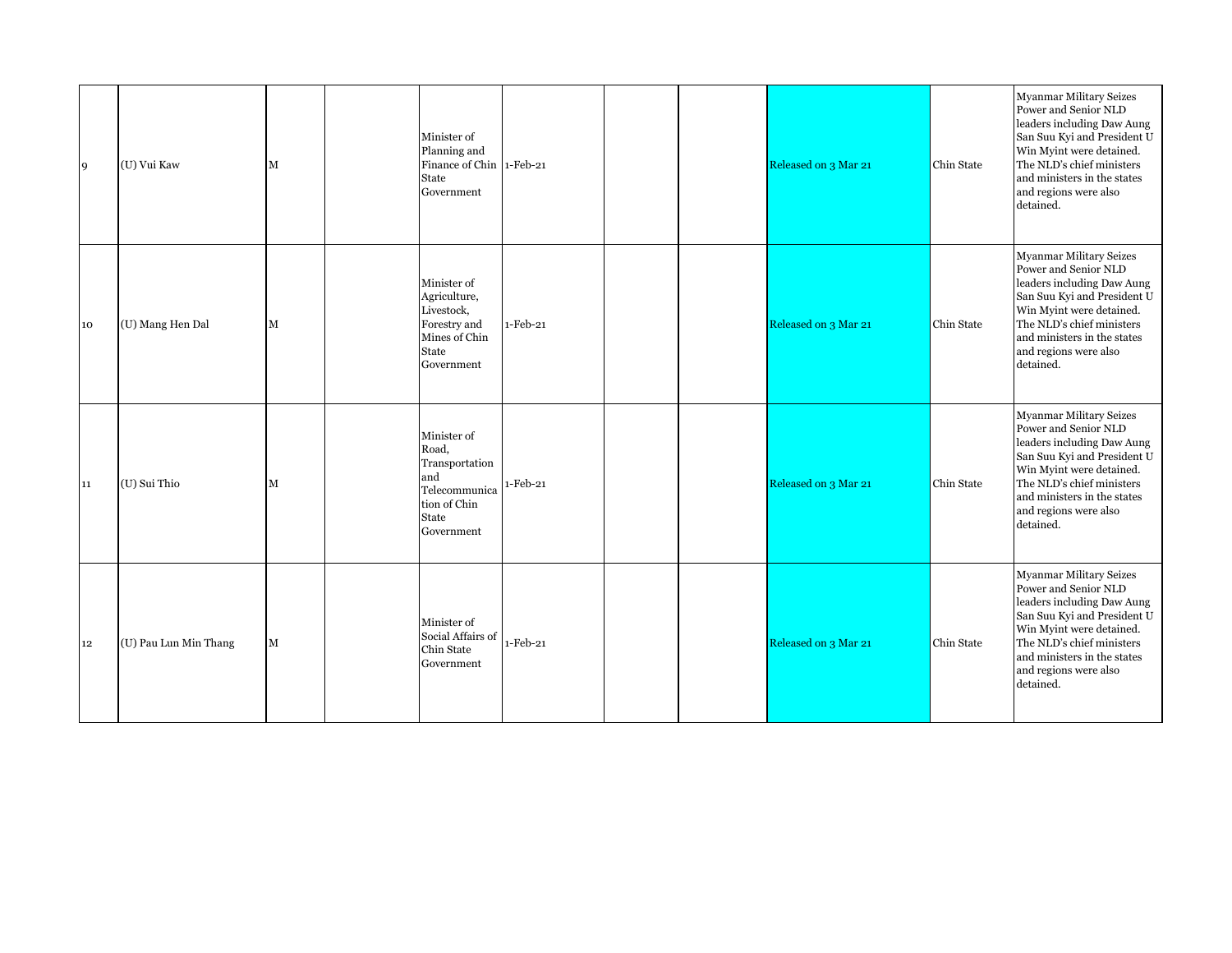| 13 | (U) Wai Linn      | $\mathbf M$ | Minister of<br>Planning and<br>Finance of<br>Kachin State<br>Government                                          | $1$ -Feb-21 |  | Released on 2 Feb 21  | Kachin State | Myanmar Military Seizes<br>Power and Senior NLD<br>leaders including Daw Aung<br>San Suu Kyi and President U<br>Win Myint were detained.<br>The NLD's chief ministers<br>and ministers in the states<br>and regions were also<br>detained.        |
|----|-------------------|-------------|------------------------------------------------------------------------------------------------------------------|-------------|--|-----------------------|--------------|---------------------------------------------------------------------------------------------------------------------------------------------------------------------------------------------------------------------------------------------------|
| 14 | (U) Win Nyunt     | $\mathbf M$ | Minister of<br>Road.<br>Communication<br>, Electricity and 1-Feb-21<br>Industry of<br>Kachin State<br>Government |             |  | Released on 2 Feb 21  | Kachin State | Myanmar Military Seizes<br>Power and Senior NLD<br>leaders including Daw Aung<br>San Suu Kyi and President U<br>Win Myint were detained.<br>The NLD's chief ministers<br>and ministers in the states<br>and regions were also<br>detained.        |
| 15 | (U) Kyaw Kyaw Win | $\mathbf M$ | Minister of<br>Agriculture,<br>Livestock and<br>Irrigation of<br>Kachin State<br>Government                      | 1-Feb-21    |  | Released on 2 Feb 21  | Kachin State | Myanmar Military Seizes<br>Power and Senior NLD<br>leaders including Daw Aung<br>San Suu Kyi and President U<br>Win Myint were detained.<br>The NLD's chief ministers<br>and ministers in the states<br>and regions were also<br>detained.        |
| 16 | Dr. Min Kyi Win   | $\mathbf M$ | Minister of<br>Natural<br>Resources and<br>Environment of<br>Mon State<br>Government                             | 1-Feb-21    |  | Released on 26 Feb 21 | Mon State    | <b>Myanmar Military Seizes</b><br>Power and Senior NLD<br>leaders including Daw Aung<br>San Suu Kyi and President U<br>Win Myint were detained.<br>The NLD's chief ministers<br>and ministers in the states<br>and regions were also<br>detained. |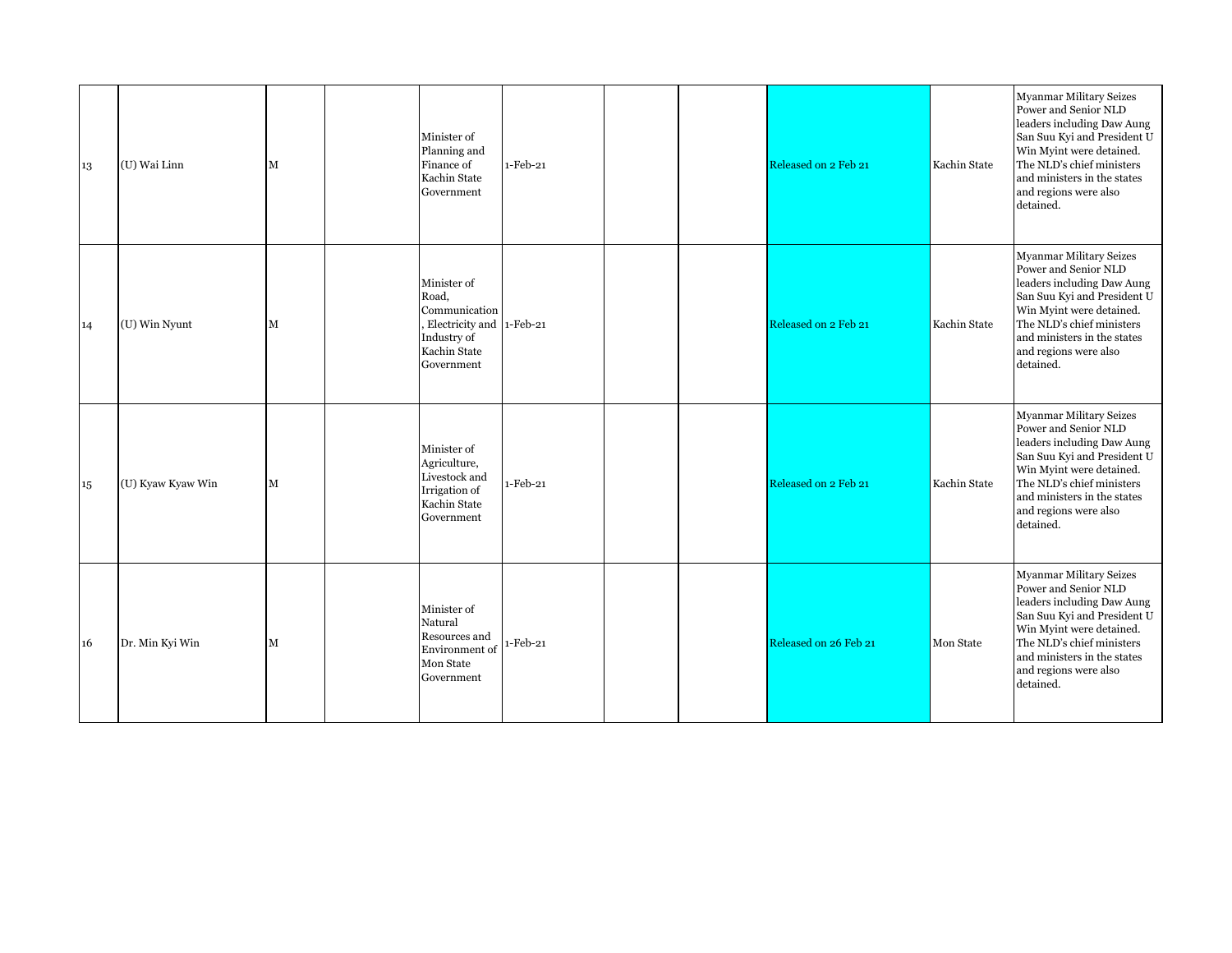| 17 | Dr. Htein Linn   | $\mathbf{M}$ | Minister of<br>Social Affairs of<br>Mon State<br>Government                      | $1-Feb-21$ |  | Released on 26 Feb 21 | Mon State             | Myanmar Military Seizes<br>Power and Senior NLD<br>leaders including Daw Aung<br>San Suu Kyi and President U<br>Win Myint were detained.<br>The NLD's chief ministers<br>and ministers in the states<br>and regions were also<br>detained.        |
|----|------------------|--------------|----------------------------------------------------------------------------------|------------|--|-----------------------|-----------------------|---------------------------------------------------------------------------------------------------------------------------------------------------------------------------------------------------------------------------------------------------|
| 18 | (U) Shwe Myint   | M            | Minister of<br><b>Bamar</b> Ethnic<br>Affairs of Mon<br>State<br>Government      | 1-Feb-21   |  | Released on 26 Feb 21 | Mon State             | <b>Myanmar Military Seizes</b><br>Power and Senior NLD<br>leaders including Daw Aung<br>San Suu Kyi and President U<br>Win Myint were detained.<br>The NLD's chief ministers<br>and ministers in the states<br>and regions were also<br>detained. |
| 19 | (U) Soe Oo       | $\mathbf M$  | Minister of<br>Planning and<br>Finance of<br><b>Sagaing Region</b><br>Government | $1-Feb-21$ |  | Released on 26 Feb 21 | <b>Sagaing Region</b> | <b>Myanmar Military Seizes</b><br>Power and Senior NLD<br>leaders including Daw Aung<br>San Suu Kyi and President U<br>Win Myint were detained.<br>The NLD's chief ministers<br>and ministers in the states<br>and regions were also<br>detained. |
| 20 | (U) Moe Kyaw Thu | $\mathbf M$  | Minister of<br>Immigration of<br><b>Sagaing Region</b><br>Government             | $1-Feb-21$ |  | Released on 26 Feb 21 | <b>Sagaing Region</b> | Myanmar Military Seizes<br>Power and Senior NLD<br>leaders including Daw Aung<br>San Suu Kyi and President U<br>Win Myint were detained.<br>The NLD's chief ministers<br>and ministers in the states<br>and regions were also<br>detained.        |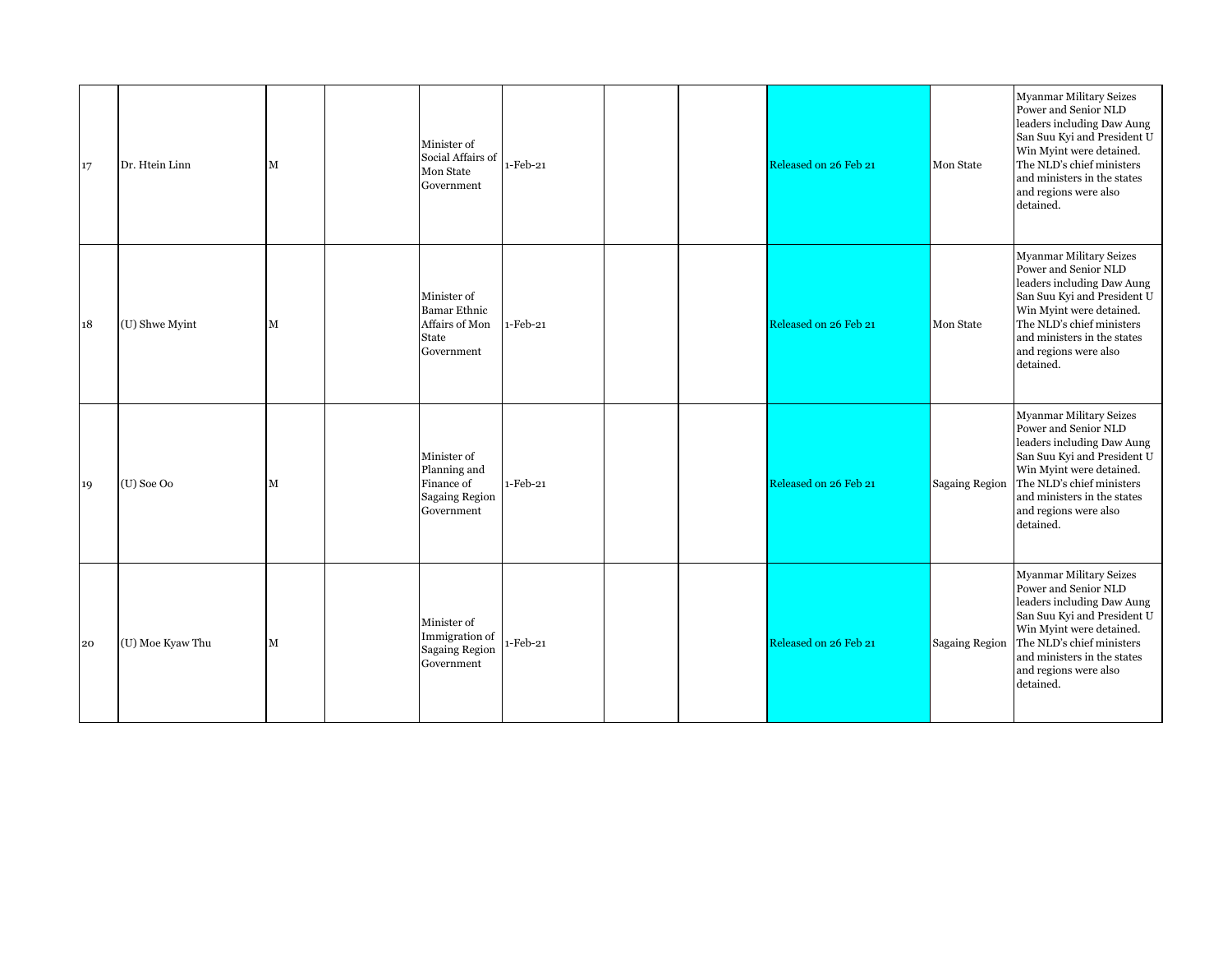| 21 | Dr. Zaw Win         | M            | Minister of<br>Social Affairs of<br><b>Sagaing Region</b><br>Government                             | $1-Feb-21$       |  | Released on 26 Feb 21 | <b>Sagaing Region</b> | Myanmar Military Seizes<br>Power and Senior NLD<br>leaders including Daw Aung<br>San Suu Kyi and President U<br>Win Myint were detained.<br>The NLD's chief ministers<br>and ministers in the states<br>and regions were also<br>detained.        |
|----|---------------------|--------------|-----------------------------------------------------------------------------------------------------|------------------|--|-----------------------|-----------------------|---------------------------------------------------------------------------------------------------------------------------------------------------------------------------------------------------------------------------------------------------|
| 22 | (U) Than Nyunt Win  | M            | Minister of<br>Electricity,<br>Industry and<br>Transportation<br>of Sagaing<br>Region<br>Government | $1$ -Feb-21 $\,$ |  | Released on 26 Feb 21 | <b>Sagaing Region</b> | <b>Myanmar Military Seizes</b><br>Power and Senior NLD<br>leaders including Daw Aung<br>San Suu Kyi and President U<br>Win Myint were detained.<br>The NLD's chief ministers<br>and ministers in the states<br>and regions were also<br>detained. |
| 23 | (U) Kam Za Mon      | $\mathbf{M}$ | Minister of<br>Agriculture,<br>Livestock and<br>Irrigation of<br><b>Sagaing Region</b><br>Governmet | 1-Feb-21         |  | Released on 26 Feb 21 | <b>Sagaing Region</b> | <b>Myanmar Military Seizes</b><br>Power and Senior NLD<br>leaders including Daw Aung<br>San Suu Kyi and President U<br>Win Myint were detained.<br>The NLD's chief ministers<br>and ministers in the states<br>and regions were also<br>detained. |
| 24 | (U) Lar Htaung Htan | M            | Minister of<br>Chin Ethnic<br>Affairs of<br><b>Sagaing Region</b><br>Government                     | 1-Feb-21         |  | Released on 26 Feb 21 | <b>Sagaing Region</b> | Myanmar Military Seizes<br>Power and Senior NLD<br>leaders including Daw Aung<br>San Suu Kyi and President U<br>Win Myint were detained.<br>The NLD's chief ministers<br>and ministers in the states<br>and regions were also<br>detained.        |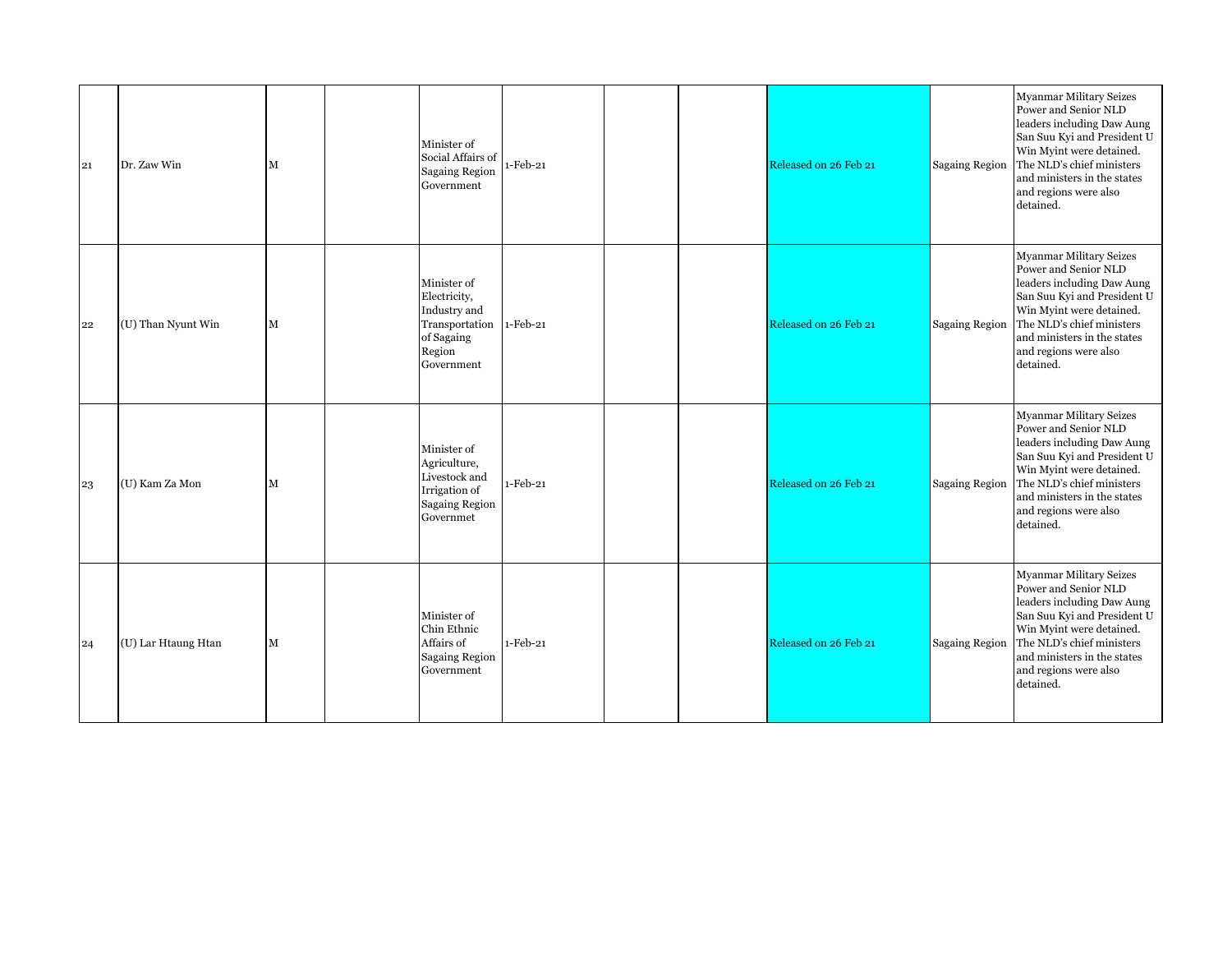| 25 | (U) Myint Kyi     | M           | Minister of<br>Municipal<br>Affairs of<br><b>Sagaing Region</b><br>Government                       | $1-Feb-21$ |  | Released on 26 Feb 21 | <b>Sagaing Region</b> | Myanmar Military Seizes<br>Power and Senior NLD<br>leaders including Daw Aung<br>San Suu Kyi and President U<br>Win Myint were detained.<br>The NLD's chief ministers<br>and ministers in the states<br>and regions were also<br>detained. |
|----|-------------------|-------------|-----------------------------------------------------------------------------------------------------|------------|--|-----------------------|-----------------------|--------------------------------------------------------------------------------------------------------------------------------------------------------------------------------------------------------------------------------------------|
| 26 | (Daw) Yee Yee Cho | $\mathbf F$ | Minister of of<br>Planning and<br>Finance of<br>Tanintharyi<br>Region<br>Government                 | 1-Feb-21   |  | Released on 13 Feb 21 | Tanintharyi<br>Region | Myanmar Military Seizes<br>Power and Senior NLD<br>leaders including Daw Aung<br>San Suu Kyi and President U<br>Win Myint were detained.<br>The NLD's chief ministers<br>and ministers in the states<br>and regions were also<br>detained. |
| 27 | (U) Ho Pin        | M           | Minister of<br>Social Affairs<br>and Municipal<br>Affairs of<br>Tanintharyi<br>Region<br>Government | 1-Feb-21   |  | Released on 17 Feb 21 | Tanintharyi<br>Region | Myanmar Military Seizes<br>Power and Senior NLD<br>leaders including Daw Aung<br>San Suu Kyi and President U<br>Win Myint were detained.<br>The NLD's chief ministers<br>and ministers in the states<br>and regions were also<br>detained. |
| 28 | (U) Kyaw Min      | M           | Minister of<br>Immigration of<br>Tanintharyi<br>Region<br>Government                                | 1-Feb-21   |  | Released on 17 Feb 21 | Tanintharyi<br>Region | Myanmar Military Seizes<br>Power and Senior NLD<br>leaders including Daw Aung<br>San Suu Kyi and President U<br>Win Myint were detained.<br>The NLD's chief ministers<br>and ministers in the states<br>and regions were also<br>detained. |
| 29 | San Kyaw Hla      | M           | <b>Rakhine State</b><br>Hluttaw<br>Speaker                                                          | 1-Feb-21   |  | Released on 5 Feb 21  | Rakhine State         | Myanmar Military Seizes<br>Power and Senior NLD<br>leaders including Daw Aung<br>San Suu Kyi and President U<br>Win Myint were detained.<br>The NLD's chief ministers<br>and ministers in the states<br>and regions were also<br>detained. |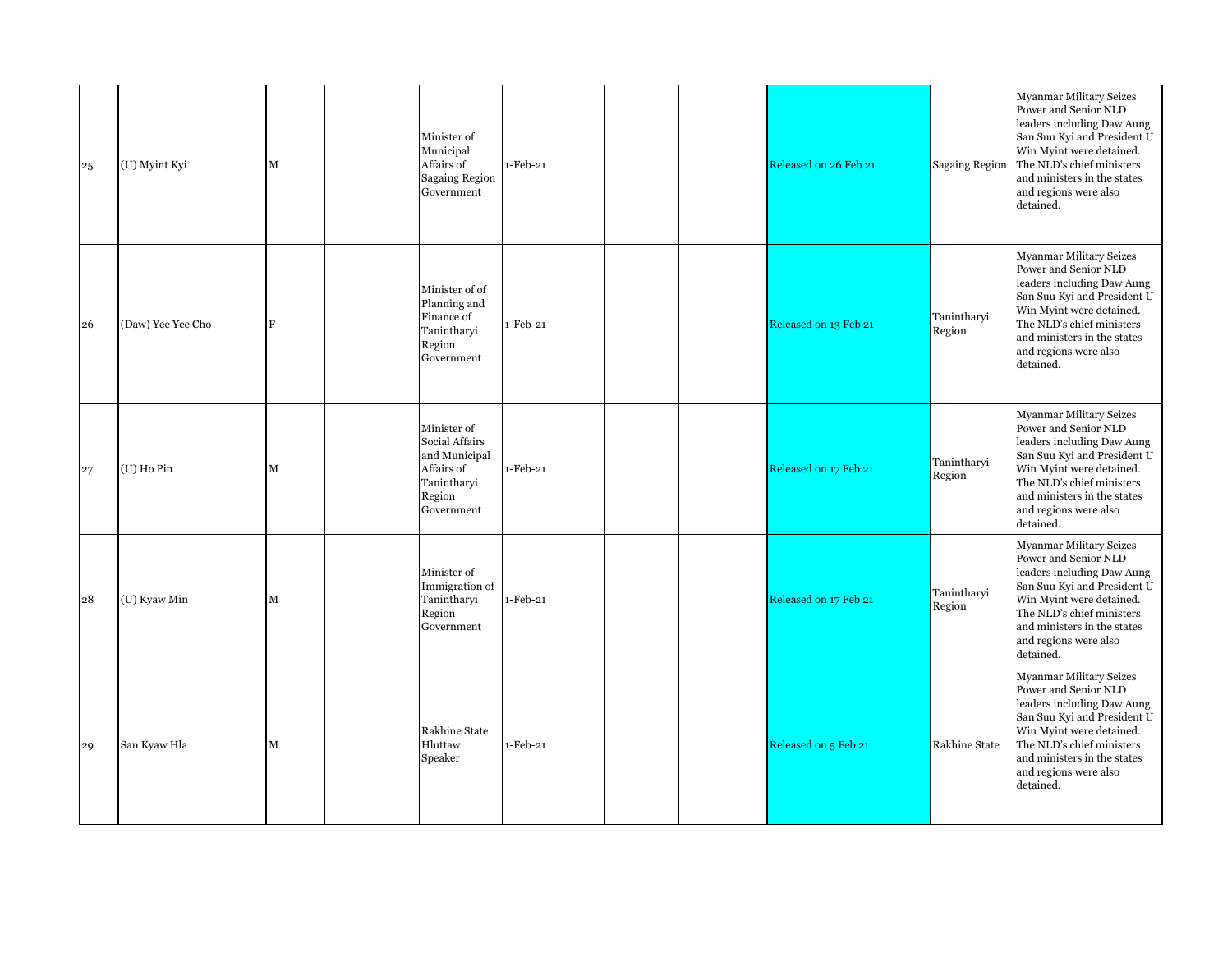| 30 | Dain Khan Hphon    | M           | Kachin State<br>Hluttaw Deputy 1-Feb-21<br>Speaker          |            |  | Released on 2 Feb 21  | <b>Kachin State</b>   | Myanmar Military Seizes<br>Power and Senior NLD<br>leaders including Daw Aung<br>San Suu Kyi and President U<br>Win Myint were detained.<br>The NLD's chief ministers<br>and ministers in the states<br>and regions were also<br>detained. |
|----|--------------------|-------------|-------------------------------------------------------------|------------|--|-----------------------|-----------------------|--------------------------------------------------------------------------------------------------------------------------------------------------------------------------------------------------------------------------------------------|
| 31 | (U) Than           | M           | <b>Sagaing Region</b><br>Hluttaw<br>Speaker                 | $1-Feb-21$ |  | Released on 26 Feb 21 | <b>Sagaing Region</b> | Myanmar Military Seizes<br>Power and Senior NLD<br>leaders including Daw Aung<br>San Suu Kyi and President U<br>Win Myint were detained.<br>The NLD's chief ministers<br>and ministers in the states<br>and regions were also<br>detained. |
| 32 | (U) Bo Than Nyunt  | $\mathbf M$ | <b>Sagaing Region</b><br>Hluttaw Deputy 1-Feb-21<br>Speaker |            |  | Released on 26 Feb 21 | <b>Sagaing Region</b> | Myanmar Military Seizes<br>Power and Senior NLD<br>leaders including Daw Aung<br>San Suu Kyi and President U<br>Win Myint were detained.<br>The NLD's chief ministers<br>and ministers in the states<br>and regions were also<br>detained. |
| 33 | (U) Khin Maung Aye | $\mathbf M$ | Tanintharyi<br>Region Hluttaw 1-Feb-21<br>Speaker           |            |  | Released on 17 Feb 21 | Tanintharyi<br>Region | Myanmar Military Seizes<br>Power and Senior NLD<br>leaders including Daw Aung<br>San Suu Kyi and President U<br>Win Myint were detained.<br>The NLD's chief ministers<br>and ministers in the states<br>and regions were also<br>detained. |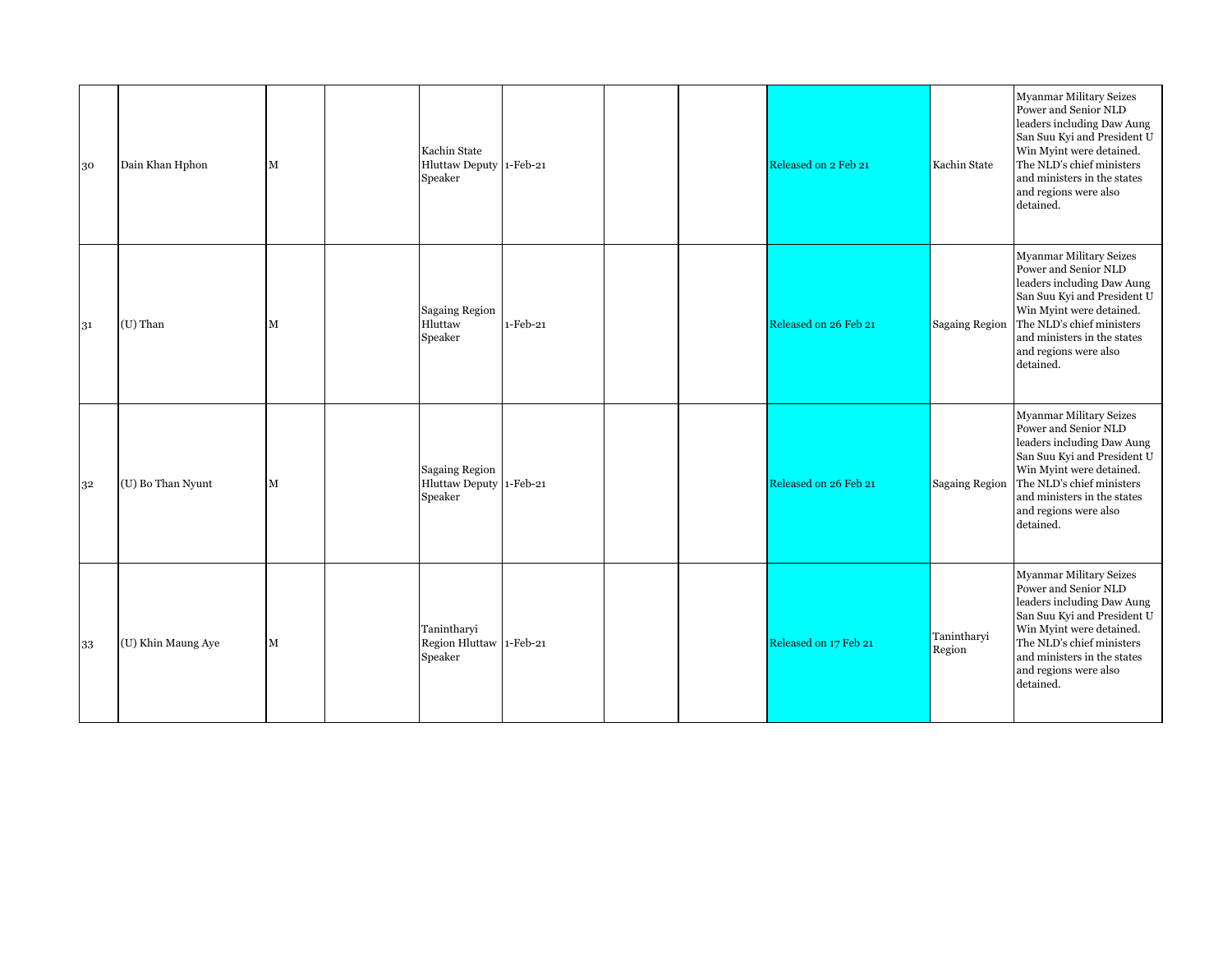| 34 | (U) Deih Thang     | $\mathbf M$ | Chin State<br>Hluttaw Deputy 1-Feb-21<br>Speaker |          |  | Released on 26 Feb 21 | Chin State           | Myanmar Military Seizes<br>Power and Senior NLD<br>leaders including Daw Aung<br>San Suu Kyi and President U<br>Win Myint were detained.<br>The NLD's chief ministers<br>and ministers in the states<br>and regions were also<br>detained.        |
|----|--------------------|-------------|--------------------------------------------------|----------|--|-----------------------|----------------------|---------------------------------------------------------------------------------------------------------------------------------------------------------------------------------------------------------------------------------------------------|
| 35 | (Daw) Khin Saw Wai | F           | Member of<br>Parliament<br>(ANP)                 | 1-Feb-21 |  | Released on 1 Feb 21  | <b>Rakhine State</b> | Myanmar Military Seizes<br>Power and Senior NLD<br>leaders including Daw Aung<br>San Suu Kyi and President U<br>Win Myint were detained.<br>The NLD's chief ministers<br>and ministers in the states<br>and regions were also<br>detained.        |
| 36 | (U) Soe Moe        | $\mathbf M$ | Amyotha<br><b>Hluttaw MP</b>                     | February |  | Released on 17 Mar 21 |                      | Myanmar Military Seizes<br>Power and Senior NLD<br>leaders including Daw Aung<br>San Suu Kyi and President U<br>Win Myint were detained.<br>The NLD's chief ministers<br>and ministers in the states<br>and regions were also<br>detained.        |
| 37 | (U) Kyaw Linn      | M           | Deputy<br>Minister for<br>construction           | February |  | Released on 17 Mar 21 | Naypyitaw            | <b>Myanmar Military Seizes</b><br>Power and Senior NLD<br>leaders including Daw Aung<br>San Suu Kyi and President U<br>Win Myint were detained.<br>The NLD's chief ministers<br>and ministers in the states<br>and regions were also<br>detained. |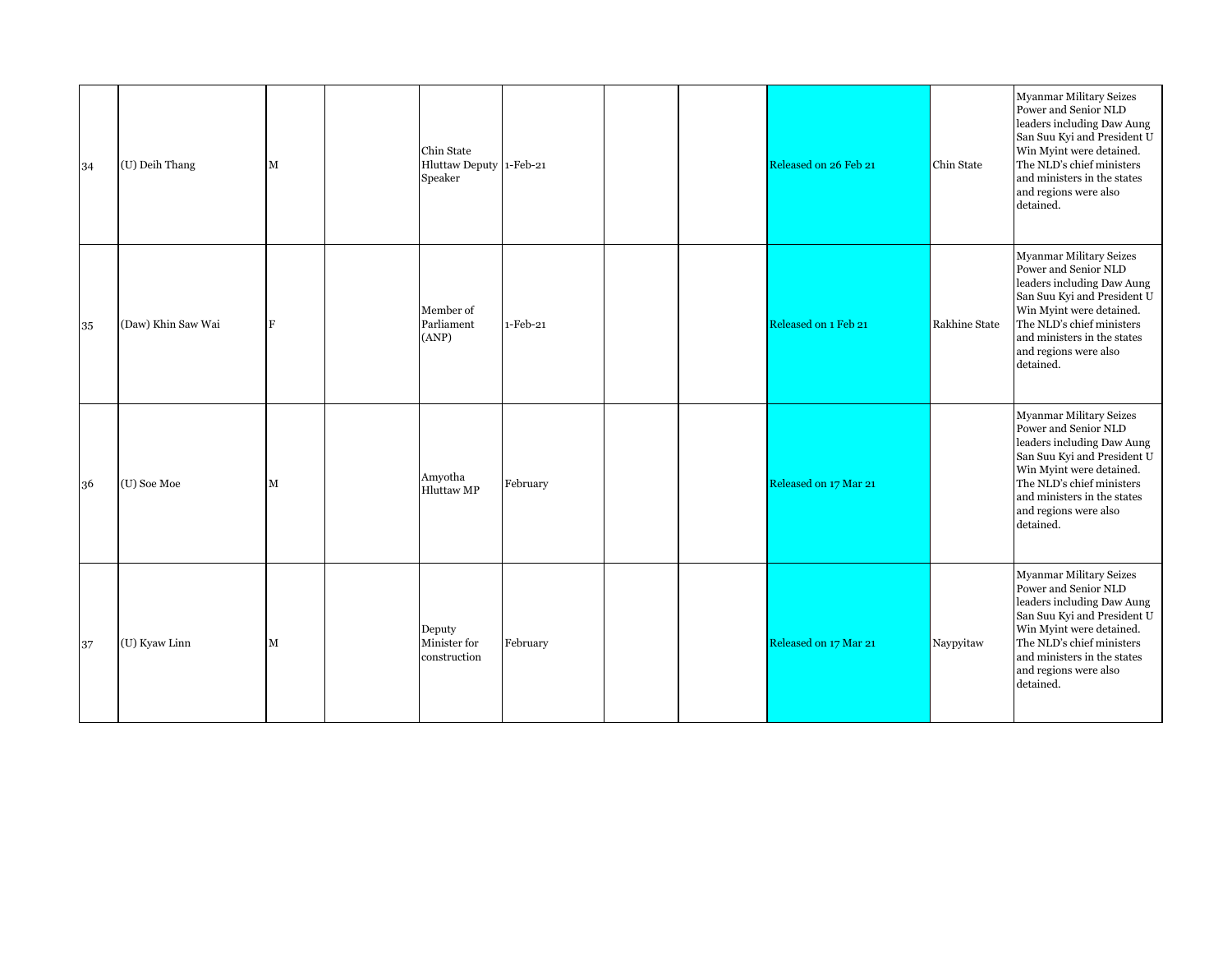| 38 | (U) Zaw Lwin          | $\mathbf M$  | NLD party<br>member of<br>Myitkyina<br>Township   | 1-Feb-21                            |                                                            |                                                              | Released on 2 Feb 21         | Myitkyina<br>Township,<br>Kachin State | Myanmar Military Seizes<br>Power and Senior NLD<br>leaders including Daw Aung<br>San Suu Kyi and President U<br>Win Myint were detained.<br>The NLD's chief ministers<br>and ministers in the states<br>and regions were also<br>detained.        |
|----|-----------------------|--------------|---------------------------------------------------|-------------------------------------|------------------------------------------------------------|--------------------------------------------------------------|------------------------------|----------------------------------------|---------------------------------------------------------------------------------------------------------------------------------------------------------------------------------------------------------------------------------------------------|
| 39 | (U) Mo Han Sin        | $\mathbf M$  | Chairman of<br>NLD Party of<br>Waimaw<br>Township | 1-Feb-21                            |                                                            |                                                              | Released on 2 Feb 21         | Kachin State                           | Myanmar Military Seizes<br>Power and Senior NLD<br>leaders including Daw Aung<br>San Suu Kyi and President U<br>Win Myint were detained.<br>The NLD's chief ministers<br>and ministers in the states<br>and regions were also<br>detained.        |
| 40 | (U) Chit Swe          | $\mathbf{M}$ | NLD Member<br>of Waimaw<br>Township               | 1-Feb-21                            |                                                            |                                                              | Released on 2 Feb 21         | Kachin State                           | <b>Myanmar Military Seizes</b><br>Power and Senior NLD<br>leaders including Daw Aung<br>San Suu Kyi and President U<br>Win Myint were detained.<br>The NLD's chief ministers<br>and ministers in the states<br>and regions were also<br>detained. |
| 41 | (U) Myint Kyi         | $\mathbf{M}$ | <b>NLD Secretary</b><br>of Sagaing<br>Region      | $1\mbox{-} \mathrm{Feb}\mbox{-} 21$ |                                                            |                                                              | Released on 26 Feb 21        | <b>Sagaing Region</b>                  | Myanmar Military Seizes<br>Power and Senior NLD<br>leaders including Daw Aung<br>San Suu Kyi and President U<br>Win Myint were detained.<br>The NLD's chief ministers<br>and ministers in the states<br>and regions were also<br>detained.        |
| 42 | (Ko) Myo Aung Cho     | $\mathbf M$  | Teacher                                           | 8-Feb-21                            | $S: 25$ of the<br>Natural<br>Disaster<br>Management<br>law | Ann Township<br>Administrator<br>(U) Maung Shwe Fine)<br>Aye | Released on 24 Feb 21 (Paid  | Ann Township,<br>RakhineState          | For staging a protest against<br>the military coup                                                                                                                                                                                                |
| 43 | (Ma) Aye Kyi Kyi Sein | F            | $No.(4)$ Primary<br>School Teacher<br>(Pa Ma Tee) | 19-Feb-21                           |                                                            |                                                              | Released on 19 February 2021 | Myitkyina,<br>Kachin State             | She was arrested for her<br>involement in the Civil<br>Disobedience Movement<br>(CDM)                                                                                                                                                             |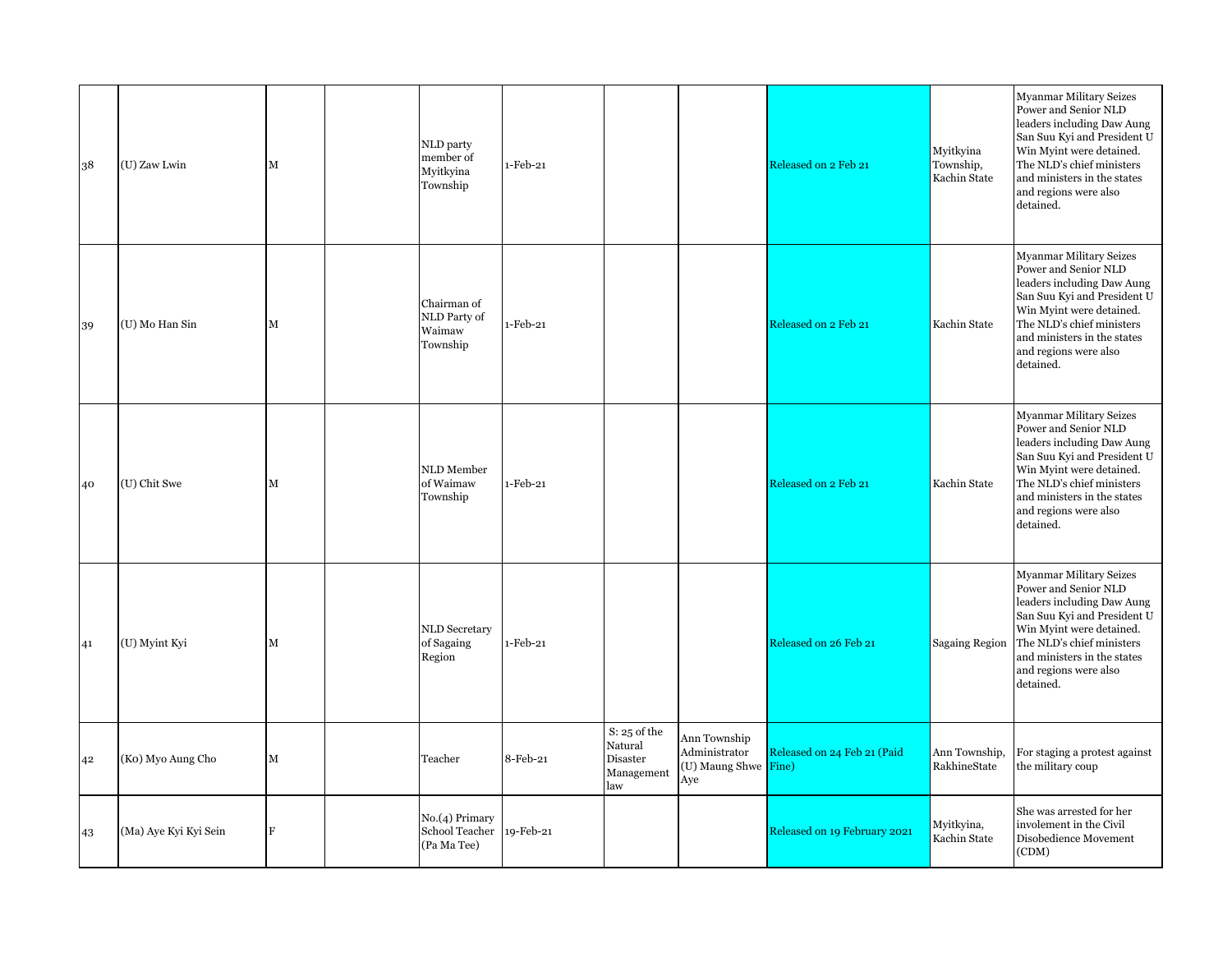| 44 | (Ma) Aye Chan May    | $\mathbf F$ | Teacher (Wai<br>Maw)                                                       | 19-Feb-21  |                                                                                                                                             |                                                              | Released on 19 February 2021 | Myitkyina,<br>Kachin State                                       | She was arrested for her<br>involement in the Civil<br>Disobedience Movement<br>(CDM) |
|----|----------------------|-------------|----------------------------------------------------------------------------|------------|---------------------------------------------------------------------------------------------------------------------------------------------|--------------------------------------------------------------|------------------------------|------------------------------------------------------------------|---------------------------------------------------------------------------------------|
| 45 | (U) Tin Maung        | $\mathbf M$ | Deputy<br>Supredetant,<br>Township<br>Education<br>Office, Natmauk         | 21-Mar-21  |                                                                                                                                             |                                                              | Released on 23 March 2021    | Myoma Kwet<br>thit, Natmauk<br>Township,<br>Magway Region. (CDM) | He was arrested for his<br>involement in the Civil<br>Disobedience Movement           |
| 46 | $(U)$ Win Pe         | $\mathbf M$ | Political<br>Activist<br>(Former<br>Political<br>Prisoner)                 | $9-Feb-21$ |                                                                                                                                             |                                                              | <b>Released on February</b>  | Dawei Provice,<br>Tanintharyi<br>Region                          | He was detained days after<br>the military staged a coup.                             |
| 47 | (Ko) Phyu Phway      | M           | Activist<br>(Former<br>Political<br>Prisoner)                              | 12-Feb-21  | $S: 25$ of the<br>Natural<br>Disaster<br>Management<br>law                                                                                  | Pyay Police<br>Station No. 1.                                | Released on 12 Feb 21        | Pyay Township,<br>Bago Region                                    | For staging a protest against<br>the military coup                                    |
| 48 | Mai Yadanar Aung     | F           | University<br>Student (Chin<br>University<br>Students In<br>Rakhine State) | 9-Feb-21   | $S: 25$ of the<br>Natural<br>Disaster<br>Management<br>law and S: 19<br>of the<br>Peaceful<br>Assembly and<br>Peaceful<br>Procession<br>Law | Ann Township<br>Administrator<br>(U) Maung Shwe Fine)<br>Aye | Released on 24 Feb 21 (Paid  | Ann Township,<br><b>Rakhine State</b>                            | For staging a protest against<br>the military coup                                    |
| 49 | Salai Min Htike Aung | $\mathbf M$ | University<br>Student (Chin<br>University<br>Students In<br>Rakhine State) | 10-Feb-21  | $S: 25$ of the<br>Natural<br>Disaster<br>Management<br>law and S: 19<br>of the<br>Peaceful<br>Assembly and<br>Peaceful<br>Procession<br>Law | Ann Township<br>Administrator<br>(U) Maung Shwe Fine)<br>Aye | Released on 24 Feb 21 (Paid  | Ann Township,<br>Rakhine State                                   | For staging a protest against<br>the military coup                                    |
| 50 | (Ko) Hein Zaw Aung   | M           | University<br>Student<br>(Mawlamyine<br>University<br>Student's<br>Union)  | 12-Feb-21  |                                                                                                                                             |                                                              | Released on 12 Feb 21        | Mawlamyine<br>Township, Mon<br>State                             | For staging a protest against<br>the military coup                                    |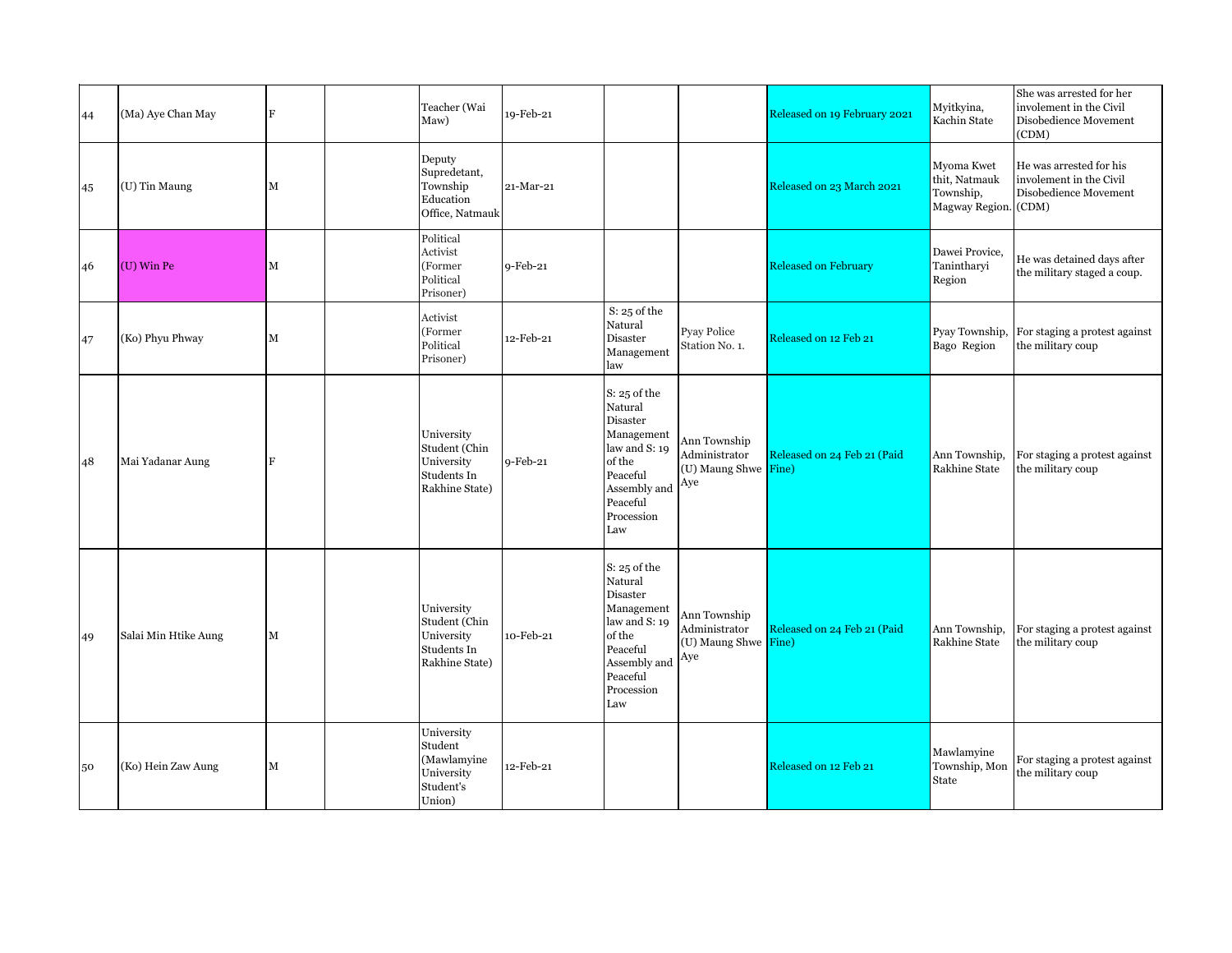| 51 | (Ko) Pyae Sone Phyo      | M           | University<br>Student<br>(Mawlamyine<br>University<br>Student's<br>Union) | 12-Feb-21 | Released on 12 Feb 21 | Mawlamyine<br>Township, Mon<br>State           | For staging a protest against<br>the military coup                                                                         |
|----|--------------------------|-------------|---------------------------------------------------------------------------|-----------|-----------------------|------------------------------------------------|----------------------------------------------------------------------------------------------------------------------------|
| 52 | (Ko) Tun Nyein Oo        | M           | University<br>Student<br>(Mawlamyine<br>University<br>Student's<br>Union) | 12-Feb-21 | Released on 12 Feb 21 | Mawlamyine<br>Township, Mon<br><b>State</b>    | For staging a protest against<br>the military coup                                                                         |
| 53 | (Mg) Min Khant Ko Ko     | M           | Medical<br>Student in<br>Yangon                                           | 26-Feb-21 | Released on 26 Feb 21 | Tharkayta<br>Township,<br><b>Yangon Region</b> | For staging a protest against<br>the military coup                                                                         |
| 54 | (Ma) May Myat Chel Myint | $\mathbf F$ | Second Year<br>Medical<br>Student<br>(University of<br>Medicine 1)        | 28-Feb-21 | Released on 28 Feb 21 | Yangon Region                                  | A medical students strike was<br>dispersed by riot police and<br>more than 100 people<br>arrested in Kyauk Kone,<br>Yankin |
| 55 | (Ma) May Khine San       | F           | University of<br>Medicine 1                                               | 28-Feb-21 | Released on 28 Feb 21 | Yangon Region                                  | A medical students strike was<br>dispersed by riot police and<br>more than 100 people<br>arrested in Kyauk Kone,<br>Yankin |
| 56 | Dr. Cherry Lwin          | F           | University of<br>Medicine 1                                               | 28-Feb-21 | Released on 28 Feb 21 | <b>Yangon Region</b>                           | A medical students strike was<br>dispersed by riot police and<br>more than 100 people<br>arrested in Kyauk Kone,<br>Yankin |
| 57 | Dr. Zun Wut Hmone        | F           | University of<br>Medicine 1                                               | 28-Feb-21 | Released on 28 Feb 21 | Yangon Region                                  | A medical students strike was<br>dispersed by riot police and<br>more than 100 people<br>arrested in Kyauk Kone,<br>Yankin |
| 58 | Dr. May Myat Mon Kyaw    | F           | University of<br>Medicine 1                                               | 28-Feb-21 | Released on 28 Feb 21 | Yangon Region                                  | A medical students strike was<br>dispersed by riot police and<br>more than 100 people<br>arrested in Kyauk Kone,<br>Yankin |
| 59 | (Ma) Aye Htay            | F           | University of<br>Medicine 1                                               | 28-Feb-21 | Released on 28 Feb 21 | <b>Yangon Region</b>                           | A medical students strike was<br>dispersed by riot police and<br>more than 100 people<br>arrested in Kyauk Kone,<br>Yankin |
| 60 | Dr. Khin Swe Lwin        | F           | University of<br>Medicine 1                                               | 28-Feb-21 | Released on 28 Feb 21 | <b>Yangon Region</b>                           | A medical students strike was<br>dispersed by riot police and<br>more than 100 people<br>arrested in Kyauk Kone,<br>Yankin |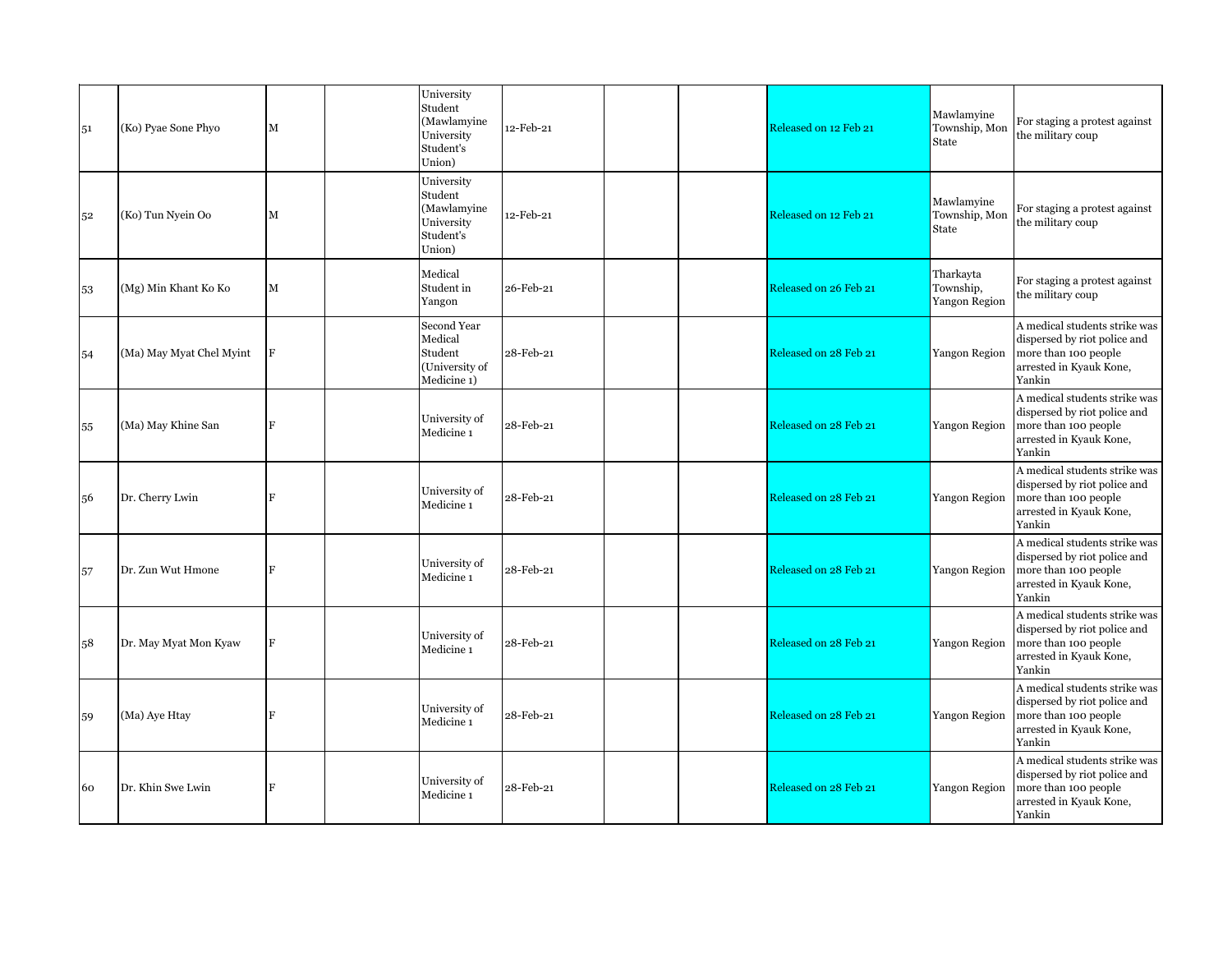| 61 | Dr. Wai Mar Myint Aung | F           | University of<br>Medicine 1          | 28-Feb-21 |  | Released on 28 Feb 21 | <b>Yangon Region</b> | A medical students strike was<br>dispersed by riot police and<br>more than 100 people<br>arrested in Kyauk Kone,<br>Yankin |
|----|------------------------|-------------|--------------------------------------|-----------|--|-----------------------|----------------------|----------------------------------------------------------------------------------------------------------------------------|
| 62 | Dr. Molly Moe          | $_{\rm F}$  | University of<br>Medicine 1          | 28-Feb-21 |  | Released on 28 Feb 21 | <b>Yangon Region</b> | A medical students strike was<br>dispersed by riot police and<br>more than 100 people<br>arrested in Kyauk Kone,<br>Yankin |
| 63 | Dr. Htut Ingyin        | $_{\rm F}$  | University of<br>Medicine 1          | 28-Feb-21 |  | Released on 28 Feb 21 | <b>Yangon Region</b> | A medical students strike was<br>dispersed by riot police and<br>more than 100 people<br>arrested in Kyauk Kone,<br>Yankin |
| 64 | Dr. Swe Mon Oo         | F           | University of<br>Medicine 1          | 28-Feb-21 |  | Released on 28 Feb 21 | Yangon Region        | A medical students strike was<br>dispersed by riot police and<br>more than 100 people<br>arrested in Kyauk Kone,<br>Yankin |
| 65 | Dr. Nwel Min Soe       | $\mathbf F$ | University of<br>Medicine 1<br>(CWH) | 28-Feb-21 |  | Released on 28 Feb 21 | Yangon Region        | A medical students strike was<br>dispersed by riot police and<br>more than 100 people<br>arrested in Kyauk Kone,<br>Yankin |
| 66 | Dr. Aye Pwint Mu       | $\mathbf F$ | University of<br>Medicine 1 (OG)     | 28-Feb-21 |  | Released on 28 Feb 21 | Yangon Region        | A medical students strike was<br>dispersed by riot police and<br>more than 100 people<br>arrested in Kyauk Kone,<br>Yankin |
| 67 | Dr. Kay Khine Nyein    | $\mathbf F$ | University of<br>Medicine 1<br>(CWH) | 28-Feb-21 |  | Released on 28 Feb 21 | <b>Yangon Region</b> | A medical students strike was<br>dispersed by riot police and<br>more than 100 people<br>arrested in Kyauk Kone,<br>Yankin |
| 68 | Dr. Su Myat Phyo       | F           | Dental                               | 28-Feb-21 |  | Released on 28 Feb 21 | <b>Yangon Region</b> | A medical students strike was<br>dispersed by riot police and<br>more than 100 people<br>arrested in Kyauk Kone,<br>Yankin |
| 69 | Dr. Mya Hphone Tint    | M           | University of<br>Medicine 2          | 28-Feb-21 |  | Released on 28 Feb 21 | <b>Yangon Region</b> | A medical students strike was<br>dispersed by riot police and<br>more than 100 people<br>arrested in Kyauk Kone,<br>Yankin |
| 70 | Dr. Theint Tinzar Hein | F           | <b>UDMY</b>                          | 28-Feb-21 |  | Released on 28 Feb 21 | Yangon Region        | A medical students strike was<br>dispersed by riot police and<br>more than 100 people<br>arrested in Kyauk Kone,<br>Yankin |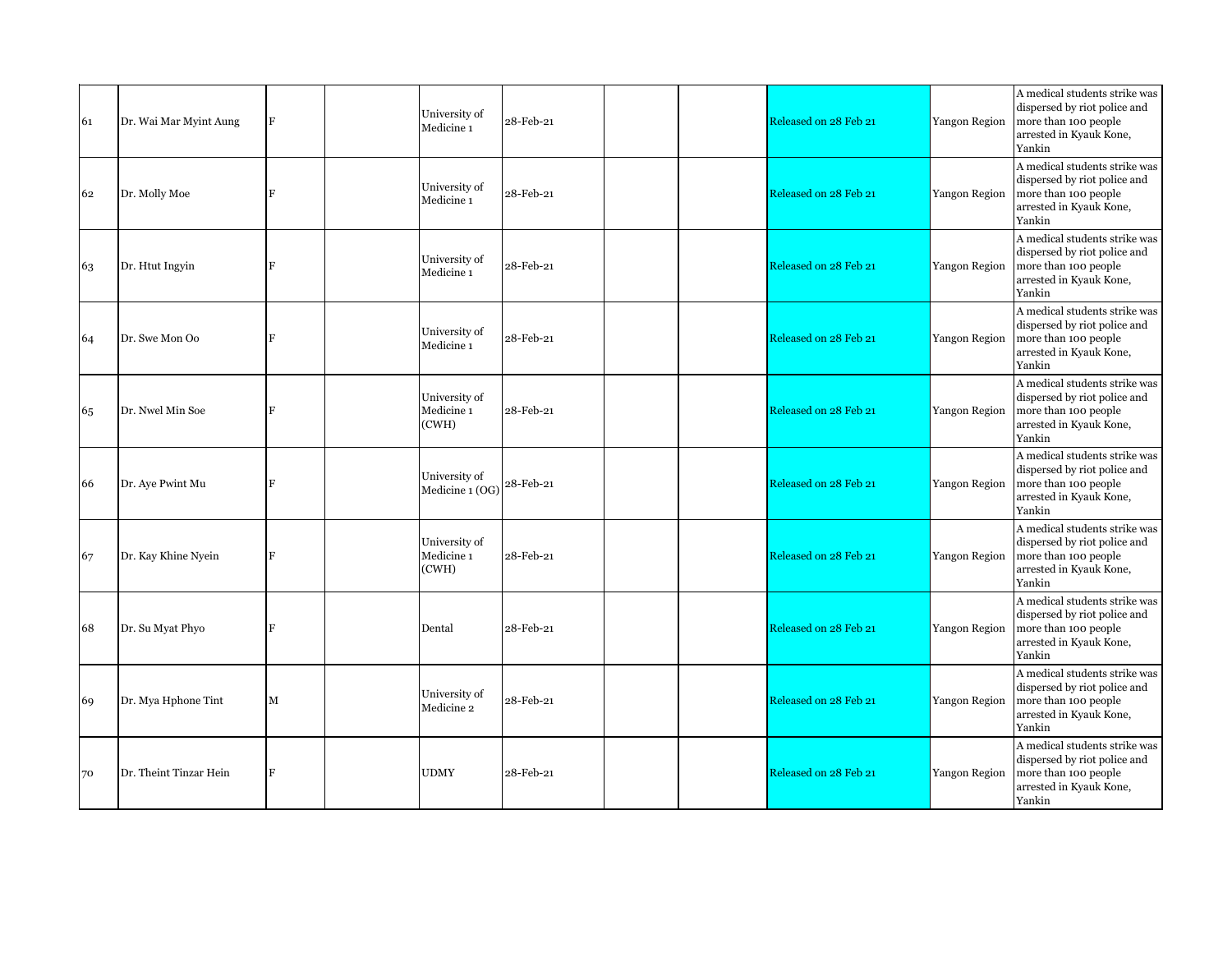| 71 | Dr. May Su Pyne        | F            | <b>UDMY</b>                           | 28-Feb-21 |  | Released on 28 Feb 21 | Yangon Region        | A medical students strike was<br>dispersed by riot police and<br>more than 100 people<br>arrested in Kyauk Kone,<br>Yankin |
|----|------------------------|--------------|---------------------------------------|-----------|--|-----------------------|----------------------|----------------------------------------------------------------------------------------------------------------------------|
| 72 | Dr. Thazin             | F            | <b>UDMY</b>                           | 28-Feb-21 |  | Released on 28 Feb 21 | Yangon Region        | A medical students strike was<br>dispersed by riot police and<br>more than 100 people<br>arrested in Kyauk Kone,<br>Yankin |
| 73 | Dr. Ei Naychi Aung     | F            | <b>UDMY</b>                           | 28-Feb-21 |  | Released on 28 Feb 21 | Yangon Region        | A medical students strike was<br>dispersed by riot police and<br>more than 100 people<br>arrested in Kyauk Kone,<br>Yankin |
| 74 | Dr. Kyawt Kay Zin      | $\mathbf F$  | <b>UDMY</b>                           | 28-Feb-21 |  | Released on 28 Feb 21 | Yangon Region        | A medical students strike was<br>dispersed by riot police and<br>more than 100 people<br>arrested in Kyauk Kone,<br>Yankin |
| 75 | Dr. Myat Thinzar Lwin  | F            | University of<br>Medicine 1           | 28-Feb-21 |  | Released on 28 Feb 21 | Yangon Region        | A medical students strike was<br>dispersed by riot police and<br>more than 100 people<br>arrested in Kyauk Kone,<br>Yankin |
| 76 | (Daw) Ohnmar Khaing    | $\mathbf{F}$ | University of<br>Medicine 1           | 28-Feb-21 |  | Released on 28 Feb 21 | Yangon Region        | A medical students strike was<br>dispersed by riot police and<br>more than 100 people<br>arrested in Kyauk Kone,<br>Yankin |
| 77 | Dr. Hnin Myat Lwin     | $\mathbf F$  | University of<br>Medicine 1           | 28-Feb-21 |  | Released on 28 Feb 21 | <b>Yangon Region</b> | A medical students strike was<br>dispersed by riot police and<br>more than 100 people<br>arrested in Kyauk Kone,<br>Yankin |
| 78 | (Ma) Khine Yi Mon Aung | $\mathbf F$  | University of<br>Medicine 1           | 28-Feb-21 |  | Released on 28 Feb 21 | <b>Yangon Region</b> | A medical students strike was<br>dispersed by riot police and<br>more than 100 people<br>arrested in Kyauk Kone,<br>Yankin |
| 79 | (Ma) Yamone            | F            | University of<br>Medicine 1           | 28-Feb-21 |  | Released on 28 Feb 21 | <b>Yangon Region</b> | A medical students strike was<br>dispersed by riot police and<br>more than 100 people<br>arrested in Kyauk Kone,<br>Yankin |
| 80 | (Ma) Su Htoo Aung      | $_{\rm F}$   | University of<br>Medicine 1<br>(2018) | 28-Feb-21 |  | Released on 28 Feb 21 | Yangon Region        | A medical students strike was<br>dispersed by riot police and<br>more than 100 people<br>arrested in Kyauk Kone,<br>Yankin |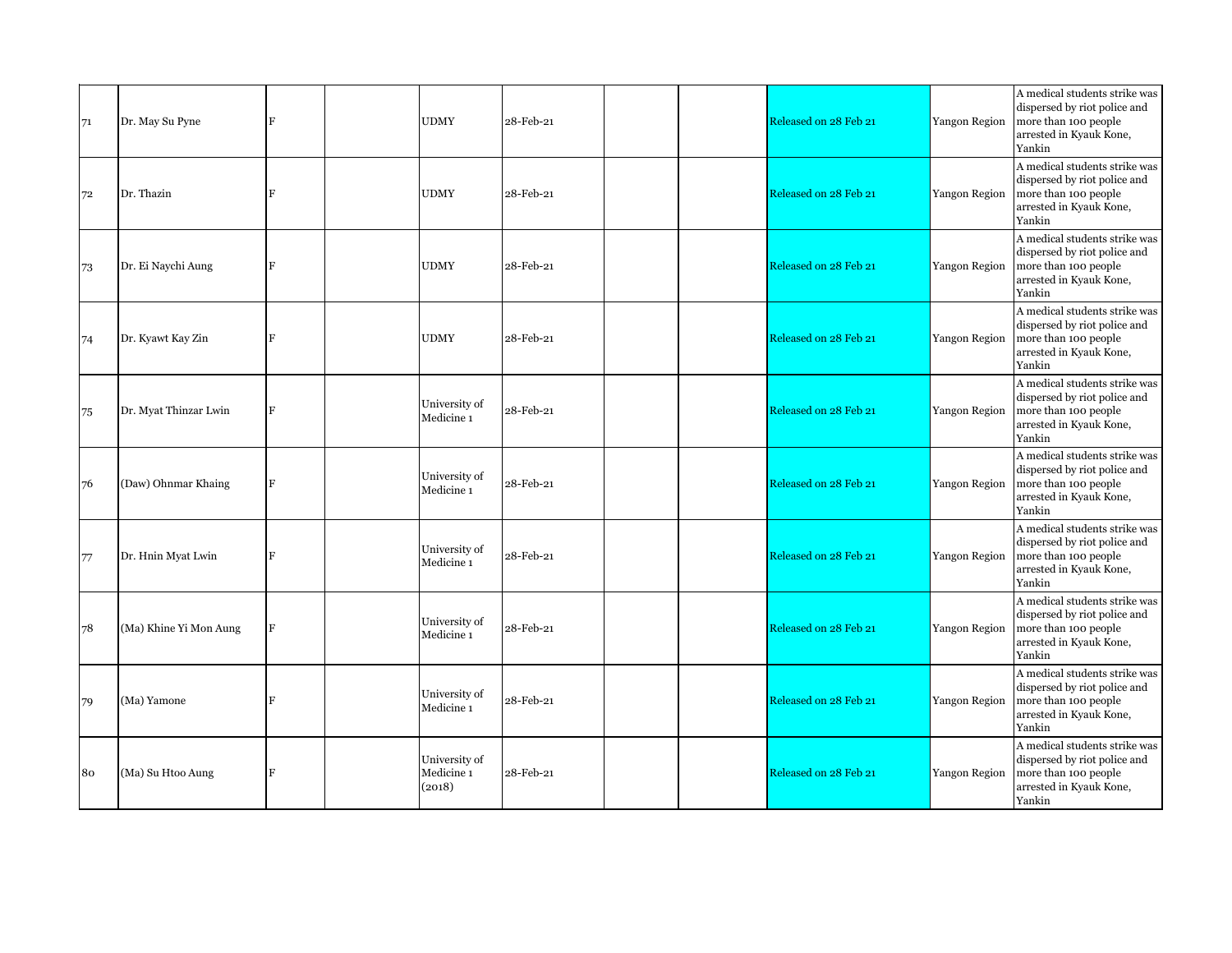| 81 | (Ma) Thel Su Su Zin     | $\mathbf{F}$ | University of<br>Medicine 2<br>(2004)                              | 28-Feb-21 |  | Released on 28 Feb 21 | Yangon Region        | A medical students strike was<br>dispersed by riot police and<br>more than 100 people<br>arrested in Kyauk Kone,<br>Yankin |
|----|-------------------------|--------------|--------------------------------------------------------------------|-----------|--|-----------------------|----------------------|----------------------------------------------------------------------------------------------------------------------------|
| 82 | N Gar Lone              | М            | University of<br>Medicine 1<br>(2007)                              | 28-Feb-21 |  | Released on 28 Feb 21 | <b>Yangon Region</b> | A medical students strike was<br>dispersed by riot police and<br>more than 100 people<br>arrested in Kyauk Kone,<br>Yankin |
| 83 | (Ma) Yadanar Htwe       | $\mathbf F$  | University of<br>Medicine 1<br>(2005)                              | 28-Feb-21 |  | Released on 28 Feb 21 | Yangon Region        | A medical students strike was<br>dispersed by riot police and<br>more than 100 people<br>arrested in Kyauk Kone,<br>Yankin |
| 84 | (Ma) Cho Nadi Hlaing    | $\rm F$      | Second Year<br>Medical<br>Student<br>(University of<br>Medicine 1) | 28-Feb-21 |  | Released on 28 Feb 21 | Yangon Region        | A medical students strike was<br>dispersed by riot police and<br>more than 100 people<br>arrested in Kyauk Kone,<br>Yankin |
| 85 | (Ma) Mya Thel Han       | F            | 2001 Batch                                                         | 28-Feb-21 |  | Released on 28 Feb 21 | <b>Yangon Region</b> | A medical students strike was<br>dispersed by riot police and<br>more than 100 people<br>arrested in Kyauk Kone,<br>Yankin |
| 86 | (Ma) Su Wai Hnin        | F            | Second Year<br>Medical<br>Student<br>(University of<br>Medicine 1) | 28-Feb-21 |  | Released on 28 Feb 21 | <b>Yangon Region</b> | A medical students strike was<br>dispersed by riot police and<br>more than 100 people<br>arrested in Kyauk Kone,<br>Yankin |
| 87 | (Ma) Aye Thar Thit Thti | $\mathbf F$  | University of<br>Medicine 1<br>(Final Part 2)<br>Junior)           | 28-Feb-21 |  | Released on 28 Feb 21 | Yangon Region        | A medical students strike was<br>dispersed by riot police and<br>more than 100 people<br>arrested in Kyauk Kone,<br>Yankin |
| 88 | (Ma) Ei Pyae Phyo Aung  | $\mathbf F$  | University of<br>Medicine 1<br>(2001)                              | 28-Feb-21 |  | Released on 28 Feb 21 | Yangon Region        | A medical students strike was<br>dispersed by riot police and<br>more than 100 people<br>arrested in Kyauk Kone,<br>Yankin |
| 89 | (Daw) Nu Nu Soe         | $_{\rm F}$   | Pharmacy                                                           | 28-Feb-21 |  | Released on 28 Feb 21 | Yangon Region        | A medical students strike was<br>dispersed by riot police and<br>more than 100 people<br>arrested in Kyauk Kone,<br>Yankin |
| 90 | (Ma) Yin Yin Thant      | $_{\rm F}$   | 1996 Batch                                                         | 28-Feb-21 |  | Released on 28 Feb 21 | Yangon Region        | A medical students strike was<br>dispersed by riot police and<br>more than 100 people<br>arrested in Kyauk Kone,<br>Yankin |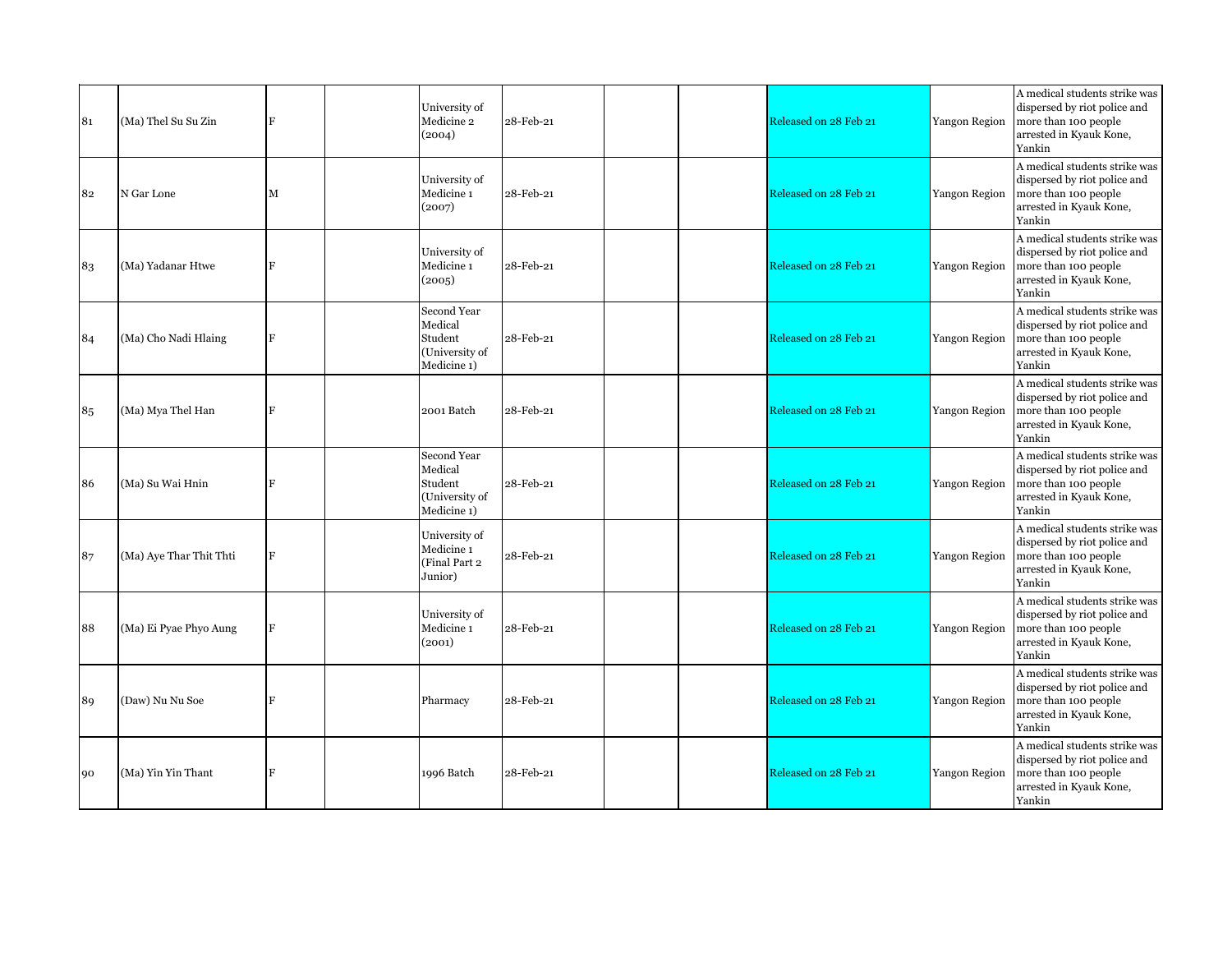| 91  | (Ma) Hnin Wutt Yi Phyo (13<br>vears old) | R            | Student                               | 28-Feb-21 |  | Released on 28 Feb 21 | <b>Yangon Region</b> | A medical students strike was<br>dispersed by riot police and<br>more than 100 people<br>arrested in Kyauk Kone,<br>Yankin |
|-----|------------------------------------------|--------------|---------------------------------------|-----------|--|-----------------------|----------------------|----------------------------------------------------------------------------------------------------------------------------|
| 92  | (Ma) Akayi Wint Kyaw                     | $_{\rm F}$   | University of<br>Medicine 2<br>(2003) | 28-Feb-21 |  | Released on 28 Feb 21 | <b>Yangon Region</b> | A medical students strike was<br>dispersed by riot police and<br>more than 100 people<br>arrested in Kyauk Kone,<br>Yankin |
| 93  | (Ma) Htet Su Paing                       | $\mathbf F$  | <b>UDMY</b> (Third<br>Year)           | 28-Feb-21 |  | Released on 28 Feb 21 | <b>Yangon Region</b> | A medical students strike was<br>dispersed by riot police and<br>more than 100 people<br>arrested in Kyauk Kone,<br>Yankin |
| 94  | Dr. Su Sandy                             | F            | Doctor                                | 28-Feb-21 |  | Released on 28 Feb 21 | Yangon Region        | A medical students strike was<br>dispersed by riot police and<br>more than 100 people<br>arrested in Kyauk Kone,<br>Yankin |
| 95  | (Ma) Tun Pale Yadanar                    | $\mathbf{F}$ | Medical Student 28-Feb-21             |           |  | Released on 28 Feb 21 | Yangon Region        | A medical students strike was<br>dispersed by riot police and<br>more than 100 people<br>arrested in Kyauk Kone,<br>Yankin |
| 96  | (Ma) Han Thu Wati                        | $\mathbf F$  | Medical Student 28-Feb-21             |           |  | Released on 28 Feb 21 | Yangon Region        | A medical students strike was<br>dispersed by riot police and<br>more than 100 people<br>arrested in Kyauk Kone,<br>Yankin |
| 97  | Meredith                                 | F            | Medical Student 28-Feb-21             |           |  | Released on 28 Feb 21 | Yangon Region        | A medical students strike was<br>dispersed by riot police and<br>more than 100 people<br>arrested in Kyauk Kone,<br>Yankin |
| 98  | Dr. Wint Yamone Thu                      | F            | Medical Student 28-Feb-21             |           |  | Released on 28 Feb 21 | Yangon Region        | A medical students strike was<br>dispersed by riot police and<br>more than 100 people<br>arrested in Kyauk Kone,<br>Yankin |
| 99  | Dr. Thant Thazin                         | F            | Medical Student 28-Feb-21             |           |  | Released on 28 Feb 21 | Yangon Region        | A medical students strike was<br>dispersed by riot police and<br>more than 100 people<br>arrested in Kyauk Kone,<br>Yankin |
| 100 | (Ma) Theint Thazin Hein                  | $\mathbf{F}$ | Medical Student 28-Feb-21             |           |  | Released on 28 Feb 21 | Yangon Region        | A medical students strike was<br>dispersed by riot police and<br>more than 100 people<br>arrested in Kyauk Kone,<br>Yankin |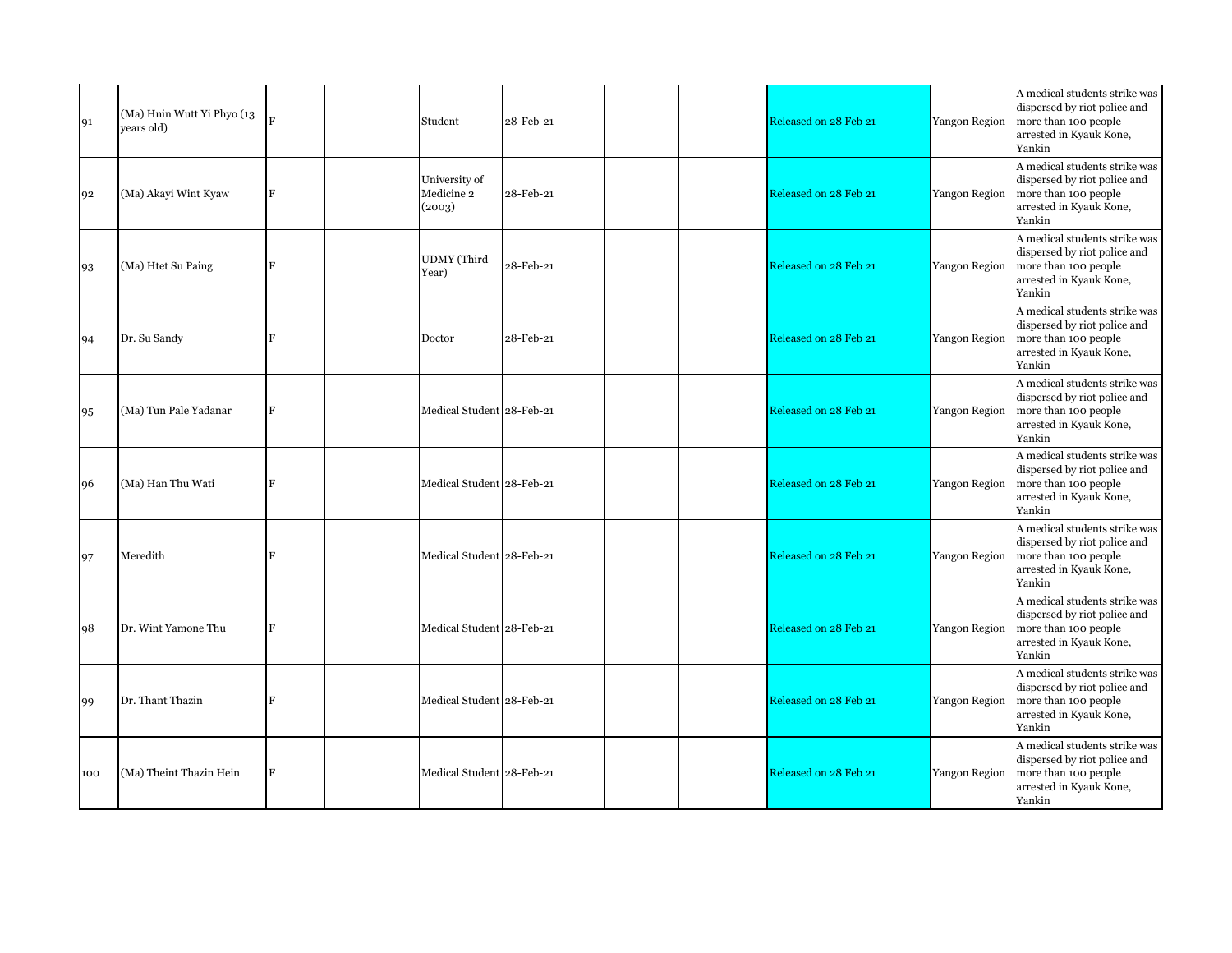| 101 | (Ma) Thazin Khaing   | F            | Medical Student 28-Feb-21 |  | Released on 28 Feb 21 | Yangon Region        | A medical students strike was<br>dispersed by riot police and<br>more than 100 people<br>arrested in Kyauk Kone,<br>Yankin |
|-----|----------------------|--------------|---------------------------|--|-----------------------|----------------------|----------------------------------------------------------------------------------------------------------------------------|
| 102 | (Ma) Ei Thazin Phyo  | F            | Medical Student 28-Feb-21 |  | Released on 28 Feb 21 | <b>Yangon Region</b> | A medical students strike was<br>dispersed by riot police and<br>more than 100 people<br>arrested in Kyauk Kone,<br>Yankin |
| 103 | (Ma) Thazin Myo Lwin | F            | Medical Student 28-Feb-21 |  | Released on 28 Feb 21 | <b>Yangon Region</b> | A medical students strike was<br>dispersed by riot police and<br>more than 100 people<br>arrested in Kyauk Kone,<br>Yankin |
| 104 | (Ma) Su Paing        | $_{\rm F}$   | Medical Student 28-Feb-21 |  | Released on 28 Feb 21 | <b>Yangon Region</b> | A medical students strike was<br>dispersed by riot police and<br>more than 100 people<br>arrested in Kyauk Kone,<br>Yankin |
| 105 | (Ma) Su Htet Thandar | $\mathbf F$  | Medical Student 28-Feb-21 |  | Released on 28 Feb 21 | <b>Yangon Region</b> | A medical students strike was<br>dispersed by riot police and<br>more than 100 people<br>arrested in Kyauk Kone,<br>Yankin |
| 106 | (Ma) May Myat Noe    | F            | Medical Student 28-Feb-21 |  | Released on 28 Feb 21 | <b>Yangon Region</b> | A medical students strike was<br>dispersed by riot police and<br>more than 100 people<br>arrested in Kyauk Kone,<br>Yankin |
| 107 | (Ma) Madi Moe Sett   | $\mathbf{F}$ | Medical Student 28-Feb-21 |  | Released on 28 Feb 21 | <b>Yangon Region</b> | A medical students strike was<br>dispersed by riot police and<br>more than 100 people<br>arrested in Kyauk Kone,<br>Yankin |
| 108 | (Ma) May Thu Kyaw    | F            | Medical Student 28-Feb-21 |  | Released on 28 Feb 21 | <b>Yangon Region</b> | A medical students strike was<br>dispersed by riot police and<br>more than 100 people<br>arrested in Kyauk Kone,<br>Yankin |
| 109 | (Ma) Aye Mon Myint   | F            | Medical Student 28-Feb-21 |  | Released on 28 Feb 21 | <b>Yangon Region</b> | A medical students strike was<br>dispersed by riot police and<br>more than 100 people<br>arrested in Kyauk Kone,<br>Yankin |
| 110 | Jazlyn               | F            | Medical Student 28-Feb-21 |  | Released on 28 Feb 21 | <b>Yangon Region</b> | A medical students strike was<br>dispersed by riot police and<br>more than 100 people<br>arrested in Kyauk Kone,<br>Yankin |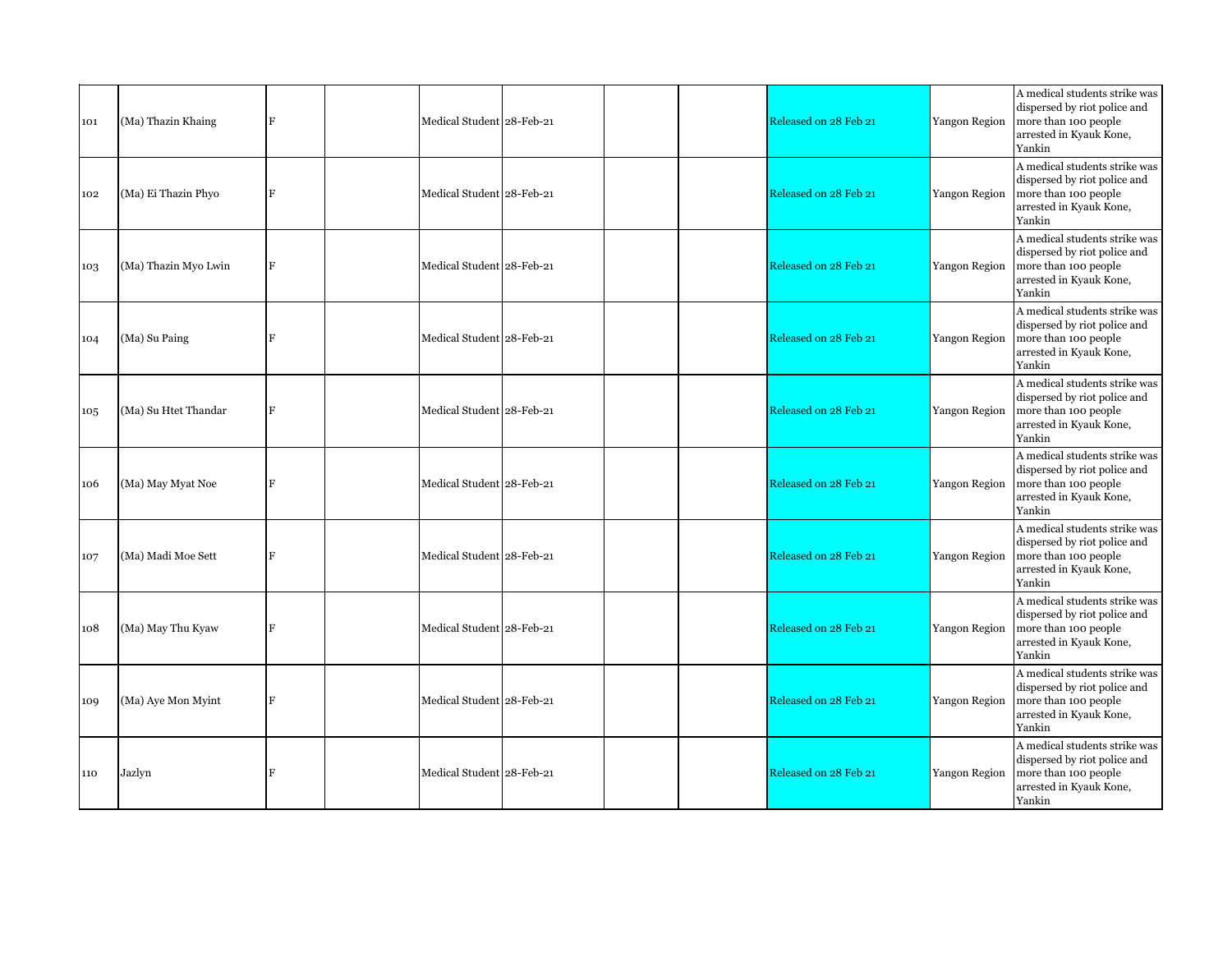| 111 | (Ma) Mya Phoo            | $\mathbf{F}$ | Medical Student 28-Feb-21                               |           |  | Released on 28 Feb 21 | Yangon Region        | A medical students strike was<br>dispersed by riot police and<br>more than 100 people<br>arrested in Kyauk Kone,<br>Yankin |
|-----|--------------------------|--------------|---------------------------------------------------------|-----------|--|-----------------------|----------------------|----------------------------------------------------------------------------------------------------------------------------|
| 112 | (Ma) Moe Thin Cho        | $\mathbf F$  | Medical Student 28-Feb-21                               |           |  | Released on 28 Feb 21 | <b>Yangon Region</b> | A medical students strike was<br>dispersed by riot police and<br>more than 100 people<br>arrested in Kyauk Kone,<br>Yankin |
| 113 | (Ma) May Phoo Wint Shein | F            | Medical Student 28-Feb-21                               |           |  | Released on 28 Feb 21 | Yangon Region        | A medical students strike was<br>dispersed by riot police and<br>more than 100 people<br>arrested in Kyauk Kone,<br>Yankin |
| 114 | Dr. Khin Wai Wai Tun     | F            | Doctor                                                  | 28-Feb-21 |  | Released on 28 Feb 21 | Yangon Region        | A medical students strike was<br>dispersed by riot police and<br>more than 100 people<br>arrested in Kyauk Kone,<br>Yankin |
| 115 | (Ko) Thein Pike Aung     | M            | University of<br>Medicine 1<br>(Final Part 2<br>Junior) | 28-Feb-21 |  | Released on 28 Feb 21 | <b>Yangon Region</b> | A medical students strike was<br>dispersed by riot police and<br>more than 100 people<br>arrested in Kyauk Kone,<br>Yankin |
| 116 | S Kyone Hlan             | M            | University<br>Student<br>(English)                      | 28-Feb-21 |  | Released on 28 Feb 21 | <b>Yangon Region</b> | A medical students strike was<br>dispersed by riot police and<br>more than 100 people<br>arrested in Kyauk Kone,<br>Yankin |
| 117 | (Ko) Sann Maung          | $\mathbf M$  | University of<br>Medicine 1<br>(2005)                   | 28-Feb-21 |  | Released on 28 Feb 21 | Yangon Region        | A medical students strike was<br>dispersed by riot police and<br>more than 100 people<br>arrested in Kyauk Kone,<br>Yankin |
| 118 | Dr. Sein Khaing          | M            | Cardiologist                                            | 28-Feb-21 |  | Released on 28 Feb 21 | Yangon Region        | A medical students strike was<br>dispersed by riot police and<br>more than 100 people<br>arrested in Kyauk Kone,<br>Yankin |
| 119 | (Ko) Waiyan Moe          | $\mathbf{M}$ | University of<br>Medicine 1<br>(2009)                   | 28-Feb-21 |  | Released on 28 Feb 21 | Yangon Region        | A medical students strike was<br>dispersed by riot police and<br>more than 100 people<br>arrested in Kyauk Kone,<br>Yankin |
| 120 | (Ko) Nyan Htet Linn      | $\mathbf M$  | University of<br>Medicine 1<br>(2018)                   | 28-Feb-21 |  | Released on 28 Feb 21 | Yangon Region        | A medical students strike was<br>dispersed by riot police and<br>more than 100 people<br>arrested in Kyauk Kone,<br>Yankin |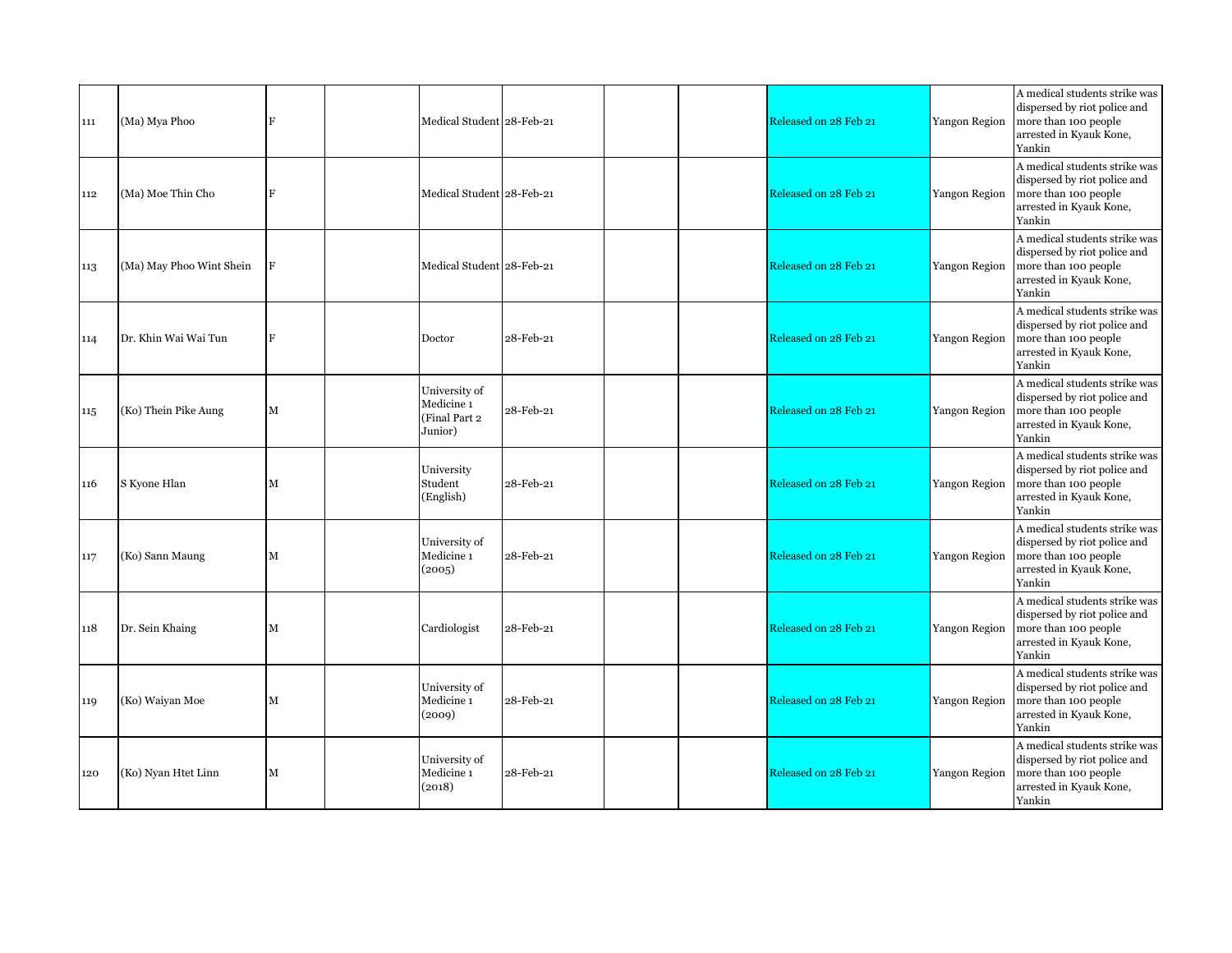| 121 | (Ko) Sithu Hein                      | M            | University of<br>Medicine 1<br>(2007) | 28-Feb-21 |  | Released on 28 Feb 21 | <b>Yangon Region</b> | A medical students strike was<br>dispersed by riot police and<br>more than 100 people<br>arrested in Kyauk Kone,<br>Yankin |
|-----|--------------------------------------|--------------|---------------------------------------|-----------|--|-----------------------|----------------------|----------------------------------------------------------------------------------------------------------------------------|
| 122 | (Ko) Soe Myint Myat                  | M            | University of<br>Medicine 1<br>(2007) | 28-Feb-21 |  | Released on 28 Feb 21 | <b>Yangon Region</b> | A medical students strike was<br>dispersed by riot police and<br>more than 100 people<br>arrested in Kyauk Kone,<br>Yankin |
| 123 | (Ko) Soe Waiyan Tun                  | $\mathbf{M}$ | University of<br>Medicine 1           | 28-Feb-21 |  | Released on 28 Feb 21 | Yangon Region        | A medical students strike was<br>dispersed by riot police and<br>more than 100 people<br>arrested in Kyauk Kone,<br>Yankin |
| 124 | Dr. Thiha Yii Chan                   | $\mathbf M$  | University of<br>Medicine 1<br>(EM)   | 28-Feb-21 |  | Released on 28 Feb 21 | Yangon Region        | A medical students strike was<br>dispersed by riot police and<br>more than 100 people<br>arrested in Kyauk Kone,<br>Yankin |
| 125 | Dr. Aung Paing Khant                 | M            | University of<br>Medicine 1           | 28-Feb-21 |  | Released on 28 Feb 21 | <b>Yangon Region</b> | A medical students strike was<br>dispersed by riot police and<br>more than 100 people<br>arrested in Kyauk Kone,<br>Yankin |
| 126 | (Ko) Kyaw Zin Latt                   | M            | Medical Student 28-Feb-21             |           |  | Released on 28 Feb 21 | <b>Yangon Region</b> | A medical students strike was<br>dispersed by riot police and<br>more than 100 people<br>arrested in Kyauk Kone,<br>Yankin |
| 127 | Sai Pyae Pyae Phyo (16 years<br>old) | M            | Student                               | 28-Feb-21 |  | Released on 28 Feb 21 | Yangon Region        | A medical students strike was<br>dispersed by riot police and<br>more than 100 people<br>arrested in Kyauk Kone,<br>Yankin |
| 128 | Dr. Kyaw Zaw Hein                    | $\mathbf M$  | Doctor                                | 28-Feb-21 |  | Released on 28 Feb 21 | Yangon Region        | A medical students strike was<br>dispersed by riot police and<br>more than 100 people<br>arrested in Kyauk Kone,<br>Yankin |
| 129 | Dr. Chit Min Thu                     | $\mathbf{M}$ | University of<br>Medicine 1           | 28-Feb-21 |  | Released on 28 Feb 21 | Yangon Region        | A medical students strike was<br>dispersed by riot police and<br>more than 100 people<br>arrested in Kyauk Kone,<br>Yankin |
| 130 | Dr. Zwe Hphone Lwin                  | $\mathbf M$  | University of<br>Medicine 1           | 28-Feb-21 |  | Released on 28 Feb 21 | <b>Yangon Region</b> | A medical students strike was<br>dispersed by riot police and<br>more than 100 people<br>arrested in Kyauk Kone,<br>Yankin |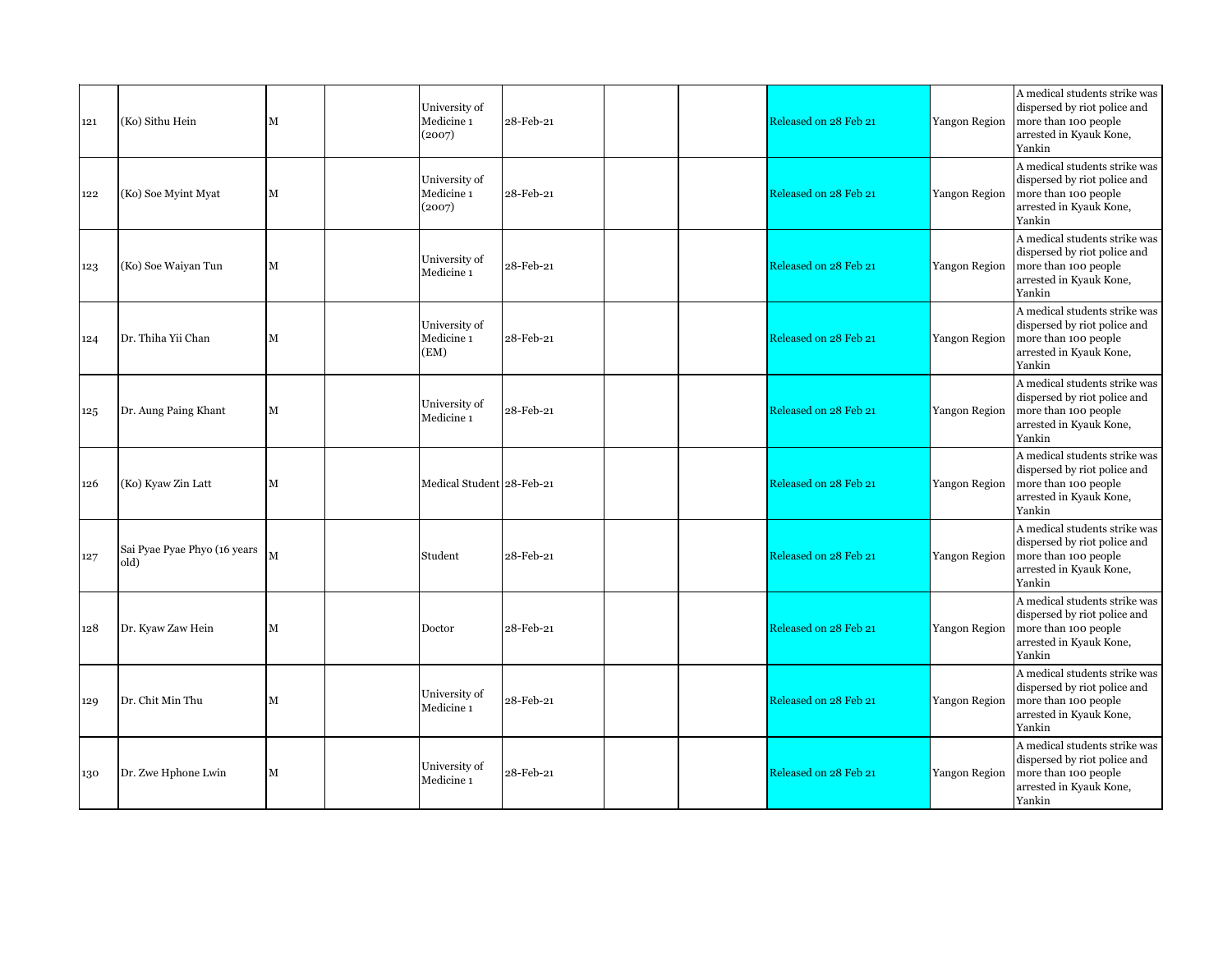| 131 | Dr. Nanda Ye Yint       | M            | University of<br>Medicine 1                             | 28-Feb-21 |  | Released on 28 Feb 21 | <b>Yangon Region</b> | A medical students strike was<br>dispersed by riot police and<br>more than 100 people<br>arrested in Kyauk Kone,<br>Yankin |
|-----|-------------------------|--------------|---------------------------------------------------------|-----------|--|-----------------------|----------------------|----------------------------------------------------------------------------------------------------------------------------|
| 132 | Dr. Nay Linn Maung      | M            | Doctor                                                  | 28-Feb-21 |  | Released on 28 Feb 21 | <b>Yangon Region</b> | A medical students strike was<br>dispersed by riot police and<br>more than 100 people<br>arrested in Kyauk Kone,<br>Yankin |
| 133 | Dr. Kaung Htet Naing    | $\mathbf{M}$ | Doctor                                                  | 28-Feb-21 |  | Released on 28 Feb 21 | Yangon Region        | A medical students strike was<br>dispersed by riot police and<br>more than 100 people<br>arrested in Kyauk Kone,<br>Yankin |
| 134 | Dr. Lwin Phyo Thu       | $\mathbf M$  | Doctor                                                  | 28-Feb-21 |  | Released on 28 Feb 21 | Yangon Region        | A medical students strike was<br>dispersed by riot police and<br>more than 100 people<br>arrested in Kyauk Kone,<br>Yankin |
| 135 | Dr. Han Linn Aung       | M            | Doctor                                                  | 28-Feb-21 |  | Released on 28 Feb 21 | <b>Yangon Region</b> | A medical students strike was<br>dispersed by riot police and<br>more than 100 people<br>arrested in Kyauk Kone,<br>Yankin |
| 136 | (Ko) Sett Paing         | M            | Final Part 2<br>Junior<br>(University of<br>Medicine 1) | 28-Feb-21 |  | Released on 28 Feb 21 | <b>Yangon Region</b> | A medical students strike was<br>dispersed by riot police and<br>more than 100 people<br>arrested in Kyauk Kone,<br>Yankin |
| 137 | (Ko) Pyi Kyaw Moe       | $\mathbf M$  | University of<br>Medicine 1                             | 28-Feb-21 |  | Released on 28 Feb 21 | Yangon Region        | A medical students strike was<br>dispersed by riot police and<br>more than 100 people<br>arrested in Kyauk Kone,<br>Yankin |
| 138 | Dr. Zwe Phyo Oo         | M            | University of<br>Medicine 1                             | 28-Feb-21 |  | Released on 28 Feb 21 | Yangon Region        | A medical students strike was<br>dispersed by riot police and<br>more than 100 people<br>arrested in Kyauk Kone,<br>Yankin |
| 139 | Dr. Bo Aung Sann Oo     | $\mathbf{M}$ | University of<br>Medicine 2                             | 28-Feb-21 |  | Released on 28 Feb 21 | Yangon Region        | A medical students strike was<br>dispersed by riot police and<br>more than 100 people<br>arrested in Kyauk Kone,<br>Yankin |
| 140 | Dr. Kyaw Htet Thet Latt | $\mathbf M$  | University of<br>Medicine 2<br>(OG)                     | 28-Feb-21 |  | Released on 28 Feb 21 | <b>Yangon Region</b> | A medical students strike was<br>dispersed by riot police and<br>more than 100 people<br>arrested in Kyauk Kone,<br>Yankin |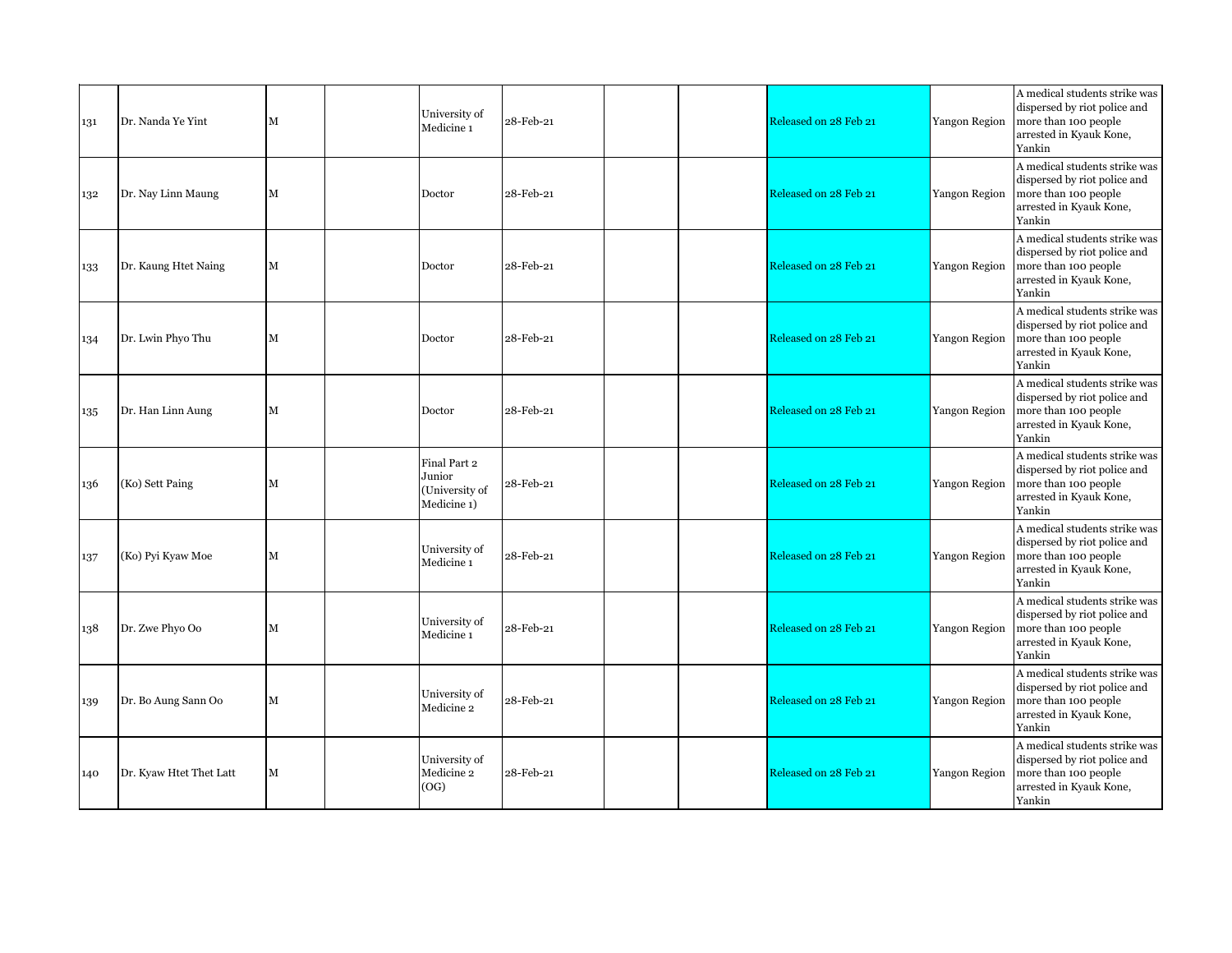| 141 | Dr. Kyaw Min Soe             | $\mathbf M$             |                      | University of<br>Medicine 1<br>(Ostho)       | 28-Feb-21  |                         | Released on 28 Feb 21   | <b>Yangon Region</b>                         | A medical students strike was<br>dispersed by riot police and<br>more than 100 people<br>arrested in Kyauk Kone,<br>Yankin |
|-----|------------------------------|-------------------------|----------------------|----------------------------------------------|------------|-------------------------|-------------------------|----------------------------------------------|----------------------------------------------------------------------------------------------------------------------------|
| 142 | Dr. Pyay Kyaw Moe            | $\mathbf M$             |                      | University of<br>Medicine 1                  | 28-Feb-21  |                         | Released on 28 Feb 21   | <b>Yangon Region</b>                         | A medical students strike was<br>dispersed by riot police and<br>more than 100 people<br>arrested in Kyauk Kone,<br>Yankin |
| 143 | Dr. Zarni Min Shwe + $123$ M |                         |                      | University of<br>Medicine 1                  | 28-Feb-21  |                         | Released on 28 Feb 21   | <b>Yangon Region</b>                         | A medical students strike was<br>dispersed by riot police and<br>more than 100 people<br>arrested in Kyauk Kone,<br>Yankin |
| 144 | (Ma) Zi Zawar Hlaing         | F                       |                      | Dawei<br>University<br>Student               | 28-Feb-21  |                         | Released on 1 Mar 21    | Dawei Town,<br>Tanintharyi<br>Region         | Arrested for protesting<br>against the military coup                                                                       |
| 145 | Thiha Aung                   | $\mathbf M$             |                      | Medical<br>Student (Final<br>year, Part - A) | 27-Feb-21  |                         | Released on 28 Feb 21   | Monywa<br>Township,<br><b>Sagaing Region</b> | Arrested for protesting<br>against the military coup                                                                       |
| 146 | (Ma) Hnin Oo Wai             | F                       |                      | Student                                      | $3-Mar-21$ |                         | Released on 24 Mar 2021 | <b>Yangon Region</b>                         | For staging a protest against<br>the military coup                                                                         |
| 147 | (Ma) Su Nyein Chan           | $\overline{\mathrm{F}}$ |                      | Student                                      | $3-Mar-21$ |                         | Released on 24 Mar 2021 | Yangon Region                                | For staging a protest against<br>the military coup                                                                         |
| 148 | (Mg) Tint Htoo Lwin          | $\mathbf M$             |                      | Student                                      | $3-Mar-21$ | Penal Code -<br>505 (A) | Released on 24 Mar 2021 | Yangon Region                                | For staging a protest against<br>the military coup                                                                         |
| 149 | (Ma) Htar Ei Ei Hlaing       | F                       | U Tin Aung Soe       | Student                                      | 3-Mar-21   | Penal Code -<br>505 (A) | Released on 24 Mar 2021 | Yangon Region                                | For staging a protest against<br>the military coup                                                                         |
| 150 | (Ma) Eaint Thiri Zaw         | F                       |                      | Student                                      | 3-Mar-21   | Penal Code -<br>505 (A) | Released on 24 Mar 2021 | <b>Yangon Region</b>                         | For staging a protest against<br>the military coup                                                                         |
| 151 | (Ma) Win Pa Pa Aung          | F                       | U Zaw Shin           | Student                                      | 3-Mar-21   | Penal Code -<br>505 (A) | Released on 24 Mar 2021 | <b>Yangon Region</b>                         | For staging a protest against<br>the military coup                                                                         |
| 152 | (Ma) Phoo Ei Thet            | F                       | U Aye Myint          | Student                                      | 3-Mar-21   | Penal Code -<br>505(A)  | Released on 24 Mar 2021 | <b>Yangon Region</b>                         | For staging a protest against<br>the military coup                                                                         |
| 153 | (Ma) Shwe Yi Myint Myat Oo F |                         | <b>U Maung Maung</b> | Student                                      | 3-Mar-21   | Penal Code -<br>505 (A) | Released on 24 Mar 2021 | <b>Yangon Region</b>                         | For staging a protest against<br>the military coup                                                                         |
| 154 | (Daw) Yin Myo Aye            | F                       | U Kyin Maung         | Student                                      | 3-Mar-21   | Penal Code -<br>505(A)  | Released on 24 Mar 2021 | Yangon Region                                | For staging a protest against<br>the military coup                                                                         |
| 155 | (Ma) Pwint Thitsar Khine     | F                       | U Thein Zaw          | Student                                      | 3-Mar-21   | Penal Code -<br>505(A)  | Released on 24 Mar 2021 | <b>Yangon Region</b>                         | For staging a protest against<br>the military coup                                                                         |
| 156 | (Mg) Thiha Nay Myo           | $\mathbf M$             | U Nay Myo            | Student                                      | $3-Mar-21$ |                         | Released on 24 Mar 2021 | <b>Yangon Region</b>                         | For staging a protest against<br>the military coup                                                                         |
| 157 | (Mg) Thuta Soe               | $\mathbf M$             | U Min Naing          | Student                                      | $3-Mar-21$ | Penal Code -<br>505(A)  | Released on 24 Mar 2021 | Yangon Region                                | For staging a protest against<br>the military coup                                                                         |
| 158 | (Mg) Min Ko Ko Kyaw          | М                       |                      | Student                                      | $3-Mar-21$ |                         | Released on 24 Mar 2021 | Yangon Region                                | For staging a protest against<br>the military coup                                                                         |
| 159 | (Mg) Htet Aung Shine         | $\mathbf M$             | <b>U</b> Shwe Htay   | Student                                      | 3-Mar-21   | Penal Code -<br>505(A)  | Released on 24 Mar 2021 | Yangon Region                                | For staging a protest against<br>the military coup                                                                         |
| 160 | (Mg) Kyaw Soe Han            | $\mathbf M$             |                      | Student                                      | 3-Mar-21   |                         | Released on 24 Mar 2021 | Yangon Region                                | For staging a protest against<br>the military coup                                                                         |
| 161 | (Ma) Ngwe Hnin Set           | $\mathbf F$             |                      | Student                                      | $3-Mar-21$ |                         | Released on 24 Mar 2021 | Yangon Region                                | For staging a protest against<br>the military coup                                                                         |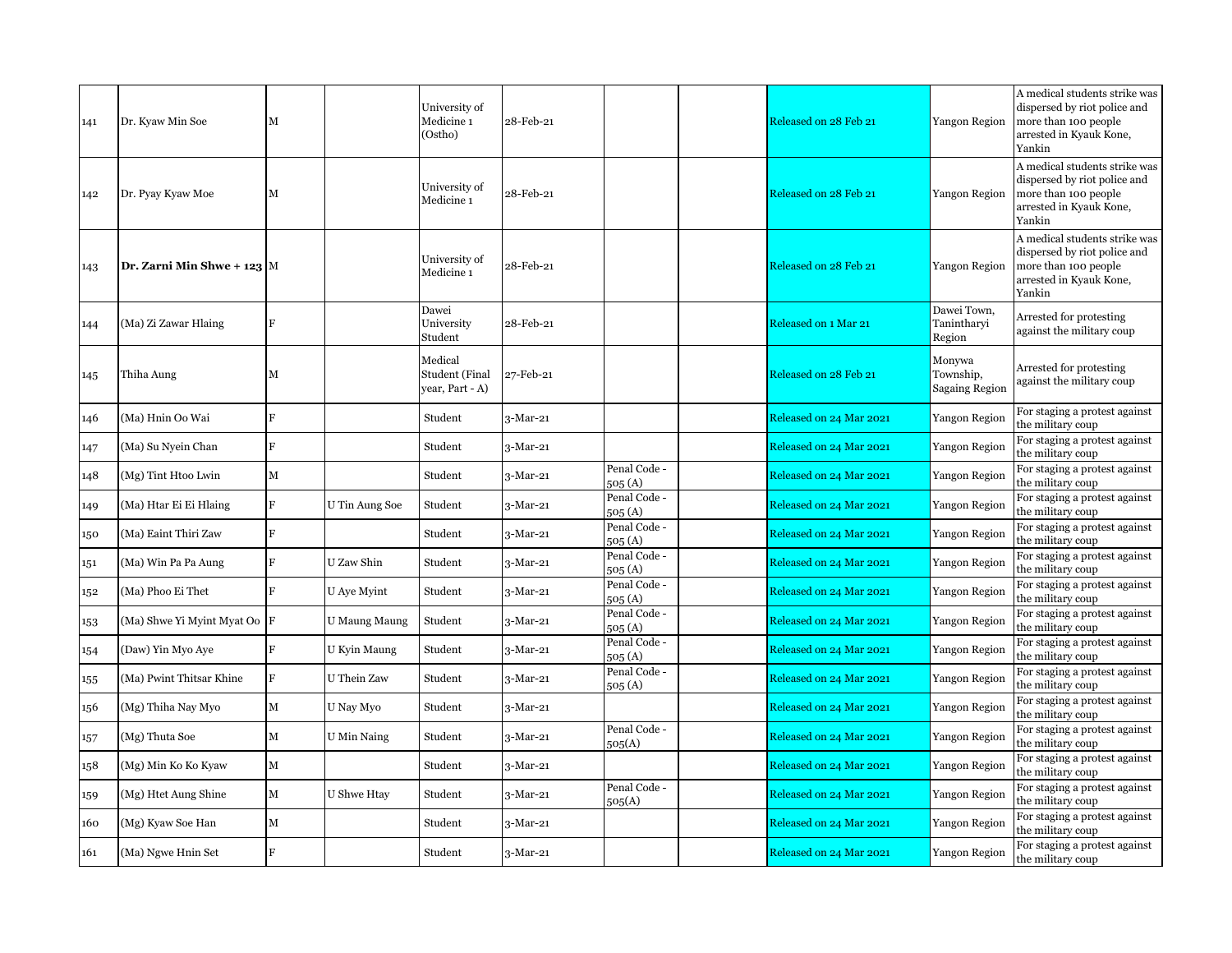| 162 | (Ma) Thet Htar Swe                                    | $\mathbf F$  | U Tin Soe Moe        | Student                                 | 3-Mar-21   | Penal Code -<br>505(A) | Released on 24 Mar 2021 | <b>Yangon Region</b>                                                               | For staging a protest against<br>the military coup                                                                                                      |
|-----|-------------------------------------------------------|--------------|----------------------|-----------------------------------------|------------|------------------------|-------------------------|------------------------------------------------------------------------------------|---------------------------------------------------------------------------------------------------------------------------------------------------------|
| 163 | (Ma) Khit Tar San                                     | F/20         | U Ye Ye Ni           | Second Year<br><b>UIT Stuent</b>        | 3-Mar-21   | Penal Code -<br>505(A) | Released on 24 Mar 2021 | Yangon                                                                             | She was arrested while she<br>was staging a protest along<br>with Tamwe boycott                                                                         |
| 164 | (Mg) Kyaw Zin Thant                                   | M            | U Htay Win           | Info Myanmar<br>University              | 3-Mar-21   |                        | Released on 24 Mar 2021 | <b>Yangon Region</b>                                                               | Arrested for protesting<br>against the military coup                                                                                                    |
| 165 | (Mg) Oakkar Phyo                                      | M            | U Ngwe Tun Khin      | Student<br>(NMDC)<br>BTHM 4th Yr        | $3-Mar-21$ |                        | Released on 24 Mar 2021 | <b>Yangon Region</b>                                                               | Arrested for protesting<br>against the military coup                                                                                                    |
| 166 | (Mg) Aung Phyo Paing                                  | $\mathbf M$  | U Aung San Oo        | Student                                 | 3-Mar-21   |                        | Released on 24 Mar 2021 | Yangon Region                                                                      | Arrested for protesting<br>against the military coup                                                                                                    |
| 167 | (Mg) Kyaw Sithu Khant                                 | $\mathbf M$  | U Than Hlaing        | Student                                 | $3-Mar-21$ | Penal Code -<br>505(A) | Released on 24 Mar 2021 | <b>Yangon Region</b>                                                               | Arrested for protesting<br>against the military coup                                                                                                    |
| 168 | (Mg) Aung Kyaw Min                                    | $\mathbf M$  | U Myint Lwin         | Student                                 | $3-Mar-21$ |                        | Released on 24 Mar 2021 | <b>Yangon Region</b>                                                               | Arrested for protesting<br>against the military coup                                                                                                    |
| 169 | (Mg) Phyo Wai Myint                                   | $\mathbf M$  |                      | Student                                 | 3-Mar-21   |                        | Released on 24 Mar 2021 | <b>Yangon Region</b>                                                               | Arrested for protesting<br>against the military coup                                                                                                    |
| 170 | (Mg) Htet Waiyan                                      | M            | U Myint Htay         | Student (Grade<br>11(BEHS(1))           | 3-Mar-21   |                        | Released on 24 Mar 2021 | <b>Yangon Region</b>                                                               | Arrested for protesting<br>against the military coup                                                                                                    |
| 171 | (Mg) Lu Myint                                         | $\mathbf M$  | U Aung Linn          | Student (DU)<br>Philosophy              | 3-Mar-21   | Penal Code -<br>505(A) | Released on 24 Mar 2021 | Yangon Region                                                                      | Arrested for protesting<br>against the military coup                                                                                                    |
| 172 | (Ma) San Hmu Thwin                                    | $\mathbf F$  | U Ye Latt Thwin      | Student (Grade<br>10(Pass)              | 3-Mar-21   |                        | Released                | <b>Yangon Region</b>                                                               | Arrested for protesting<br>against the military coup                                                                                                    |
| 173 | (Ma) Thet Hnin Hnin Shwe                              | F            | U Shwe Aye           | Student(NMDC) 3-Mar-21<br>BTHM 3rd Yr   |            | Penal Code -<br>505(A) | Released on 24 Mar 2021 | <b>Yangon Region</b>                                                               | Arrested for protesting<br>against the military coup                                                                                                    |
| 174 | (Ma) Thet Hsu Wai Yan Htike F                         |              |                      | Student(YU)<br>IC (Share<br>Alumini) H3 | 3-Mar-21   |                        | Released on 24 Mar 2021 | <b>Yangon Region</b>                                                               | Arrested for protesting<br>against the military coup                                                                                                    |
| 175 | (Ma) Zar Chi Win                                      | $\mathbf F$  | U San Hla            | Student                                 | $3-Mar-21$ |                        | Released on 24 Mar 2021 | <b>Yangon Region</b>                                                               | Arrested for protesting<br>against the military coup                                                                                                    |
| 176 | (Ma) Yamin Aye                                        | $\mathbf F$  | U Tin Htway          | Student                                 | 3-Mar-21   |                        | Released on 24 Mar 2021 | <b>Yangon Region</b>                                                               | Arrested for protesting<br>against the military coup                                                                                                    |
| 177 | (Ma) Su Kyal Zin Linn Tun<br>$(17 \text{ years old})$ | F            | U Tun Tun Oo         | Student                                 | $3-Mar-21$ |                        | Released                | 225/227,<br>Kyaikkasan<br>Street, Kyauk<br>Myaung,<br>Tamwe<br>Township,<br>Yangon | Arrested during the crack<br>down on Student Union<br>protest in Tarmwe and kept<br>in Kyaikkasan Stadium and<br>then transferred to Insein<br>Prison t |
| 178 | (Ma) Phyu Su Mon                                      | $\mathbf{F}$ | U Chit Thein         | Student                                 | $3-Mar-21$ |                        | Released on 24 Mar 2021 | <b>Yangon Region</b>                                                               | Arrested for protesting<br>against the military coup                                                                                                    |
| 179 | (Ma) Wai Phoo Khaing                                  | F            | U Min San Maung      | Student (DU)<br>(Zoology) (2nd<br>Yr)   | 3-Mar-21   |                        | Released on 24 Mar 2021 | <b>Yangon Region</b>                                                               | Arrested for protesting<br>against the military coup                                                                                                    |
| 180 | (Ma) Htet Myat San                                    | F            | U Tin Maung<br>Htway | Student (EYU<br>Chemistry 1st<br>Yr)    |            | Penal Code -<br>505(A) | Released on 24 Mar 2021 |                                                                                    |                                                                                                                                                         |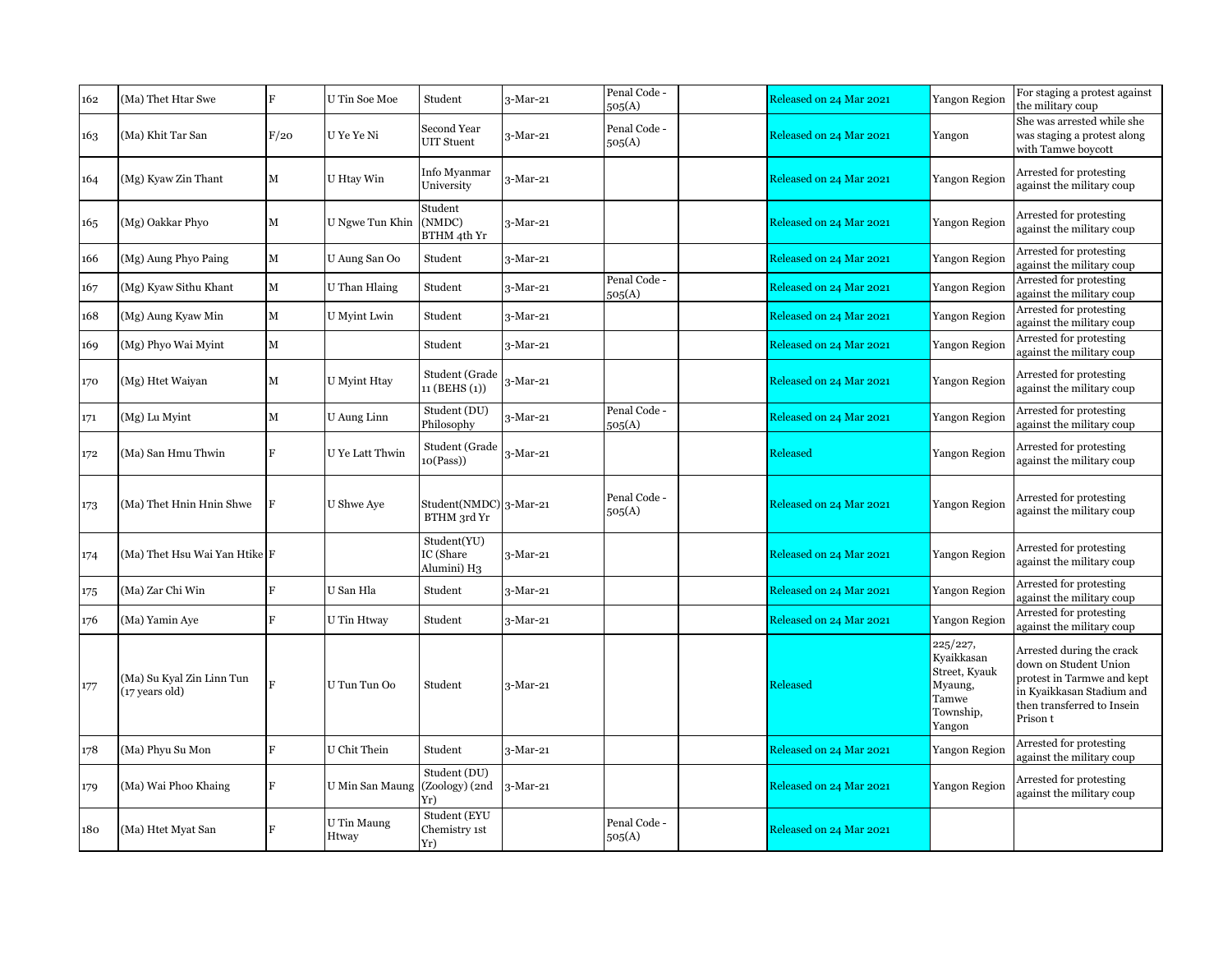| 181 | (Ma) Aye Chan Thu     | $\mathbf F$  | U Tun Min                   | Student (EYU)<br>Myanmar 2nd<br>Yг  | $3-Mar-21$ | Penal Code -<br>505(A) | Released on 24 Mar 2021 | <b>Yangon Region</b>                                                                       | Arrested for protesting<br>against the military coup                              |
|-----|-----------------------|--------------|-----------------------------|-------------------------------------|------------|------------------------|-------------------------|--------------------------------------------------------------------------------------------|-----------------------------------------------------------------------------------|
| 182 | (Ma) Htet Wai Lwin Oo | F            | <b>U</b> Myint Kyaw<br>Kyaw | Student<br>(WYTU) EC<br>Graduated   | 3-Mar-21   | Penal Code -<br>505(A) | Released on 24 Mar 2021 | Yangon Region                                                                              | Arrested for protesting<br>against the military coup                              |
| 183 | (Ma) Aye Sandar       | F            | U Tin Aye                   | Student (GTI<br>(Kyauk-se))         | 3-Mar-21   | Penal Code -<br>505(A) | Released on 24 Mar 2021 | <b>Yangon Region</b>                                                                       | Arrested for protesting<br>against the military coup                              |
| 184 | (Ma) Thet Hnin Swe    | F            | U Aung Kyi Myint            | Student (GTI<br>(Kyauk-se))         | 3-Mar-21   | Penal Code -<br>505(A) | Released on 24 Mar 2021 | <b>Yangon Region</b>                                                                       | Arrested for protesting<br>against the military coup                              |
| 185 | Kyaw Sithu            | M            |                             | Student                             | $3-Mar-21$ |                        | Released on 24 Mar 2021 | Monywa<br>Township,<br><b>Sagaing Region</b>                                               | For staging a protest against<br>the military coup                                |
| 186 | Nyi Min Htut          | $\mathbf M$  |                             | Student                             | $3-Mar-21$ |                        | Released on 24 Mar 2021 | Monywa<br>Township,<br><b>Sagaing Region</b>                                               | For staging a protest against<br>the military coup                                |
| 187 | Ye Phone Myat         | М            |                             | Student<br>(Hmawbi TU)              | 3-Mar-21   |                        | Released on 24 Mar 2021 | Hmawbi<br>Township,<br><b>Yangon Region</b>                                                | For staging a protest against<br>the military coup                                |
| 188 | Thwel Thwel Win       | $\mathbf{F}$ | U Aung San Lwin             | Student<br>(Taunggyi TU)            | 3-Mar-21   | Penal Code -<br>505(A) | Released on 24 Mar 2021 | Taunggyi<br>Township,<br>Shan State                                                        | For staging a protest against<br>the military coup                                |
| 189 | Su Su Hlaing          | F            |                             | Student                             | $3-Mar-21$ |                        | Released on 24 Mar 2021 |                                                                                            | For staging a protest against<br>the military coup                                |
| 190 | (Mg) Mang Suan Khai   | $\mathbf M$  |                             | Student                             | $3-Mar-21$ |                        | Released on 24 Mar 2021 | North<br>Oakkalapa<br>Township,<br>Yangon                                                  | For staging a protest against<br>the military coup                                |
| 191 | Wai Linn Tun          | $\mathbf M$  | U Tin Win                   | Student<br>(WYTU)                   | 3-Mar-21   | Penal Code -<br>505(A) | Released on 24 Mar 2021 | West Yangon                                                                                | For staging a protest against<br>the military coup                                |
| 192 | (Ma) Kaythi Zun       | $\mathbf{F}$ |                             | Student (IC)                        | $3-Mar-21$ |                        | Released on 24 Mar 2021 | <b>Yangon Region</b>                                                                       | For staging a protest against<br>the military coup                                |
| 193 | (Mg) Kaung Myat Linn  | M            |                             | Student (His)                       | 3-Mar-21   |                        | Released on 24 Mar 2021 | Yangon Region                                                                              | For staging a protest against<br>the military coup                                |
| 194 | (Mg) Htin Linn        | $\mathbf{M}$ | U Zin Htet                  | Student (Law)                       | $3-Mar-21$ |                        | Released on 24 Mar 2021 | <b>Yangon Region</b>                                                                       | For staging a protest against<br>the military coup                                |
| 195 | (Mg) Nyan Linn Htet   | $\mathbf M$  |                             | Student (Chem)                      | $3-Mar-21$ |                        | Released on 24 Mar 2021 | <b>Yangon Region</b>                                                                       | For staging a protest against<br>the military coup                                |
| 196 | (Ma) Yoon Shwe Khaing | F            | U Saw Shwe Thike            | Student (3rd<br>Year<br>Psychology) | $3-Mar-21$ |                        | Released on 24 Mar 2021 | 4/103, Middle<br>Old Town, Aye<br>Yeik Nyein<br>Street,<br>Thanlyin<br>Township,<br>Yangon | For staging a protest against<br>the military coup (in Tamwe<br>Township, Yangon) |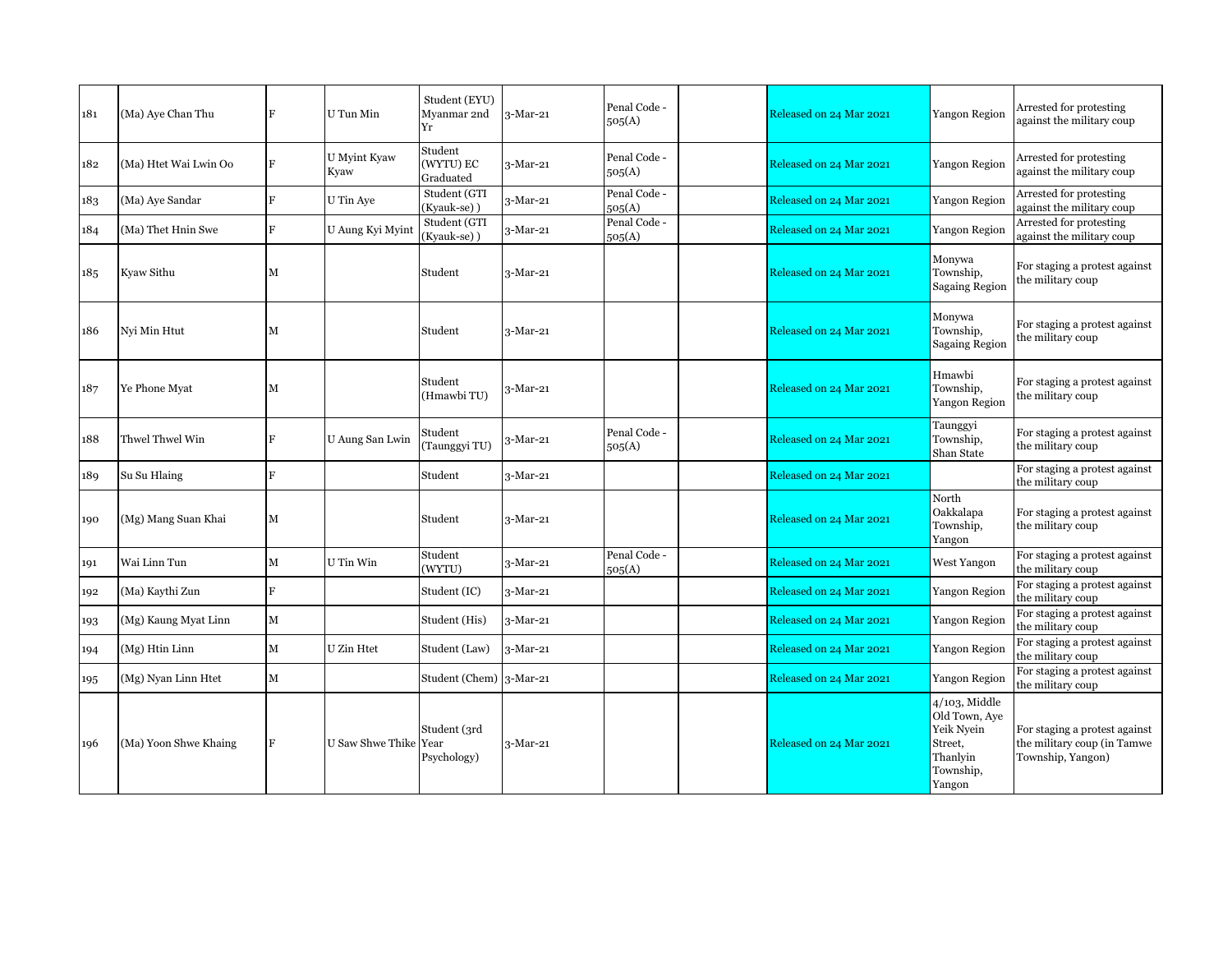| 197 | (Ma) Htoo Myat Shwe    | F            | U Saw Shwe Thike Year | Student (1st<br>Psychology)                        | $3-Mar-21$  | Released on 24 Mar 2021   | $4/103$ , Middle<br>Old Town, Aye<br>Yeik Nyein<br>Street,<br>Thanlyin<br>Township,<br>Yangon | For staging a protest against<br>the military coup (in Tamwe<br>Township, Yangon)                     |
|-----|------------------------|--------------|-----------------------|----------------------------------------------------|-------------|---------------------------|-----------------------------------------------------------------------------------------------|-------------------------------------------------------------------------------------------------------|
| 198 | (Ma) Su Nwe Win        | F            |                       | Student                                            | 3-Mar-21    | Released on 24 March 2021 | Yangon Region                                                                                 | For staging a protest against<br>the military coup                                                    |
| 199 | (Ma) Wai Phu Khaing    | F            |                       | Student                                            | 3-Mar-21    | Released on 24 March 2021 | Yangon Region                                                                                 | For staging a protest against<br>the military coup                                                    |
| 200 | (Ma) Nway Nway Darli   | F.           |                       | Student                                            | 3-Mar-21    | Released on 24 March 2021 | Yangon Region                                                                                 | For staging a protest against<br>the military coup                                                    |
| 201 | (Ma) Tin Zar Kyaw      | F.           |                       | Student                                            | 3-Mar-21    | Released on 24 March 2021 | Yangon Region                                                                                 | For staging a protest against<br>the military coup                                                    |
| 202 | Saw Tun Linn           | $\mathbf{M}$ |                       | Student                                            | $6-Mar-21$  | Released on 24 Mar 2021   | <b>Yangon Region</b>                                                                          | For staging a protest against<br>the military coup                                                    |
| 203 | (Mg) Zayar Linn        | M/19         |                       | Student<br>(Hmawbi<br>Technological<br>University) | 6-Mar-21    | Released on 24 Mar 2021   | <b>Yangon Region</b>                                                                          | For staging a protest against<br>the military coup                                                    |
| 204 | <b>Htet Aung Khant</b> | M            |                       | Student<br>(Meiktila<br>University)                | 7-Mar-21    | Released on 24 Mar 2021   | Mandalay<br>Region                                                                            | For staging a protest against<br>the military coup                                                    |
| 205 | (Mg) Chit Kaung San    | M            |                       | Grade - 9                                          | 21-Mar-21   | Released on 22 Mar 21     | Taunggyi<br>Township,<br>Shan State                                                           | For staging a protest against<br>the military coup                                                    |
| 206 | Levi Thian Ceu Thawng  | $\mathbf{M}$ |                       | Civilian                                           | 4-Feb-21    | Released on 11 Feb 21     | Chin State                                                                                    | For staging a protest against<br>the military coup                                                    |
| 207 | Thomas Van Thiang Bik  | M            |                       | Civilian                                           | 4-Feb-21    | Released on 11 Feb 21     | Chin State                                                                                    | For staging a protest against<br>the military coup                                                    |
| 208 | Van Bawi Bik           | $\mathbf{M}$ |                       | Civilian                                           | 4-Feb-21    | Released on 11 Feb 21     | Chin State                                                                                    | For staging a protest against<br>the military coup                                                    |
| 209 | (Ko) Nway Moe Saung    | M            |                       | Civilian                                           | $6$ -Feb-21 | Released on 11 Feb 21     | Myawaddy<br>Town, Karen<br><b>State</b>                                                       | He was arrested for calling<br>out the dictatorship to fail.                                          |
| 210 | (Ko) Tun Lwin Soe      | M            |                       | Civilian                                           | 7-Feb-21    | Released on 8 Feb 21      | <b>Yangon Region</b>                                                                          | He was arrested for driving<br>88 Generation Student<br>Leader Min Ko Naing to<br>differnt location.  |
| 211 | (Ma) Kay Thi           | F            |                       | Civilian                                           | 7-Feb-21    | Released on 8 Feb 21      | <b>Yangon Region</b>                                                                          | She was arrested for driving<br>88 Generation Student<br>Leader Min Ko Naing to<br>differnt location. |
| 212 | (Ma) Thin Thin Khaing  | F            |                       | Civilian                                           | 7-Feb-21    | Released on 8 Feb 21      | <b>Yangon Region</b>                                                                          | She was arrested for driving<br>88 Generation Student<br>Leader Min Ko Naing to<br>differnt location. |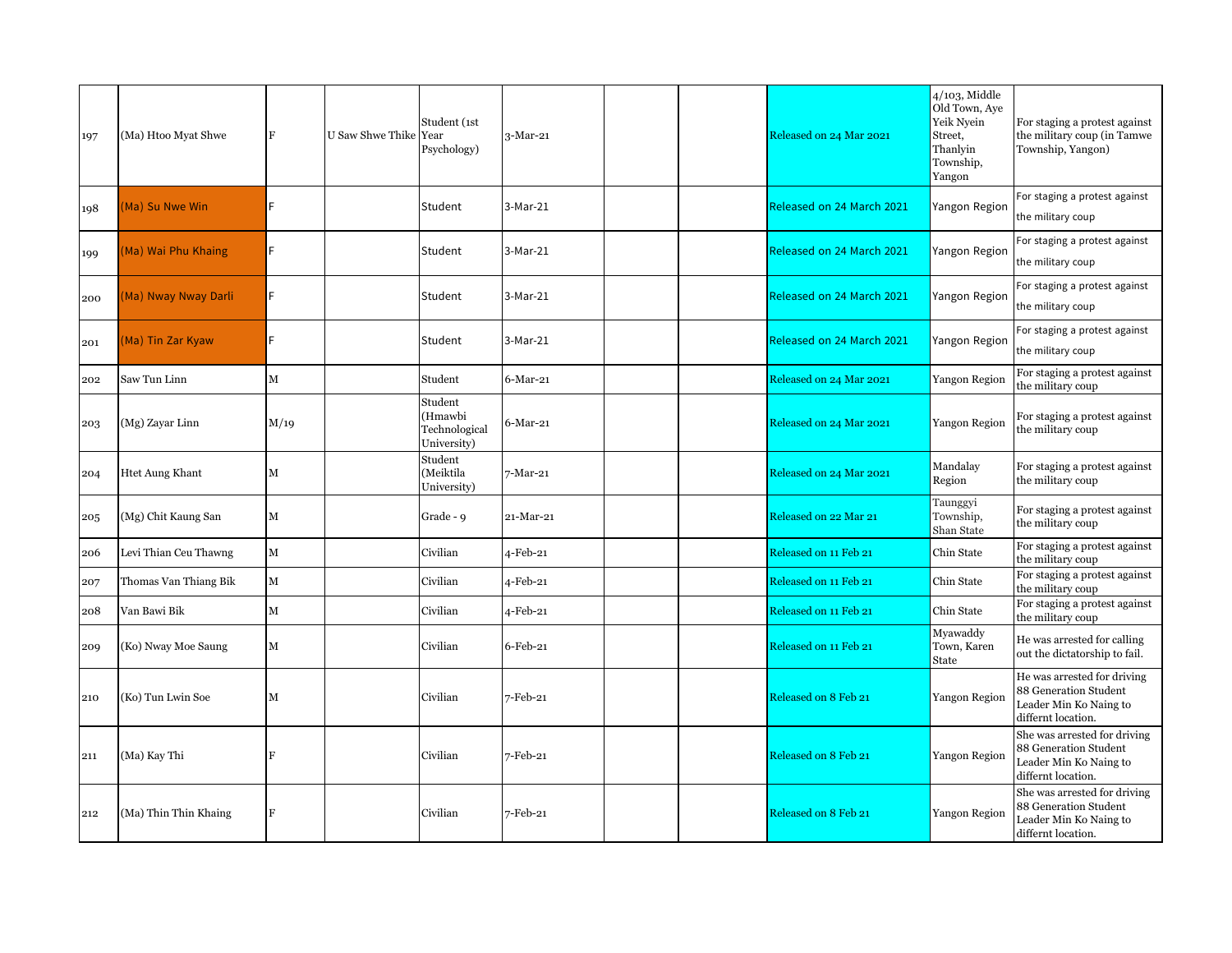| 213 | (Ma) Moe                                | $\rm F$                 | Civilian                                                | 7-Feb-21    |                                                                                                                                             |                                                              | Released on 8 Feb 21        | <b>Yangon Region</b>                | She was arrested for driving<br>88 Generation Student<br>Leader Min Ko Naing to<br>differnt location. |
|-----|-----------------------------------------|-------------------------|---------------------------------------------------------|-------------|---------------------------------------------------------------------------------------------------------------------------------------------|--------------------------------------------------------------|-----------------------------|-------------------------------------|-------------------------------------------------------------------------------------------------------|
| 214 | (U) Tint Swe                            | M                       | Chairman of<br>Mizzima Social<br>Welfare<br>Association | 7-Feb-21    | $S: 25$ of the<br>Natural<br>Disaster<br>Management<br>law                                                                                  |                                                              | Released on 8 Feb 21        | Shan State                          | Tachileik Town, For staging a protest against<br>the military coup                                    |
| 215 | (Ko) Thet Paing Hmue                    | M                       | Civilian                                                | $9$ -Feb-21 |                                                                                                                                             |                                                              | Released on 10 Feb 21       | Mandalay<br>Region                  | For staging a protest against<br>the military coup                                                    |
| 216 | (Ma) Soe Kalayar Tun a.k.a<br>Pu Pu     |                         | Civilian                                                | $9$ -Feb-21 | $S: 25$ of the<br>Natural<br>Disaster<br>Management<br>law and S: 19<br>of the<br>Peaceful<br>Assembly and<br>Peaceful<br>Procession<br>Law | Ann Township<br>Administrator<br>(U) Maung Shwe Fine)<br>Aye | Released on 24 Feb 21 (Paid | Ann Township,<br>Rakhine State      | For staging a protest against<br>the military coup                                                    |
| 217 | (Daw) Pu Ma                             | F                       | Civilian                                                | $9$ -Feb-21 | $S: 25$ of the<br>Natural<br><b>Disaster</b><br>Management<br>law                                                                           | Ann Township<br>Administrator<br>(U) Maung Shwe Fine)<br>Aye | Released on 24 Feb 21 (Paid | Ann Township,<br>Rakhine State      | For staging a protest against<br>the military coup                                                    |
| 218 | (Daw) Than Mya Khaing                   | $\rm F$                 | Civilian                                                | 9-Feb-21    | S: 25 of the<br>Natural<br>Disaster<br>Management<br>law                                                                                    | Ann Township<br>Administrator<br>(U) Maung Shwe Fine)<br>Aye | Released on 24 Feb 21 (Paid | Ann Township,<br>Rakhine State      | For staging a protest against<br>the military coup                                                    |
| 219 | (Ma) Mai Tin Cho Cho Htwe               | F                       | Civilian                                                | 9-Feb-21    | S: 25 of the<br>Natural<br>Disaster<br>Management<br>law                                                                                    | Ann Township<br>Administrator<br>(U) Maung Shwe Fine)<br>Aye | Released on 24 Feb 21 (Paid | Ann Township,<br>Rakhine State      | For staging a protest against<br>the military coup                                                    |
| 220 | (U) Saw Nge                             | M                       | Civilian                                                | 11-Feb-21   |                                                                                                                                             |                                                              | Released on 12 Feb 21       | Nantsang<br>Township,<br>Shan State | For staging a protest against<br>the military coup                                                    |
| 221 | (Ma) Yoon Nadi Lwin (aka)<br>O Mar Darr | $\overline{\mathbf{F}}$ | Civilian                                                | 15-Feb-21   |                                                                                                                                             |                                                              | Released on 16 Feb 2021     | Mandalay City                       | Arrested for looking as police<br>crackdown on peaceful<br>protestors                                 |
| 222 | (Ma) Nadi Lwin                          | F                       | Civilian                                                | 15-Feb-21   |                                                                                                                                             |                                                              | Released on 16 Feb 2021     | Mandalay City                       | Arrested for looking as police<br>crackdown on peaceful<br>protestors                                 |
| 223 | (Ma) Hnin Phyu Phyu Lwin                | $\mathbf{F}$            | Civilian (AYA<br>Bank Staff)                            | 15-Feb-21   |                                                                                                                                             |                                                              | Released on 16 Feb 2021     | Mandalay City                       | For staging a protest against<br>the military coup                                                    |
| 224 | (Ma) Htar Su Thwe                       | $\mathbf{F}$            | Civilian (AYA<br>Bank Staff)                            | 15-Feb-21   |                                                                                                                                             |                                                              | Released on 16 Feb 2021     | Mandalay City                       | For staging a protest against<br>the military coup                                                    |
| 225 | (U) Pauk Si                             | M                       | Civilian                                                | 15-Feb-21   |                                                                                                                                             |                                                              | Released on 16 Feb 2021     | Mandalay City                       | Arrested for looking as police<br>crackdown on peaceful<br>protestors                                 |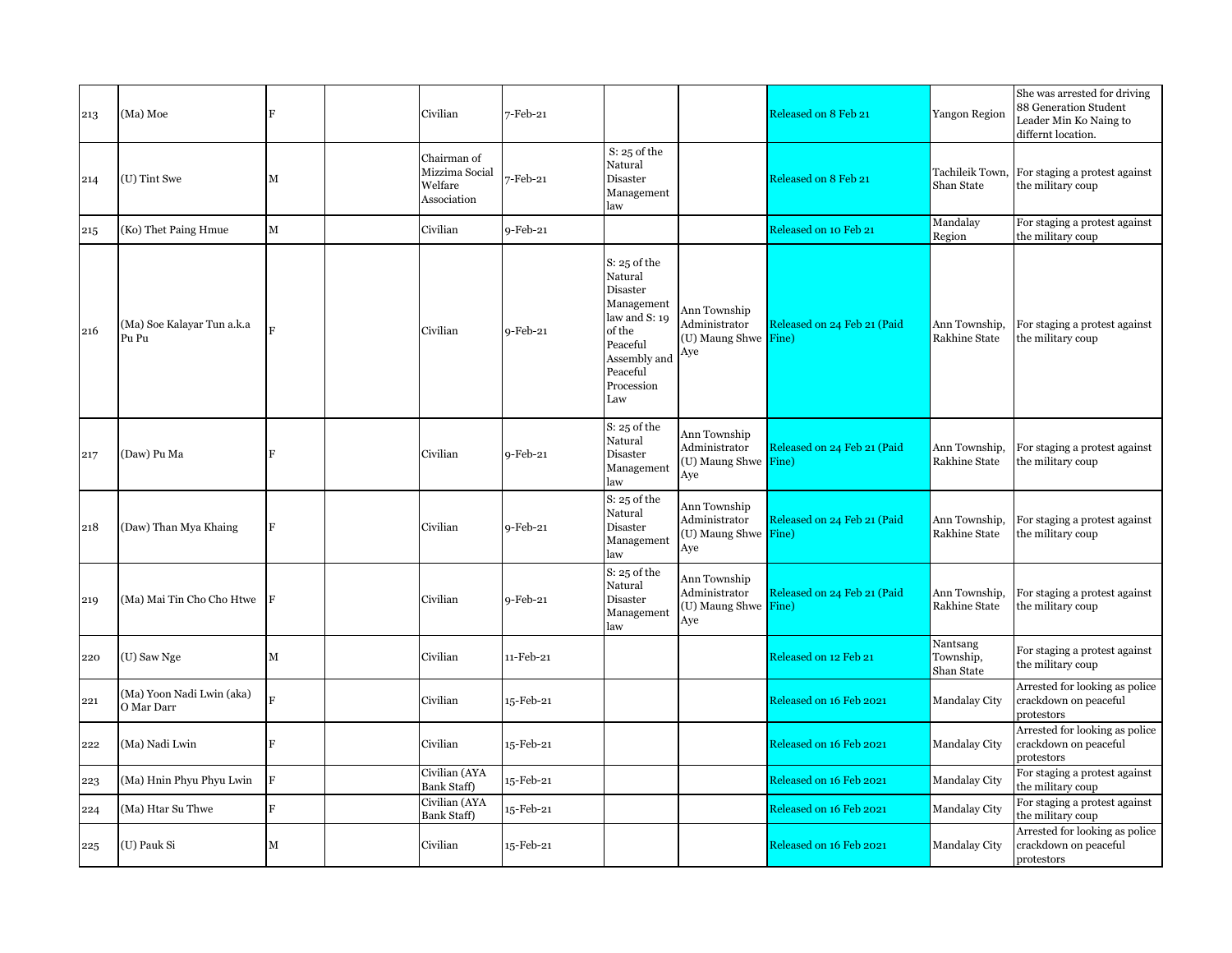| 226 | (Ko) Win Sint                | $\mathbf M$ | Civilian | 15-Feb-21 |                                                            |                                                                        | Released on 16 Feb 2021                     | Kwal Lwal<br>Village,<br>Myaungmya<br>Township,<br>Ayeyarwady<br>Region | For staging a protest against<br>the military coup                                                                                                 |
|-----|------------------------------|-------------|----------|-----------|------------------------------------------------------------|------------------------------------------------------------------------|---------------------------------------------|-------------------------------------------------------------------------|----------------------------------------------------------------------------------------------------------------------------------------------------|
| 227 | Sa Aung Moe Hein             | $\mathbf M$ | Civilian | 16-Feb-21 |                                                            | Police Second<br>Lieutenant of<br>Hlaingbwe<br>Myoma Police<br>Station | <b>Released in February</b>                 | Ward ©,<br>Hlaingbwe<br>Town, Karen<br>State                            | For drumming out of Evil" at<br>his home in opposition to the<br>military junta                                                                    |
| 228 | (Ko) Zanhta Ram Seng         | $\mathbf M$ | Civilian | 20-Feb-21 | S: 25 of the<br>Natural<br>Disaster<br>Management<br>law   |                                                                        | Released on 4 Mar 21 (Fine<br>100,000 Kyat) | Putao Town,<br>Kachin State                                             | For staging a protest against<br>the military coup                                                                                                 |
| 229 | (Ko) Malong hpe Naung Aung M |             | Civilian | 20-Feb-21 | $S: 25$ of the<br>Natural<br>Disaster<br>Management<br>law |                                                                        | Released on 4 Mar 21 (Fine<br>100,000 Kyat) | Putao Town,<br>Kachin State                                             | For staging a protest against<br>the military coup                                                                                                 |
| 230 | (Ko) Lazum Awng Di           | M           | Civilian | 20-Feb-21 | S: 25 of the<br>Natural<br>Disaster<br>Management<br>law   |                                                                        | Released on 4 Mar 21 (Fine<br>100,000 Kyat) | Putao Town,<br>Kachin State                                             | For staging a protest against<br>the military coup                                                                                                 |
| 231 | (Ko) Sinwa                   | $\mathbf M$ | Civilian | 20-Feb-21 | S: 25 of the<br>Natural<br>Disaster<br>Management<br>law   |                                                                        | Released on 4 Mar 21 (Fine<br>100,000 Kyat) | Putao Town,<br>Kachin State                                             | For staging a protest against<br>the military coup                                                                                                 |
| 232 | (Ko) Hpungraw Hpi Nang       | М           | Civilian | 20-Feb-21 | $S: 25$ of the<br>Natural<br>Disaster<br>Management<br>law |                                                                        | Released on 4 Mar 21 (Fine<br>100,000 Kyat) | Putao Town,<br>Kachin State                                             | For staging a protest against<br>the military coup                                                                                                 |
| 233 | (Ma) Soe Soe Than            | $\mathbf F$ | Civilian | 22-Feb-21 |                                                            |                                                                        | Released on 24 Mar 2021                     | Myeik,<br>Tanintharyi<br>Region                                         | Police searched her home to<br>arrest her father for leading a<br>protest but she was arrested<br>instead because they did not<br>find his father. |
| 234 | (Mg) Khant Aung Hlaing       | $\mathbf M$ | Civilian | 24-Feb-21 |                                                            |                                                                        | Released on 24 Feb 21                       | Minbu<br>Township,<br><b>Magway Region</b>                              | For staging a protest against<br>the military coup                                                                                                 |
| 235 | (Ma) Myo Thuzar              | $\mathbf F$ | Civilian | 24-Feb-21 |                                                            |                                                                        | Released on 24 Feb 21                       | Minbu<br>Township,<br><b>Magway Region</b>                              | For staging a protest against<br>the military coup                                                                                                 |
| 236 | (Ma) Myint Myint Moe         | F           | Civilian | 24-Feb-21 |                                                            |                                                                        | Released on 24 Feb 21                       | Minbu<br>Township,<br><b>Magway Region</b>                              | For staging a protest against<br>the military coup                                                                                                 |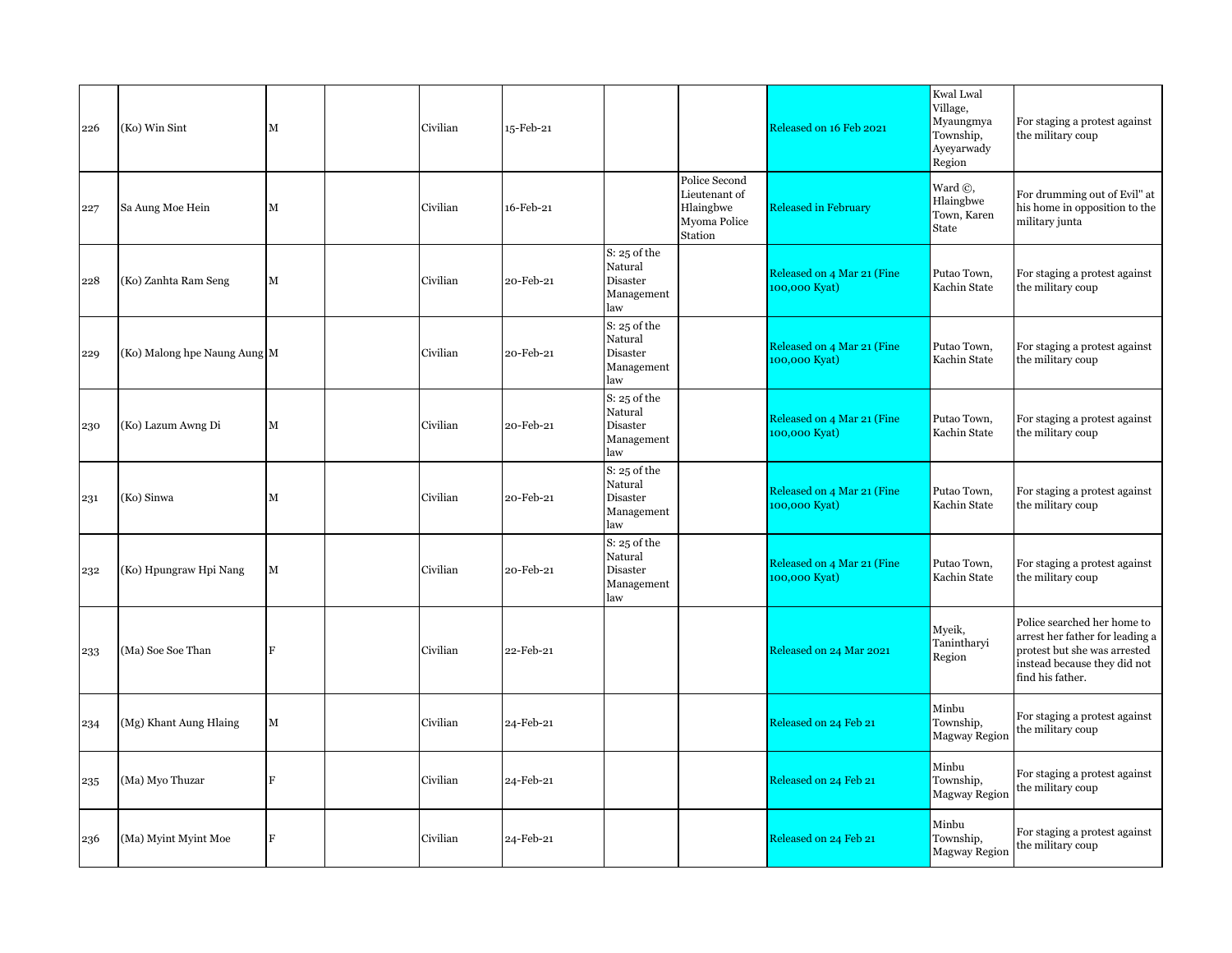| 237 | (Mg) Min Aung Phyo    | M           |                             | Civilian | 24-Feb-21 |                        | Released on 24 Feb 21 | Minbu<br>Township,<br><b>Magway Region</b>   | For staging a protest against<br>the military coup |
|-----|-----------------------|-------------|-----------------------------|----------|-----------|------------------------|-----------------------|----------------------------------------------|----------------------------------------------------|
| 238 | (Ma) Hnin Ei Wint War | F           |                             | Civilian | 24-Feb-21 |                        | Released on 24 Feb 21 | Minbu<br>Township,<br><b>Magway Region</b>   | For staging a protest against<br>the military coup |
| 239 | (Ko) Tin Moe          | M           |                             | Civilian | 24-Feb-21 |                        | Released on 24 Feb 21 | Minbu<br>Township,<br><b>Magway Region</b>   | For staging a protest against<br>the military coup |
| 240 | (Ko) Hein Aung Phyo   | M           |                             | Civilian | 24-Feb-21 |                        | Released on 24 Feb 21 | Minbu<br>Township,<br><b>Magway Region</b>   | For staging a protest against<br>the military coup |
| 241 | (Mg) Arkar Min        | $\mathbf M$ | U Aung Soe Myint Civilian   |          | 26-Feb-21 |                        | Released              | <b>Yangon Region</b>                         | Arrested by security Forces.                       |
| 242 | (Mg) Lamin Wint Aung  | $\mathbf M$ | U Tin Win Aung              | Civilian | 26-Feb-21 |                        | <b>Released</b>       | <b>Yangon Region</b>                         | Arrested by security Forces.                       |
| 243 | (Mg) Tin Oo Kyaw      | M           | U Than Nyunt                | Civilian | 26-Feb-21 |                        | Released              | <b>Yangon Region</b>                         | Arrested by security Forces.                       |
| 244 | (U) Than Zaw          | M           | U Thein Aung                | Civilian | 26-Feb-21 |                        | Released              | <b>Yangon Region</b>                         | Arrested by security Forces.                       |
| 245 | (Mg) Aung Zay Yan     | $\mathbf M$ | U Aye Shwe                  | Civilian | 26-Feb-21 |                        | Released              | <b>Yangon Region</b>                         | Arrested by security Forces.                       |
| 246 | (Mg) Myo Myint Min    | $\mathbf M$ | <b>U Maung Maung</b><br>Kvi | Civilian | 26-Feb-21 |                        | Released              | <b>Yangon Region</b>                         | Arrested by security Forces.                       |
| 247 | (Mg) Lwin Min Aung    | $\mathbf M$ |                             | Civilian | 26-Feb-21 |                        | Released              | <b>Yangon Region</b>                         | Arrested by security Forces.                       |
| 248 | (Mg) Zaw Moe Aung     | $\mathbf M$ | U Aung Phyo                 | Civilian | 26-Feb-21 |                        | Released              | <b>Yangon Region</b>                         | Arrested by security Forces.                       |
| 249 | (U) Thein Zaw Oo      | $\mathbf M$ | <b>U</b> Myint Thein        | Civilian | 26-Feb-21 |                        | Released              | <b>Yangon Region</b>                         | Arrested by security Forces.                       |
| 250 | (U) Aung Soe          | $\mathbf M$ |                             | Civilian | 26-Feb-21 |                        | Released              | <b>Yangon Region</b>                         | Arrested by security Forces.                       |
| 251 | (Ko) Aung Zay Yar Win | $\mathbf M$ | U Moe Zaw                   | Civilian | 26-Feb-21 |                        | Released              | Yangon Region                                | Arrested by security Forces.                       |
| 252 | (Mg) Too Too Naing    | M           |                             | Civilian | 26-Feb-21 |                        | Released              | <b>Yangon Region</b>                         | Arrested by security Forces.                       |
| 253 | (Ma) Thant Myat Soe   | F           |                             | Civilian | 27-Feb-21 | Penal Code -<br>505(A) | Released on 18 Mar 21 | Monywa<br>Township,<br><b>Sagaing Region</b> | For staging a protest against<br>the military coup |
| 254 | (Ko) Paing Oo Ko      | M           |                             | Civilian | 27-Feb-21 | Penal Code -<br>505(A) | Released on 18 Mar 21 | Monywa<br>Township,<br><b>Sagaing Region</b> | For staging a protest against<br>the military coup |
| 255 | (Ko) Myo Zarni Aung   | M           |                             | Civilian | 27-Feb-21 | Penal Code -<br>505(A) | Released on 18 Mar 21 | Monywa<br>Township,<br><b>Sagaing Region</b> | For staging a protest against<br>the military coup |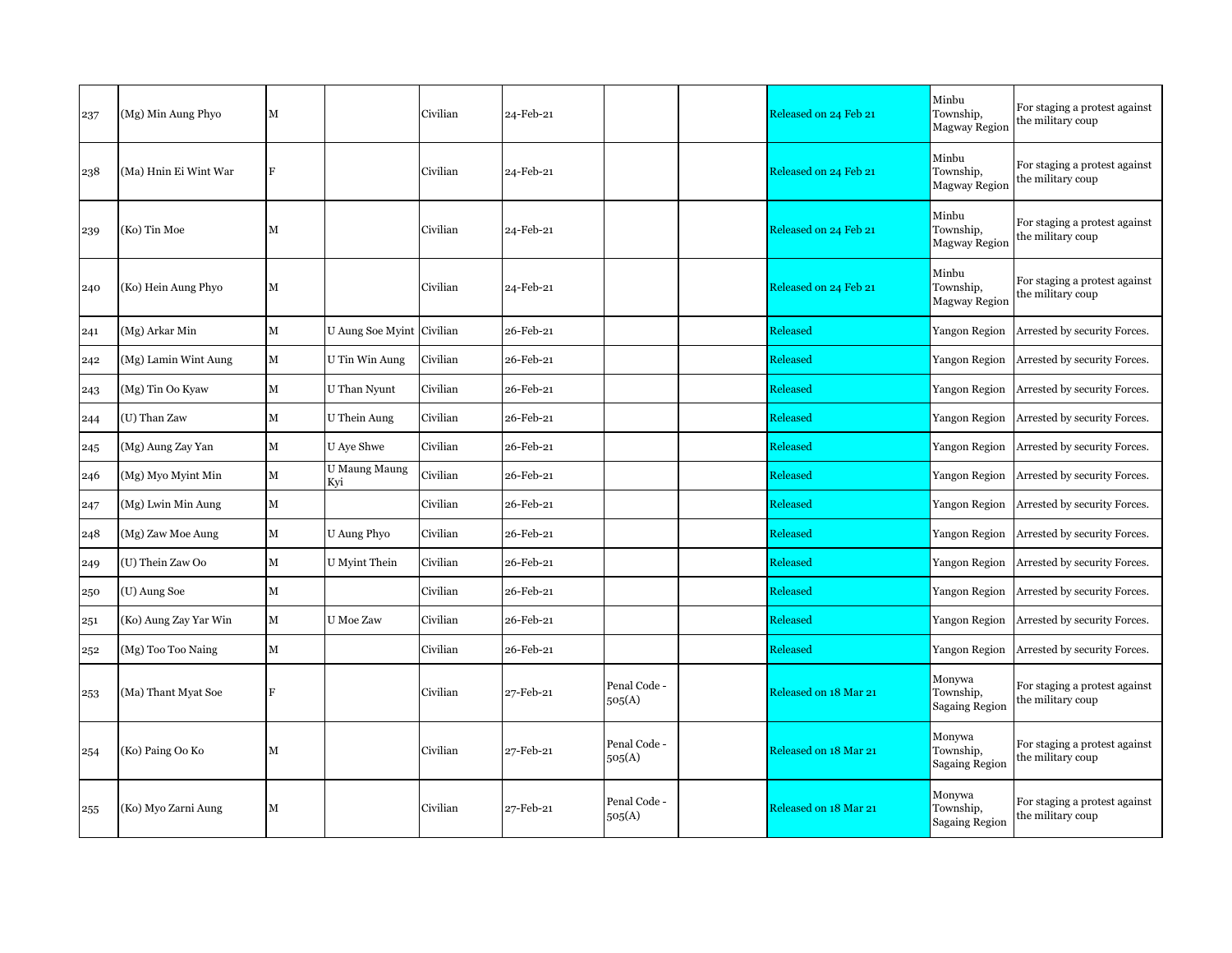| 256 | (Ko) Taw Di Di Aung     | M            | Civilian | 27-Feb-21 | Penal Code -<br>505(A) | Released on 18 Mar 21 | Monywa<br>Township,<br><b>Sagaing Region</b> | For staging a protest against<br>the military coup |
|-----|-------------------------|--------------|----------|-----------|------------------------|-----------------------|----------------------------------------------|----------------------------------------------------|
| 257 | (Ko) Hein Zin           | M            | Civilian | 27-Feb-21 | Penal Code -<br>505(A) | Released on 18 Mar 21 | Monywa<br>Township,<br><b>Sagaing Region</b> | For staging a protest against<br>the military coup |
| 258 | (Ko) Ye Min Tun         | M            | Civilian | 27-Feb-21 | Penal Code -<br>505(A) | Released on 18 Mar 21 | Monywa<br>Township,<br><b>Sagaing Region</b> | For staging a protest against<br>the military coup |
| 259 | (Ko) Sann Myint Tun     | М            | Civilian | 27-Feb-21 | Penal Code -<br>505(A) | Released on 18 Mar 21 | Monywa<br>Township,<br><b>Sagaing Region</b> | For staging a protest against<br>the military coup |
| 260 | (Ko) Zwe Lu Lu          | $\mathbf M$  | Civilian | 27-Feb-21 | Penal Code -<br>505(A) | Released on 18 Mar 21 | Monywa<br>Township,<br><b>Sagaing Region</b> | For staging a protest against<br>the military coup |
| 261 | (Ko) Hlaing Bwar Aung   | $\mathbf{M}$ | Civilian | 27-Feb-21 | Penal Code -<br>505(A) | Released on 18 Mar 21 | Monywa<br>Township,<br><b>Sagaing Region</b> | For staging a protest against<br>the military coup |
| 262 | (Ko) Nay Phyo Win       | $\mathbf M$  | Civilian | 27-Feb-21 | Penal Code -<br>505(A) | Released on 18 Mar 21 | Monywa<br>Township,<br><b>Sagaing Region</b> | For staging a protest against<br>the military coup |
| 263 | (Ko) Zin Phyo Aung      | М            | Civilian | 27-Feb-21 | Penal Code -<br>505(A) | Released on 18 Mar 21 | Monywa<br>Township,<br><b>Sagaing Region</b> | For staging a protest against<br>the military coup |
| 264 | (Ko) Zaw Phyo Naing     | M            | Civilian | 27-Feb-21 | Penal Code -<br>505(A) | Released on 18 Mar 21 | Monywa<br>Township,<br><b>Sagaing Region</b> | For staging a protest against<br>the military coup |
| 265 | (Ko) Pyae Phyo Win Kyaw | $\mathbf M$  | Civilian | 27-Feb-21 | Penal Code -<br>505(A) | Released on 18 Mar 21 | Monywa<br>Township,<br><b>Sagaing Region</b> | For staging a protest against<br>the military coup |
| 266 | (Ma) Yin Than Htay      | F            | Civilian | 27-Feb-21 | Penal Code -<br>505(A) | Released on 18 Mar 21 | Monywa<br>Township,<br><b>Sagaing Region</b> | For staging a protest against<br>the military coup |
| 267 | (Ma) Lei Lei Win        | F            | Civilian | 27-Feb-21 | Penal Code -<br>505(A) | Released on 18 Mar 21 | Monywa<br>Township,<br><b>Sagaing Region</b> | For staging a protest against<br>the military coup |
| 268 | (Mg) Myat Kyaw Thu      | M            | Civilian | 27-Feb-21 | Penal Code -<br>505(A) | Released on 18 Mar 21 | Monywa<br>Township,<br><b>Sagaing Region</b> | For staging a protest against<br>the military coup |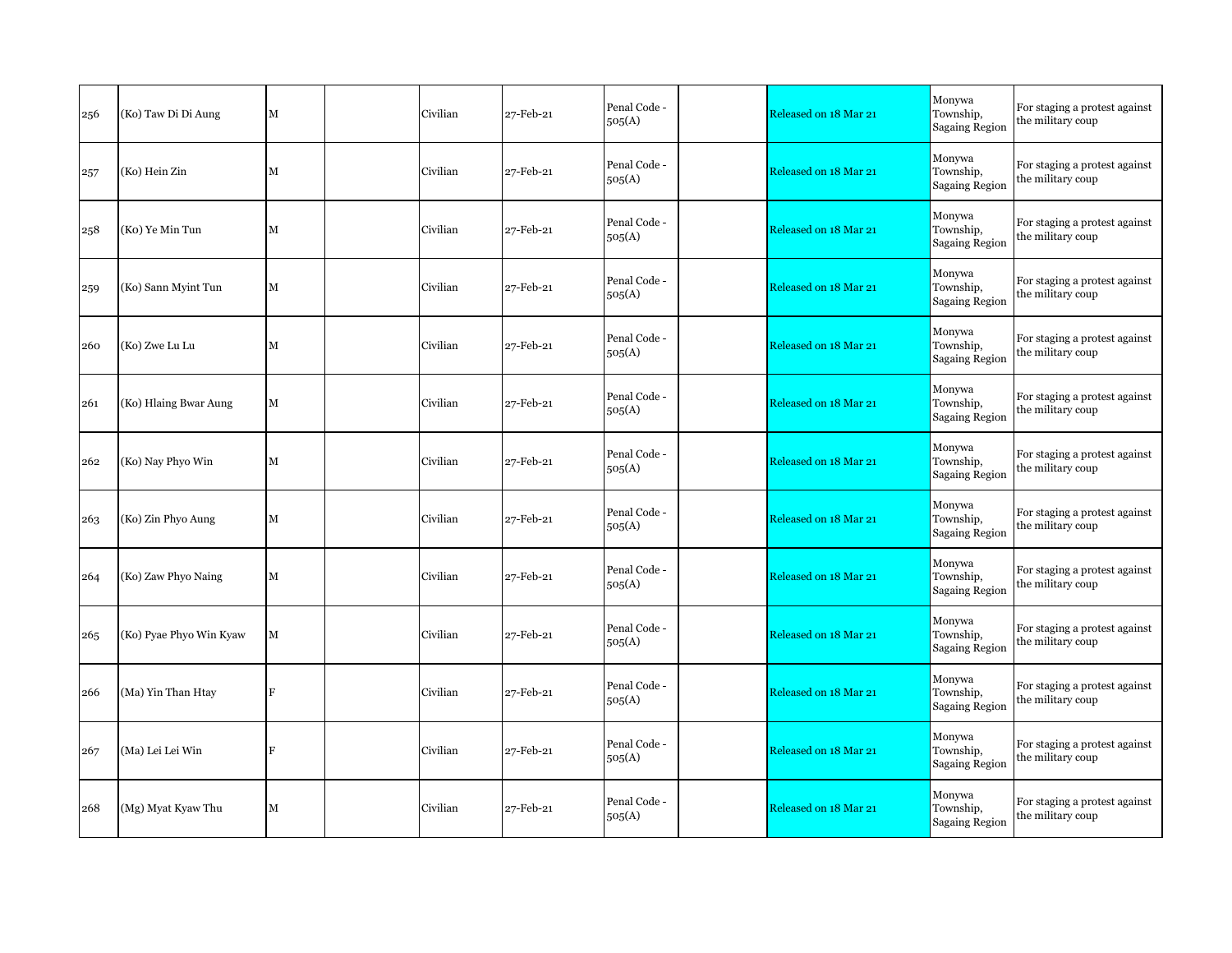| 269 | (Mg) Bo Bo Lin Htet | M | Civilian | 27-Feb-21 | Penal Code -<br>505(A) | Released on 18 Mar 21 | Monywa<br>Township,<br><b>Sagaing Region</b> | For staging a protest against<br>the military coup |
|-----|---------------------|---|----------|-----------|------------------------|-----------------------|----------------------------------------------|----------------------------------------------------|
| 270 | (Mg) Ye Min Ko      | M | Civilian | 27-Feb-21 | Penal Code -<br>505(A) | Released on 18 Mar 21 | Monywa<br>Township,<br><b>Sagaing Region</b> | For staging a protest against<br>the military coup |
| 271 | (Mg) Honey          | M | Civilian | 27-Feb-21 | Penal Code -<br>505(A) | Released on 18 Mar 21 | Monywa<br>Township,<br><b>Sagaing Region</b> | For staging a protest against<br>the military coup |
| 272 | (Mg) Moe Thu Aung   | М | Civilian | 27-Feb-21 | Penal Code -<br>505(A) | Released on 18 Mar 21 | Monywa<br>Township,<br><b>Sagaing Region</b> | For staging a protest against<br>the military coup |
| 273 | (Mg) Aung Naing Min | M | Civilian | 27-Feb-21 | Penal Code -<br>505(A) | Released on 18 Mar 21 | Monywa<br>Township,<br><b>Sagaing Region</b> | For staging a protest against<br>the military coup |
| 274 | (Mg) Win Kyaw Htay  | M | Civilian | 27-Feb-21 | Penal Code -<br>505(A) | Released on 18 Mar 21 | Monywa<br>Township,<br><b>Sagaing Region</b> | For staging a protest against<br>the military coup |
| 275 | (Mg) Nyi Nyi Aung   | M | Civilian | 27-Feb-21 | Penal Code -<br>505(A) | Released on 18 Mar 21 | Monywa<br>Township,<br><b>Sagaing Region</b> | For staging a protest against<br>the military coup |
| 276 | (Mg) Thet Naung     | M | Civilian | 27-Feb-21 | Penal Code -<br>505(A) | Released on 18 Mar 21 | Monywa<br>Township,<br><b>Sagaing Region</b> | For staging a protest against<br>the military coup |
| 277 | (Mg) Tar Htet Aung  | M | Civilian | 27-Feb-21 | Penal Code -<br>505(A) | Released on 18 Mar 21 | Monywa<br>Township,<br><b>Sagaing Region</b> | For staging a protest against<br>the military coup |
| 278 | (Mg) Tun Myo Win    | M | Civilian | 27-Feb-21 | Penal Code -<br>505(A) | Released on 18 Mar 21 | Monywa<br>Township,<br><b>Sagaing Region</b> | For staging a protest against<br>the military coup |
| 279 | (Mg) Zaw Zaw        | M | Civilian | 27-Feb-21 | Penal Code -<br>505(A) | Released on 18 Mar 21 | Monywa<br>Township,<br><b>Sagaing Region</b> | For staging a protest against<br>the military coup |
| 280 | (Mg) Tun Tun Naing  | M | Civilian | 27-Feb-21 | Penal Code -<br>505(A) | Released on 18 Mar 21 | Monywa<br>Township,<br><b>Sagaing Region</b> | For staging a protest against<br>the military coup |
| 281 | (Mg) Myint Moe Kyaw | M | Civilian | 27-Feb-21 | Penal Code -<br>505(A) | Released on 18 Mar 21 | Monywa<br>Township,<br><b>Sagaing Region</b> | For staging a protest against<br>the military coup |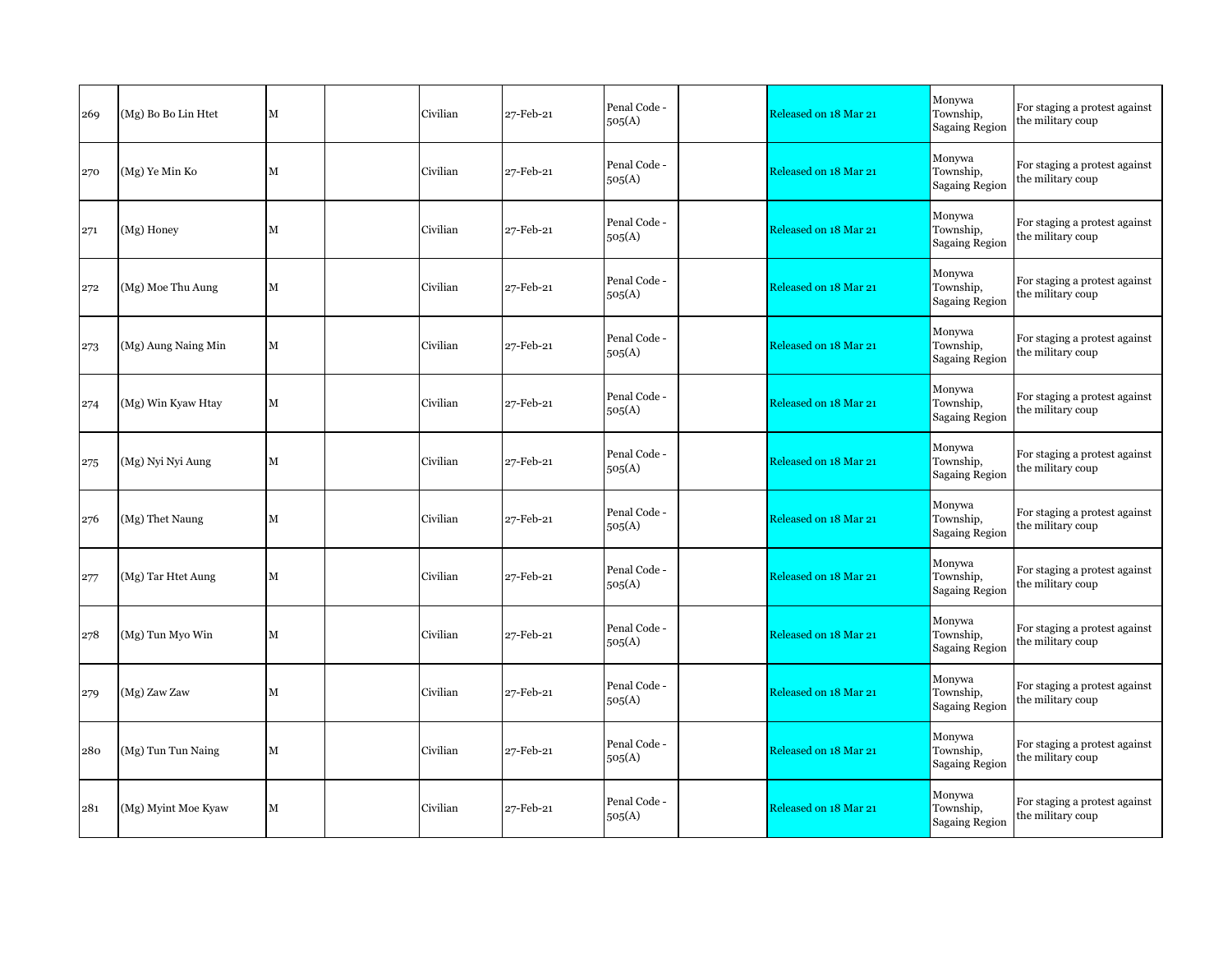| 282 | (Mg) Zaw Lwin Phyo     | $\mathbf M$ |                      | Civilian | 27-Feb-21 | Penal Code -<br>505(A) | Released on 18 Mar 21 | Monywa<br>Township,<br><b>Sagaing Region</b>                             | For staging a protest against<br>the military coup |
|-----|------------------------|-------------|----------------------|----------|-----------|------------------------|-----------------------|--------------------------------------------------------------------------|----------------------------------------------------|
| 283 | (Ma) Zar Le Sint       | $\mathbf F$ | U Aung Ko Oo         | Civilian | 27-Feb-21 |                        | Released              | No 40, U Bo<br>Shwe Street,<br>Bahan<br>Township                         |                                                    |
| 284 | (Ma) Su Win Thandar    | F           | U Soe Thura          | Civilian | 27-Feb-21 |                        | Released              | No 232, Khaing<br>Shwe War 1<br>Street, 3 Ward,<br>MaYankone<br>Township |                                                    |
| 285 | (Ma) Khin Kyaut Mu Ko  | $\mathbf F$ | U Kyaw Soe           | Civilian | 27-Feb-21 |                        | Released              | Yuzana Garden<br>Housing                                                 |                                                    |
| 286 | (Mg) Kyaw Min Htwe     | $\mathbf M$ | U Tun Tun Oo         | Civilian | 27-Feb-21 |                        | Released              | OuZaNar 11<br>Street, L Ward,<br>North<br>Oakkalapa                      |                                                    |
| 287 | (Ma) Han Swe Zin Myint | $\mathbf F$ | <b>U</b> Maung Nyunt | Civilian | 27-Feb-21 |                        | Released              | 580, Yuzana 3<br>Street, 2 Ward,<br>North<br>Oakkalapa                   |                                                    |
| 288 | (Mg) Ye Min Khant      | M           | U Thet Oo            | Civilian | 27-Feb-21 |                        | Released              | 11, Yadanar<br>Myaing Street,<br>3 Ward,<br>Kamayut                      |                                                    |
| 289 | (Mg) Kyaw Ye Aung      | $\mathbf M$ | U Khin Naing         | Civilian | 27-Feb-21 |                        | Released              | 75, ThinBaw<br>Kyin, 8 Street,<br>Dawpon                                 |                                                    |
| 290 | (Mg) Zaw Ye Naung      | $\mathbf M$ | U Ye Naung Soe       | Civilian | 27-Feb-21 |                        | Released              | 86, Min Street,<br>Sanchaung                                             |                                                    |
| 291 | (Mg) Htet Naing        | $\mathbf M$ | U Sann Tun           | Civilian | 27-Feb-21 |                        | Released              | 39, PuLae Gay<br>Har Street, 3<br>Ward, Kamayut                          |                                                    |
| 292 | (Ma) Nay Chi Win Mon   | F           | U Than Htike         | Civilian | 27-Feb-21 |                        | Released              | Ka Kalay<br>Village, Kyaung<br>Kon Township                              |                                                    |
| 293 | (Ma) Shwe Yi Win Htet  | F           | U Thet Swe Oo        | Civilian | 27-Feb-21 |                        | Released              | 62, ThaDi<br>PaHtan Street,<br>Kyauk Myaung<br>Ward, Tamwe               |                                                    |
| 294 | (Ma) Khin Myat Noe Su  | F           | U Win Aung           | Civilian | 27-Feb-21 |                        | Released              | 864, U Wit Sar<br>Ya Street,<br>North Dagon                              |                                                    |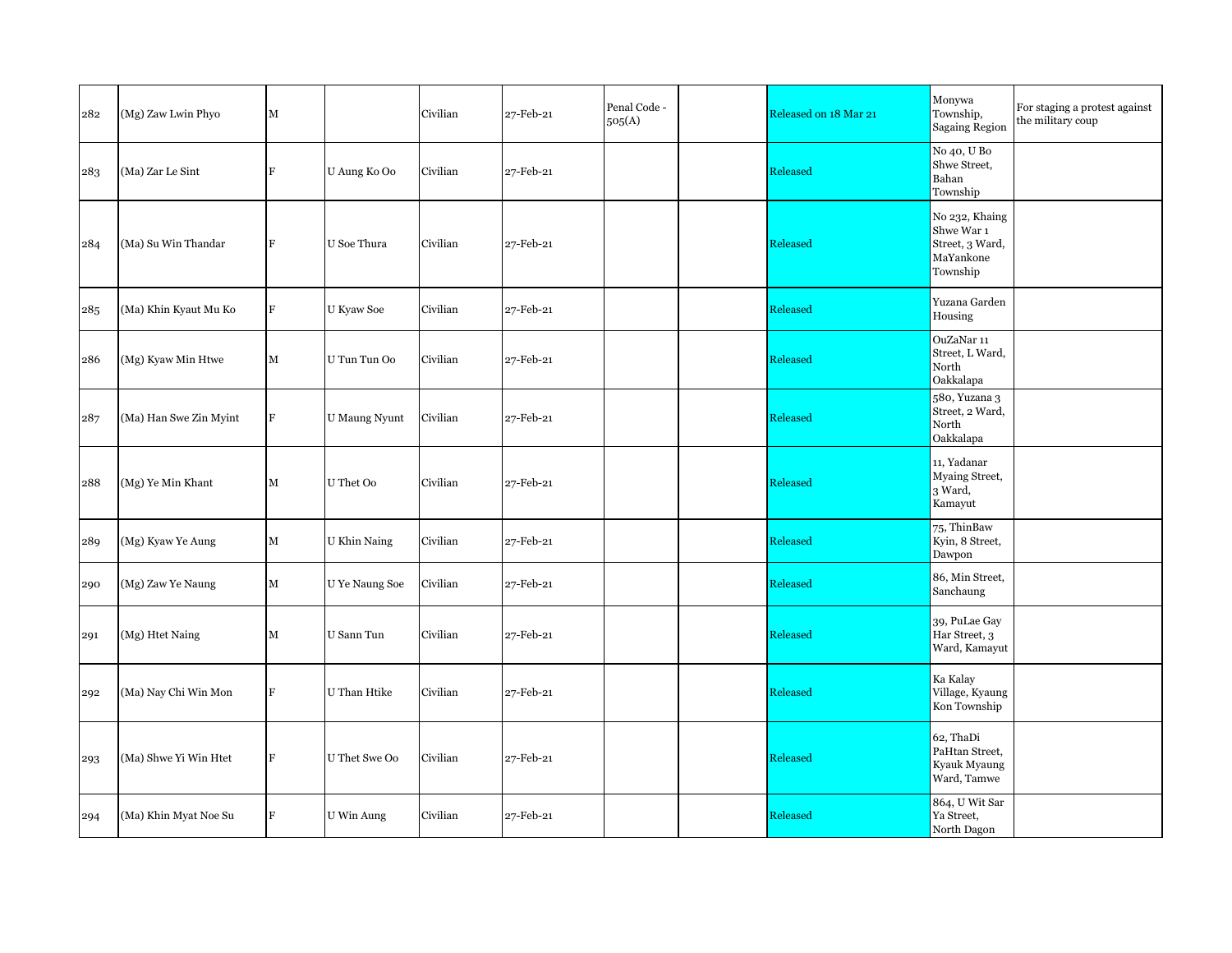| 295 | (Ma) Zin Me Win                       | F           | U Zaw Min          | Civilian               | 27-Feb-21 |  | Released              | 249, Aung<br>Myitta 5 Street,<br>Hlaing 1 Ward,<br>Hlaing<br>Township                  |                                                    |
|-----|---------------------------------------|-------------|--------------------|------------------------|-----------|--|-----------------------|----------------------------------------------------------------------------------------|----------------------------------------------------|
| 296 | (Ma) Hnin Ko San                      | F           | U Thet Lwin        | Civilian               | 27-Feb-21 |  | Released              | $G/24$ , Mae Si<br>Kon Street, 7<br>Ward, Hlaing<br>Township                           |                                                    |
| 297 | (Ma) Ei Yati Phyo                     | F           | <b>U Aung Aung</b> | Civilian               | 27-Feb-21 |  | Released              | Karya 4 Street,<br>Karya Ward,<br>Thingankyun<br>Gvi Ward,<br>Mingalar Don<br>Township |                                                    |
| 298 | $(U)$ Hlaing Min                      | M           | U Tin Swe          | Civilian               | 27-Feb-21 |  | Released              | 3, Hlaing Myit<br>Street, 2 Ward,<br>Hlaing                                            |                                                    |
| 299 | (Ko) Ye Aung                          | $\mathbf M$ |                    | Civilian<br>(Engineer) | 28-Feb-21 |  | Released on 24 Mar 21 | Taungoo<br>(Currently<br>Detained in<br>Yangon)                                        | For staging a protest against<br>the military coup |
| 300 | (Ko) Sai Ye Hphone Kywe               | $\mathbf M$ |                    | Civilian<br>(Engineer) | 28-Feb-21 |  | Released on 24 Mar 21 | Hmawbi,<br>Yangon                                                                      | For staging a protest against<br>the military coup |
| 301 | (Ko) Sai Soe Min Maung                | $\mathbf M$ |                    | Civilian<br>(Engineer) | 28-Feb-21 |  | Released on 24 Mar 21 | Taunggyi<br>(Currently<br>detained in<br>Yangon)                                       | For staging a protest against<br>the military coup |
| 302 | (Ko) Nyi Nyi Aung                     | M           |                    | Civilian<br>(Engineer) | 28-Feb-21 |  | Released on 24 Mar 21 | Aye Thar Yar<br>(Currently<br>detained in<br>Yangon)                                   | For staging a protest against<br>the military coup |
| 303 | (Ko) Linn Htin                        | M           |                    | Civilian<br>(Engineer) | 28-Feb-21 |  | Released on 24 Mar 21 | Aye Thar Yar<br>(Currently<br>detained in<br>Yangon)                                   | For staging a protest against<br>the military coup |
| 304 | (Ko) Aung Nu Tin                      | M           |                    | Civilian<br>(Engineer) | 28-Feb-21 |  | Released on 24 Mar 21 | Mohnyin<br>(Currently<br>detained in<br>Yangon)                                        | For staging a protest against<br>the military coup |
| 305 | (Ma) Khine Wai Phyo                   | F           |                    | Civilian<br>(Engineer) | 28-Feb-21 |  | Released on 24 Mar 21 | Hmawbi,<br>Yangon                                                                      | For staging a protest against<br>the military coup |
| 306 | (Ma) Nu Latt Zaw a.k.a Nu<br>Zaw Latt | F           |                    | Civilian<br>(Engineer) | 28-Feb-21 |  | Released on 24 Mar 21 | Hmawbi,<br>Yangon                                                                      | For staging a protest against<br>the military coup |
| 307 | (Ma) Nyo Zin Oo                       | F           |                    | Civilian<br>(Engineer) | 28-Feb-21 |  | Released on 24 Mar 21 | Yangon                                                                                 | For staging a protest against<br>the military coup |
| 308 | (Ma) Lae Lae Mu                       | F           |                    | Civilian<br>(Engineer) | 28-Feb-21 |  | Released on 24 Mar 21 | Yangon                                                                                 | For staging a protest against<br>the military coup |
| 309 | (Ma) Khin Hnin Hlaing                 | F           |                    | Civilian<br>(Engineer) | 28-Feb-21 |  | Released on 24 Mar 21 | Aye Thar Yar<br>(Currently<br>detained in<br>Yangon)                                   | For staging a protest against<br>the military coup |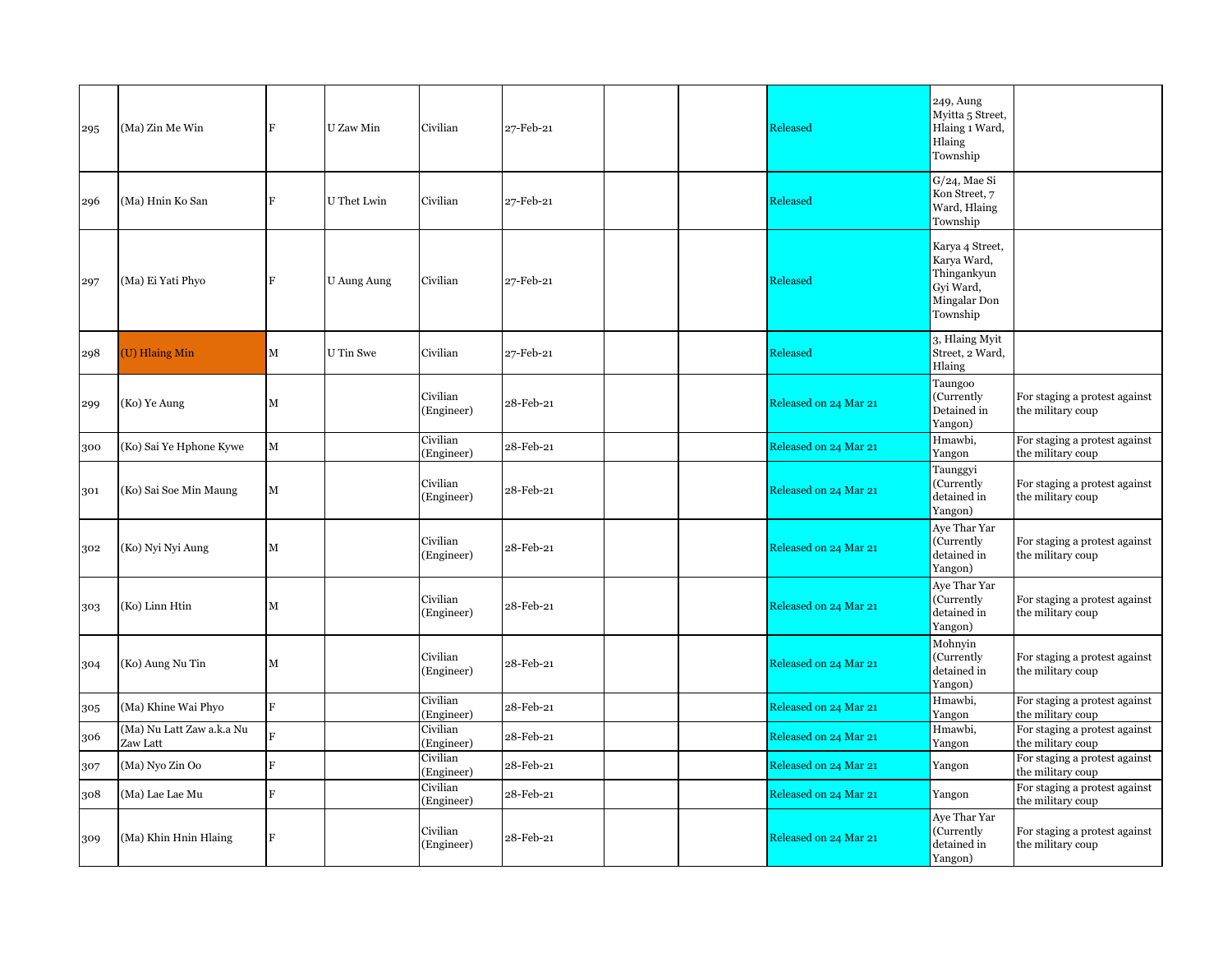| 310 | (Ma) Myint Myint Win                  | $\mathbf F$  |                       | Civilian<br>(Engineer) | 28-Feb-21 | Released on 24 Mar 21 | Mohnyin<br>(Currently<br>detained in<br>Yangon)                                     | For staging a protest against<br>the military coup |
|-----|---------------------------------------|--------------|-----------------------|------------------------|-----------|-----------------------|-------------------------------------------------------------------------------------|----------------------------------------------------|
| 311 | (Ma) Jue Jue Aung                     | $\mathbf F$  |                       | Civilian<br>(Engineer) | 28-Feb-21 | Released on 24 Mar 21 | Yangon                                                                              | For staging a protest against<br>the military coup |
| 312 | (Ma) Myat Myat Moe                    | $\mathbf F$  |                       | Civilian<br>(Engineer) | 28-Feb-21 | Released on 24 Mar 21 | Yangon                                                                              | For staging a protest against<br>the military coup |
| 313 | (Mg) Nyein Zaw                        | $\mathbf M$  | U Khin Maung<br>Nyunt | Civilian               | 28-Feb-21 | Released              | 228, Insein<br>Road, Hlaing<br>Township                                             |                                                    |
| 314 | (Mg) Zin Ko Min                       | $\mathbf M$  | U San Myint           | Civilian               | 28-Feb-21 | Released              | 228, Insein<br>Road, Hlaing<br>Township                                             |                                                    |
| 315 | (Mg) Kyaw Lwin Oo                     | $\mathbf{M}$ | U Soe Naing           | Civilian               | 28-Feb-21 | Released              | ThanLyin<br>Township                                                                |                                                    |
| 316 | (Mg) Nyan Lin Tun                     | $\mathbf M$  | U Naing Tun           | Civilian               | 28-Feb-21 | Released              | 24 (A), Aung<br>Yadanar Street,<br>Hlaing<br>Township                               |                                                    |
| 317 | (Mg) Thet Phyo Naung                  | $\mathbf M$  | <b>U</b> Aung Myint   | Civilian               | 28-Feb-21 | Released              | 26, PanChan 1<br>Street, Hlaing<br>Tharya                                           |                                                    |
| 318 | (Mg) Min Khant Kyaw                   | $\mathbf M$  | U Saw Myint           | Civilian               | 28-Feb-21 | Released              | 1482/B, Ayeyar<br>Min Thit Street,<br>South Dagon<br>Township                       |                                                    |
| 319 | (U) Ye Min Hlaing                     | M            | U Tin Htwe            | Civilian               | 28-Feb-21 | Released              | A-11, Room<br>105, Shu Khin<br>Thar Housing,<br>Tharkayta<br>Maritime<br>University |                                                    |
| 320 | (Ko) Thet Paing Oo                    | $\mathbf M$  |                       | Civilian               | 28-Feb-21 | Released              | Myeik<br>Township,<br>Tanintharyi<br>Region                                         |                                                    |
| 321 | (Ma) Zin Si Thi Lwin (aka)<br>Zin Zin | F            |                       | Civilian               | 28-Feb-21 | Released              | Myeik<br>Township,<br>Tanintharyi<br>Region                                         |                                                    |
| 322 | (U) Min Min                           | M            |                       | Civilian               | 28-Feb-21 | Released              | Myeik<br>Township,<br>Tanintharyi<br>Region                                         |                                                    |
| 323 | (Ma) Nilar Soe                        | $\rm F$      |                       | Civilian               | 28-Feb-21 | Released              | Myeik<br>Township,<br>Tanintharyi<br>Region                                         |                                                    |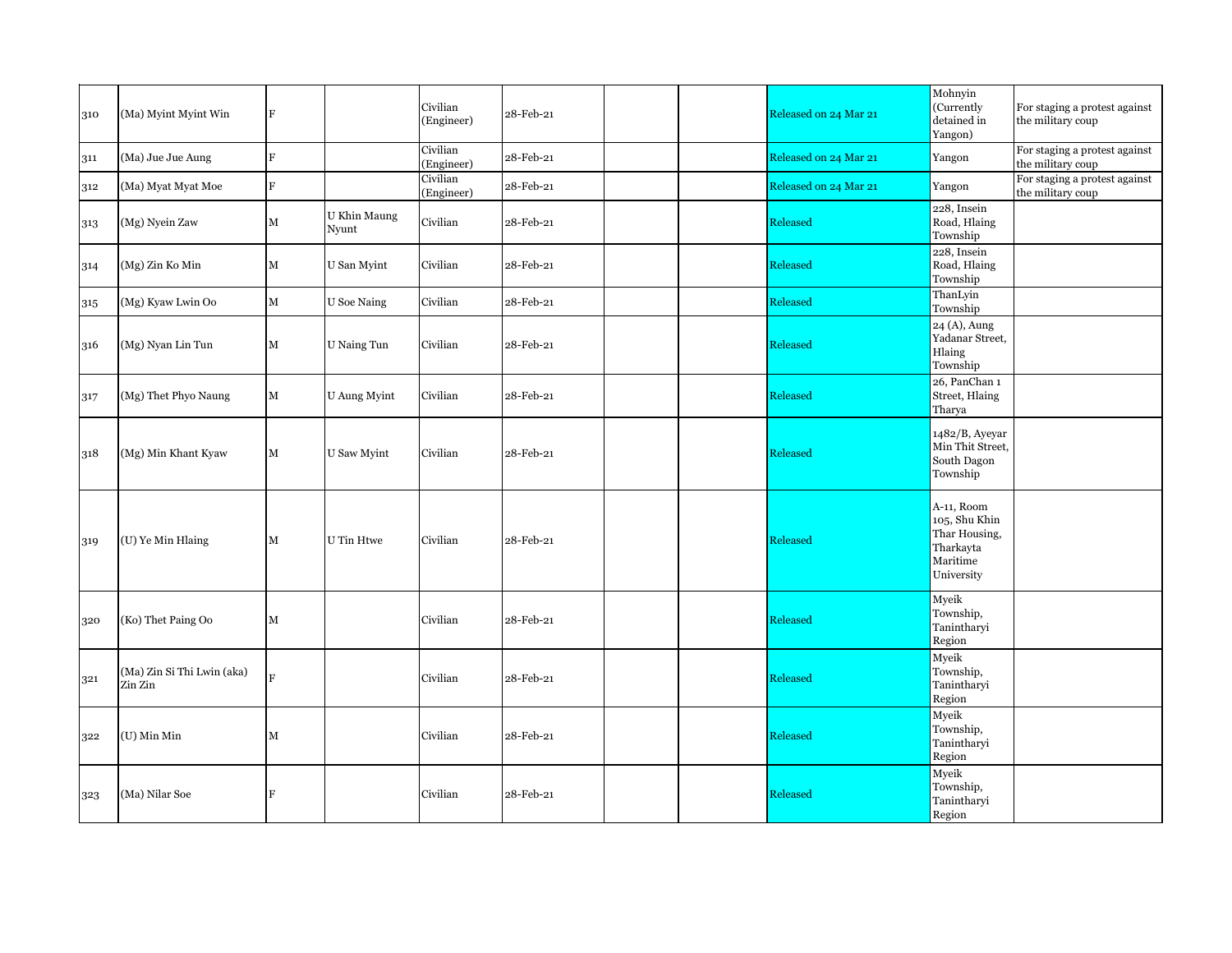| 324 | (Ma) Thiri Paing    | F           |                  | Civilian                                                           | 28-Feb-21  |                        | Released                | Myeik<br>Township,<br>Tanintharyi<br>Region                    |                                                                                                |
|-----|---------------------|-------------|------------------|--------------------------------------------------------------------|------------|------------------------|-------------------------|----------------------------------------------------------------|------------------------------------------------------------------------------------------------|
| 325 | (U) Min Lwin        | $\mathbf M$ | U Thet Lwin      | Civilian                                                           | $1-Mar-21$ |                        | Released on 26 Mar 2021 | 169, 38 Street,<br>Middle Block,<br>Kyauk Tantar               |                                                                                                |
| 326 | (Ko) Hein Thu       | M           |                  | Civilian                                                           | $1-Mar-21$ |                        | Released                | Myeik<br>Township,<br>Tanintharyi<br>Region                    |                                                                                                |
| 327 | (U) Nwge Shein      | $\mathbf M$ |                  | Civilian                                                           | $1-Mar-21$ |                        | Released                | Myeik<br>Township,<br>Tanintharyi<br>Region                    |                                                                                                |
| 328 | (Mg) Zin Myo Naing  | М           |                  | Civilian                                                           | $1-Mar-21$ |                        | Released                | Myeik<br>Township,<br>Tanintharyi<br>Region                    |                                                                                                |
| 329 | (Mg) Thiha Naing    | M/25        |                  | Civilian                                                           | $1-Mar-21$ |                        | Released on 24 Mar 2021 | Ma Zaw Village,<br>Myeik<br>Township,<br>Tanintharyi<br>Region |                                                                                                |
| 330 | (Ko) Thant Zin Oo   | M           | (U) Hla Kyaing   | Civilian<br>(MonMyatSate<br>Htar - Elderly<br>care<br>association) | $3-Mar-21$ | Penal Code -<br>505(A) | Released on 24 Mar 2021 | North<br>Okkalapa,<br>Yangon                                   | He was severely beaten and<br>arrested while providing<br>medical care during the<br>crackdown |
| 331 | (Ko) Kyaw Min Aung  | $\mathbf M$ | (U) Hla Kyaing   | Civilian<br>(MonMyatSate<br>Htar - Elderly<br>care<br>association) | 3-Mar-21   |                        | Released on 24 Mar 2021 | North<br>Okkalapa,<br>Yangon                                   | He was severely beaten and<br>arrested while providing<br>medical care during the<br>crackdown |
| 332 | (Mg) Soe Htet Aung  | $\mathbf M$ | (U) Myo Aung     | Civilian<br>(MonMyatSate<br>Htar - Elderly<br>care<br>association) | 3-Mar-21   | Penal Code -<br>505(A) | Released on 24 Mar 2021 | North<br>Okkalapa,<br>Yangon                                   | He was severely beaten and<br>arrested while providing<br>medical care during the<br>crackdown |
| 333 | (Ko) Min Oo         | M           | (U) Thant Zin Oo | Civilian<br>(MonMyatSate<br>Htar - Elderly<br>care<br>association) | 3-Mar-21   | Penal Code -<br>505(A) | Released on 24 Mar 2021 | North<br>Okkalapa,<br>Yangon                                   | He was severely beaten and<br>arrested while providing<br>medical care during the<br>crackdown |
| 334 | (Ko) Aung Kyaw Min  | M           | (U) Myint Lwin   | Civilian                                                           | 3-Mar-21   | Penal Code -<br>505(A) | Released on 24 Mar 2021 | North Okkalapa<br>Township,<br><b>Yangon Region</b>            | For staging a protest against<br>the military coup                                             |
| 335 | (Ko) Chan Myae Linn | $\mathbf M$ | (U) Wai Linn     | Civilian                                                           | 3-Mar-21   | Penal Code -<br>505(A) | Released on 24 Mar 2021 | North Okkalapa<br>Township,<br>Yangon Region                   | For staging a protest against<br>the military coup                                             |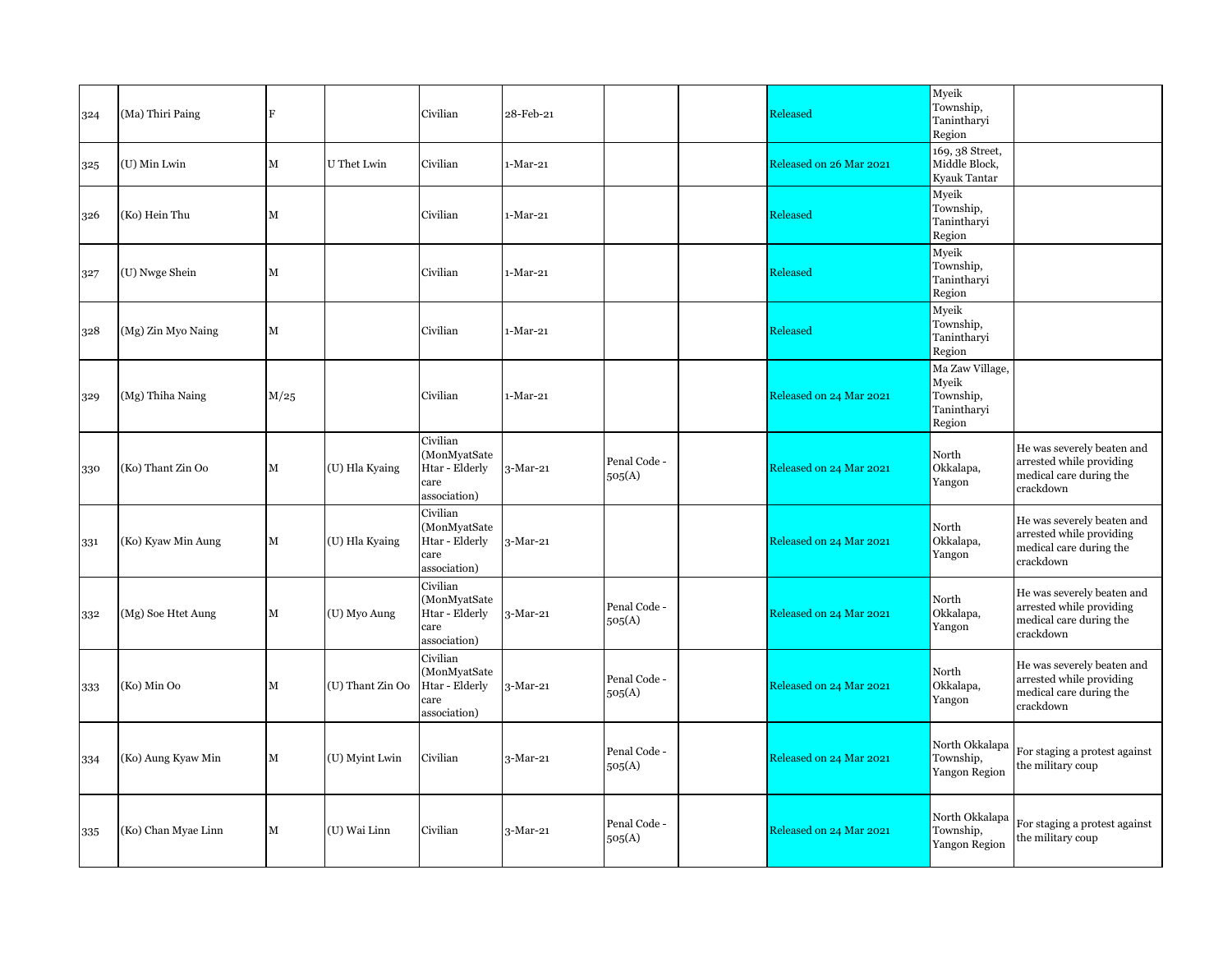| 336 | (Ko) Linn Htet Paing                     | M            | (U) Myint Soe  | Civilian | $3-Mar-21$ | Penal Code -<br>505(A) | Released on 24 Mar 2021 | North Okkalapa<br>Township,<br>Yangon Region                                               | For staging a protest against<br>the military coup                                |
|-----|------------------------------------------|--------------|----------------|----------|------------|------------------------|-------------------------|--------------------------------------------------------------------------------------------|-----------------------------------------------------------------------------------|
| 337 | (Ma) Khaing Phoo Wai                     | F            | (U) Khin Kywe  | Civilian | 3-Mar-21   | Penal Code -<br>505(A) | Released on 24 Mar 2021 | North Okkalapa<br>Township,<br>Yangon Region                                               | For staging a protest against<br>the military coup                                |
| 338 | (Ko) Aung Thu                            | M            | U Kyi Win      | Civilian | 3-Mar-21   |                        | Released on 24 Mar 2021 | 4/103, Middle<br>Old Town, Aye<br>Yeik Nyein<br>Street,<br>Thanlyin<br>Township,<br>Yangon | For staging a protest against<br>the military coup (in Tamwe<br>Township, Yangon) |
| 339 | (Ma) Ei Phyo Oo                          | F            | U Myat Oo      | Civilian | 3-Mar-21   |                        | Released on 24 Mar 2021 | Mingala<br>Taungnyunt<br>Township                                                          |                                                                                   |
| 340 | (Mg) Bo Bo Kyaw                          | $\mathbf M$  | U Myint Kyi    | Civilian | 3-Mar-21   | Penal Code -<br>505(A) | Released on 24 Mar 2021 | No.22, Pathein<br>Nyunt (2)<br>Street, Tamwe<br>Township<br>Yangon                         | Arrested in security forces'<br>crackdown on protest                              |
| 341 | (Ma) Wutt Yii Soe                        | $\mathbf{F}$ | U Zaw Win Soe  | Civilian | $3-Mar-21$ |                        | Released on 24 Mar 2021 | 82, Sin Min<br>Street, Ahlon<br>Township                                                   |                                                                                   |
| 342 | (U) Thant Zin                            | м            | U Than Khin    | Civilian | 3-Mar-21   |                        | Released on 24 Mar 2021 | 43, Lower Ohn<br>Pin Street, Zay<br>Gyi Ward,<br>Kyimyindaing<br>Township                  |                                                                                   |
| 343 | (Ma) Zin Min Phwe                        | F            | U Naing Oo Min | Civilian | $3-Mar-21$ | Penal Code -<br>505(A) | Released on 24 Mar 2021 | 1/6, 252, Thiri<br><b>Myaing Street</b><br>(10), Ward 13,<br>Hlaing<br>Township            |                                                                                   |
| 344 | (Mg) Aung Aung                           | M            | U Tin Shwe     | Civilian | 3-Mar-21   | Penal Code -<br>505(A) | Released on 24 Mar 2021 | 461,<br>Marlarnwel<br>Street $(3)$ ,<br>Pauktawwa,<br>Insein                               |                                                                                   |
| 345 | (Mg) Kyaw Min Tun                        | M            | U Myin Thein   | Civilian | 3-Mar-21   |                        | Released on 24 Mar 2021 | North Dagon                                                                                |                                                                                   |
| 346 | (Ma) Khin Lwin Lwin                      | $\mathbf{F}$ | U Tin Hlaing   | Civilian | 3-Mar-21   |                        | Released on 24 Mar 2021 | <b>Bon Mar Street</b><br>(6)                                                               |                                                                                   |
| 347 | (Mg) Htet Wai Linn a.k.a<br>Moe Thu Eain | $\mathbf M$  | U Win Zaw Oo   | Civilian | 3-Mar-21   | Penal Code -<br>505(A) | Released on 24 Mar 2021 | Thingangyun,<br>Zawana Ward,<br>Sabel Phyu<br>Condo                                        |                                                                                   |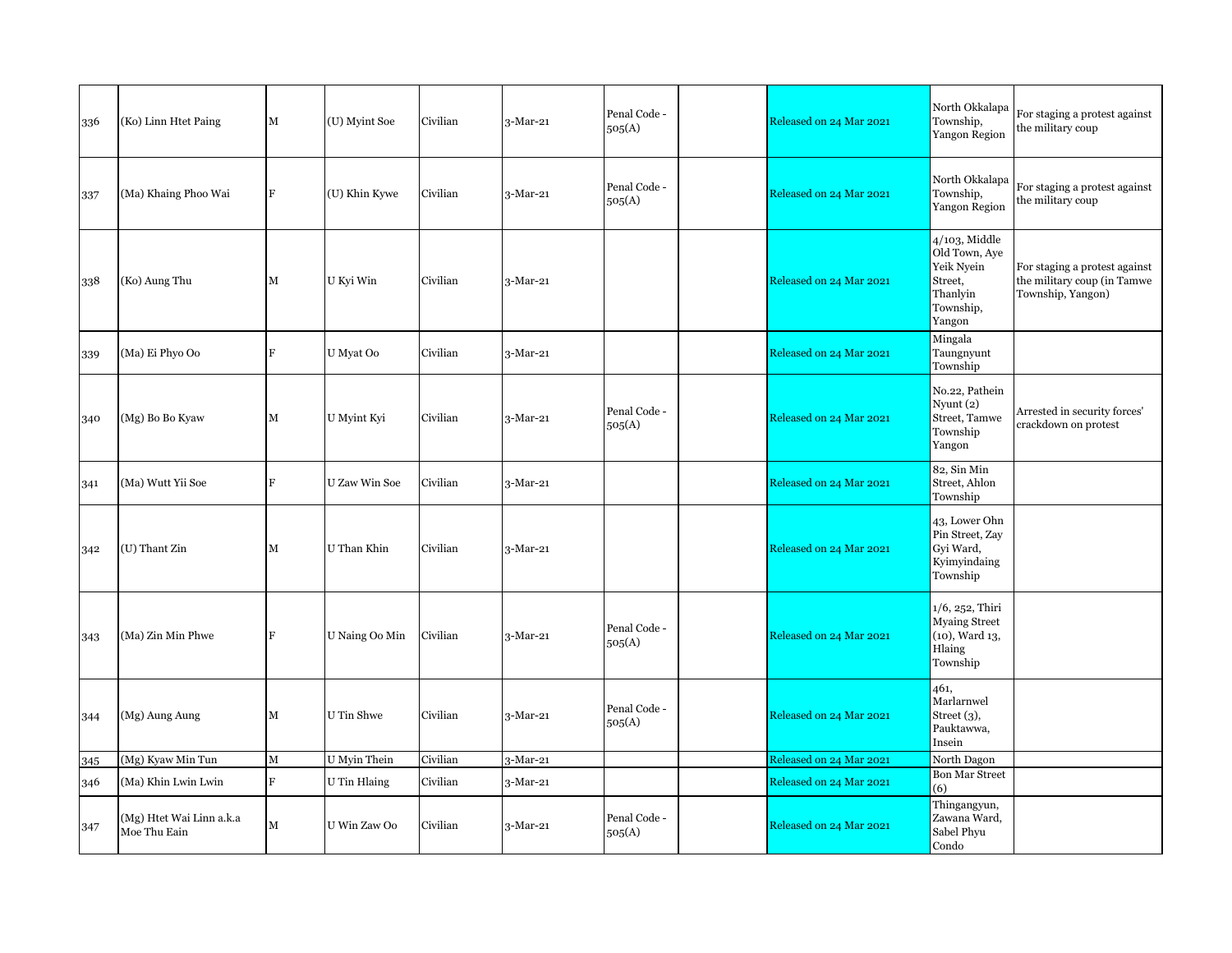| 348 | (Mg) Naing Linn        | $\mathbf M$    | U Khin Maung<br>Naing | Civilian | 3-Mar-21   |                        | Released on 24 Mar 2021 |                                                                                   |                                                    |
|-----|------------------------|----------------|-----------------------|----------|------------|------------------------|-------------------------|-----------------------------------------------------------------------------------|----------------------------------------------------|
| 349 | (Ma) Shwe Aye          | $\mathbf F$    | U Kyaw Pan            | Civilian | 3-Mar-21   | Penal Code -<br>505(A) | Released on 24 Mar 2021 |                                                                                   |                                                    |
| 350 | (U) San Win            | М              |                       | Civilian | 3-Mar-21   |                        | Released on 24 Mar 2021 | No. 357, Khaing<br>Shwe War<br>Street, (88)<br>Ward, Dagon<br>Seikkan<br>Township | He was arrested in Tamwe-<br>Kyauk Myaung.         |
| 351 | (Ma) Ei Zin Phyo       | $\mathbf{F}$   | U Kyi Lwin            | Civilian | 3-Mar-21   |                        | Released on 24 Mar 2021 | No.91, Zawgyi<br>Myint Street,<br>Dagon Seikkan<br>Township                       | She was arrested in Tamwe-<br>Kyauk Myaung.        |
| 352 | (Ma) Lei Lei Maw       | F              | U Aung Myo            | Civilian | 3-Mar-21   |                        | Released on 24 Mar 2021 | No.15011, Zayar<br>Thiri Street,<br>(90) Ward,<br>Dagon Seikkan<br>Township       | She was arrested in Tamwe-<br>Kyauk Myaung.        |
| 353 | (U) Htet Htet Kyaw     | M              |                       | Civilian | 3-Mar-21   |                        | Released on 24 Mar 2021 | Manaw Thukha<br>Street, (98)<br>Ward, Dagon<br>Seikkan<br>Township                | He was arrested in Tamwe-<br>Kyauk Myaung.         |
| 354 | (Ma) Aye Aye Than      | $\rm F$        |                       | Civilian | 3-Mar-21   |                        | Released on 24 Mar 2021 | Ngwe Toe<br>Street, (98)<br>Ward, Dagon<br>Seikkan<br>Township                    | She was arrested in Tamwe-<br>Kyauk Myaung.        |
| 355 | (Ma) Su Su Mon         | F              | U Win Myint           | Civilian | 3-Mar-21   |                        | Released on 24 Mar 2021 | 14, Mill Street,<br>Mingala Taung<br>Nyunt<br>Township                            |                                                    |
| 356 | (Ma) Phyu Win Thant    | $\overline{F}$ | U Chit Toe            | Civilian | 3-Mar-21   |                        | Released on 24 Mar 2021 |                                                                                   |                                                    |
| 357 | (Ma) Theint Theint Thu | F              |                       | Student  | 3-Mar-21   |                        | Released on 24 Mar 2021 | <b>Yangon Region</b>                                                              | For staging a protest against<br>the military coup |
| 358 | (Ma) War War           | $\mathbf F$    | U Kyin Hlaing         | Student  | $3-Mar-21$ |                        | Released on 24 Mar 2021 | Yangon Region                                                                     | For staging a protest against<br>the military coup |
| 359 | (Ma) Kyel Sin Theint   | $\mathbf F$    | <b>U</b> Kyaw Naing   | Civilian | 3-Mar-21   |                        | Released on 24 Mar 2021 | 938(A),<br>Bayintnaung<br>Road, (50)<br>Ward, North<br>Dagon<br>Township          |                                                    |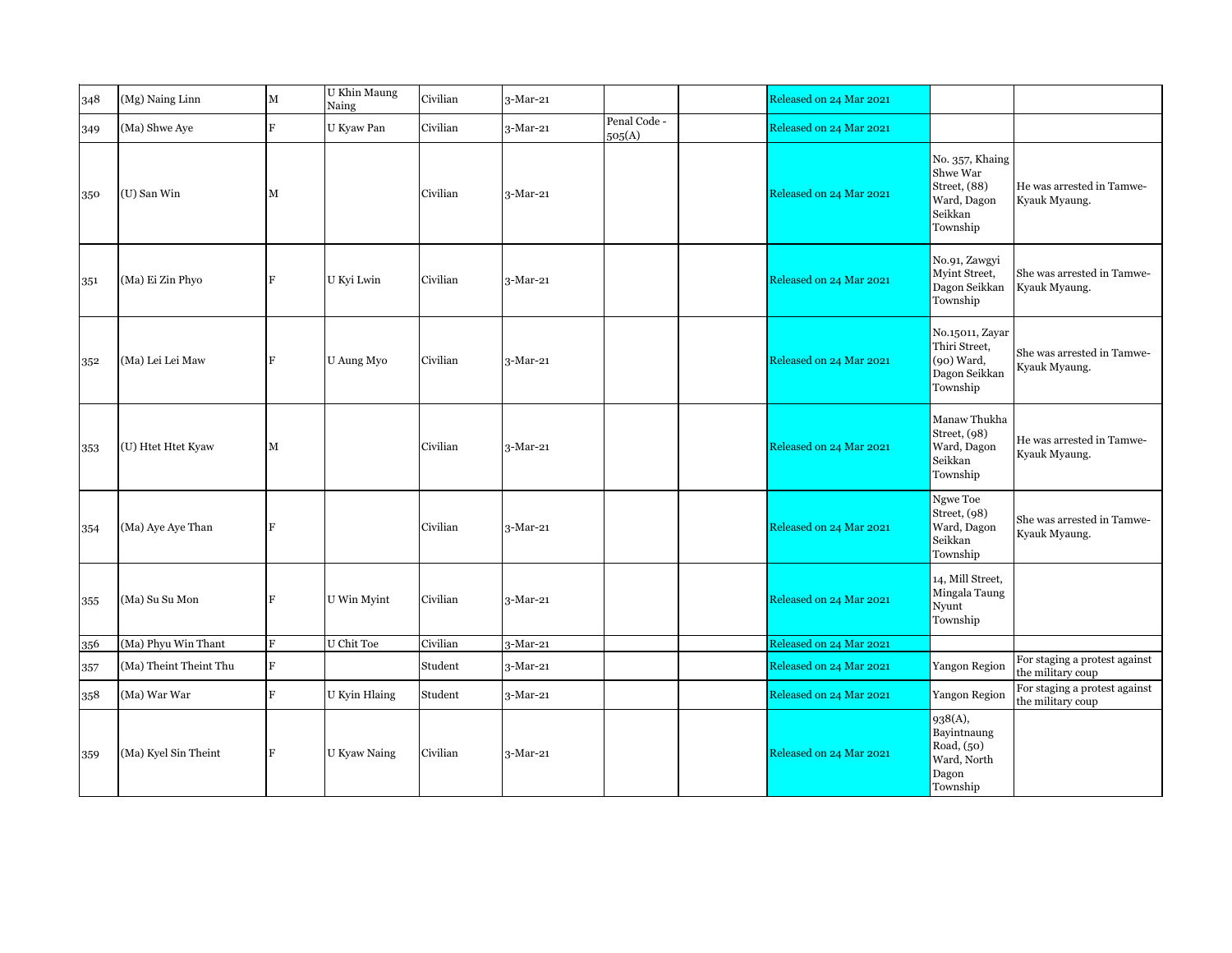| 360 | (Mg) Htet Oo Khant                        | М            | U Zaw Myo Latt                      | Civilian | 3-Mar-21   |                       | Released on 24 Mar 2021 | 2/B, (GaNgal)<br>Ward, Nilar (5)<br>Street, North<br>Okkalapa<br>Township                            |                                                                                                   |
|-----|-------------------------------------------|--------------|-------------------------------------|----------|------------|-----------------------|-------------------------|------------------------------------------------------------------------------------------------------|---------------------------------------------------------------------------------------------------|
| 361 | (Ma) Ei Thandar                           | $\mathbf{F}$ |                                     | Civilian | 3-Mar-21   |                       | Released on 24 Mar 2021 | (168) Ward,<br>Kyar Pyan<br>Street.                                                                  | On March 3, 2021, in Tamwe<br>Township, He was arrested<br>by the police in Kyauk<br>Myaung ward. |
| 362 | (Mg) Aung Myint Oo                        | М            | U Tin Hla + Daw<br>Myint Myint Kyi  | Civilian | 3-Mar-21   |                       | Released on 24 Mar 2021 | No.18, Karya<br>Thukha Outer<br>Street, 2/A<br>Ward,<br>Mingaladon<br>Township                       | He was hospitalized and<br>arrested for doing CDM                                                 |
| 363 | (Mg) Aung Myat Mon                        | м            | U Yii Mon + Daw<br>Nilar Htway Aung | Civilian | $3-Mar-21$ |                       | Released on 24 Mar 2021 | No.51, Kyar<br>Kwet Thit<br>Street, Kyar<br><b>Kwet Thit</b><br>Ward, Tarmwe<br>Township,<br>Yangon  | Arrested near Tamwe Kyauk<br>Myaung Traffic lighthouse                                            |
| 364 | (Ma) Hayman Soe                           | $\mathbf F$  | U Sai Hla Moe                       | Civilian | 3-Mar-21   |                       | Released on 24 Mar 2021 | Lanmadaw<br>Township,<br>Yangon                                                                      | Arrested during the crack<br>down on Student Union<br>protest in Tarmwe                           |
| 365 | (Ko) Zin Ko (aka) Tharr Gyi               | M            | U Mya Khin                          | Civilian | $3-Mar-21$ |                       | Released on 24 Mar 2021 | No.209, Aung<br>Dama Yeikthar<br>Street, (1)<br>Ward, Hlaing<br>Township,<br>Yangon Region           | Arrested in security forces'<br>crackdown on protest                                              |
| 366 | (Ko) Ye Min Oo                            | M/29         | U Win Hlaing                        | Civilian | 3-Mar-21   |                       | Released on 24 Mar 2021 | Yangon Region                                                                                        | He was arrested during<br>crackdown the protest                                                   |
| 367 | (Mg) Hein Htet                            | M/21         | U Phay Win                          | Civilian | 3-Mar-21   |                       | Released on 24 Mar 2021 | No (263), Bol<br>Min Yaung<br>Street, Bamar<br>Aye Quarter,<br>Daw Pon<br>Township,<br>Yangon Region | Arrested by security Forces.                                                                      |
| 368 | (Ko) Zaw Win Khaing (aka)<br>(Ko) Zaw Wam | М            | U Zaw Lwin                          | Civilian | 3-Mar-21   | Penal code<br>505(A)  | Released on 24 Mar 2021 |                                                                                                      |                                                                                                   |
| 369 | (Ko) Aung Thike (aka) Cho<br>Thae         | M            | U Than Myint                        | Civilian | 3-Mar-21   | Penal code<br>505 (A) | Released on 24 Mar 2021 |                                                                                                      |                                                                                                   |
| 370 | (U) Kyaw Myint                            | М            |                                     | Civilian | 3-Mar-21   |                       | Released                | Myeik<br>Township,<br>Tanintharyi<br>Region                                                          |                                                                                                   |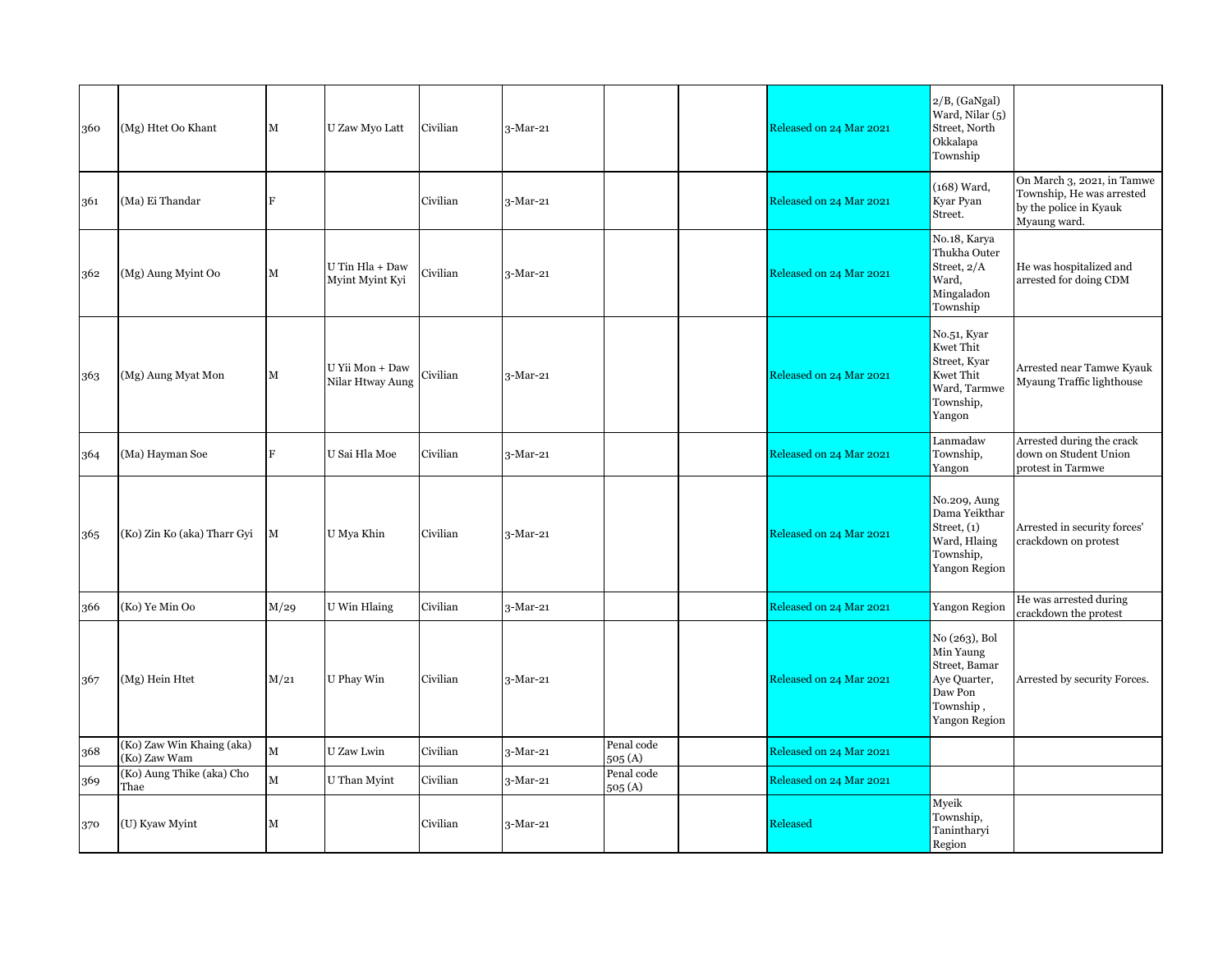| 371 | (Ko) Ye Win Swe           | М            |                           | Civilian                                | 3-Mar-21    |                        | Released                  | Myeik<br>Township,<br>Tanintharyi<br>Region                                       |                                                    |
|-----|---------------------------|--------------|---------------------------|-----------------------------------------|-------------|------------------------|---------------------------|-----------------------------------------------------------------------------------|----------------------------------------------------|
| 372 | (Ko) Myat Kaung           | M            |                           | Civilian                                | 3-Mar-21    |                        | Released on 24 Mar 2021   |                                                                                   |                                                    |
| 373 | (Ko) Tun Tun Naung        | M            |                           | Civilian                                | $3-Mar-21$  |                        | Released on 24 Mar 2021   |                                                                                   |                                                    |
| 374 | (Ko) Kyaw Zin Khant       | M            |                           | Civilian                                | 3-Mar-21    |                        | Released on 24 Mar 2021   |                                                                                   |                                                    |
| 375 | (Ko) Kyaw Win Thein       | $\mathbf M$  | <b>U</b> Phoe Twut        | Civilian                                | 3-Mar-21    |                        | Released on 24 Mar 2021   |                                                                                   |                                                    |
| 376 | (Ko) Min Ko Ko Than       | $\mathbf M$  |                           | Civilian                                | 3-Mar-21    |                        | Released on 24 Mar 2021   |                                                                                   |                                                    |
| 377 | (Ko) Soe Moe              | $\mathbf M$  |                           | Civilian<br>(Motorcycle<br>Dealer Shop) | 5-Mar-21    |                        | Released                  | Meiktila,<br>Mandalay                                                             | For staging a protest against<br>the military coup |
| 378 | (U) Soe Soe Min           | $\mathbf{M}$ | U Mya Kyaw                | Civilian                                | $6$ -Mar-21 |                        | Released on 26 Mar 21     | No (50), Street<br>(92),<br>Kandawlay<br>Ward, Mingala<br>Taungnyunt<br>Township  |                                                    |
| 379 | (U) Nay Linn Aung         | $\mathbf M$  | U Thein Oo                | Civilian                                | $6$ -Mar-21 |                        | Released on 26 Mar 21     |                                                                                   |                                                    |
| 380 | (U) Aung Win              | $\mathbf M$  | U Hla Maung               | Civilian                                | $6$ -Mar-21 |                        | Released on 26 Mar 21     | Yangon Region                                                                     | Arrested by security Forces.                       |
| 381 | (U) Arkar Hein            | $\mathbf M$  | U Khin Maung Kyi Civilian |                                         | 7-Mar-21    |                        | Release                   | Taikkyee<br>Township,<br><b>Yangon Region</b>                                     |                                                    |
| 382 | (U) Thant Zin (aka) U Sai | $\mathbf M$  | U Ko Lay                  | Civilian                                | 7-Mar-21    |                        | Released on 24 Mar 21     | No 619, Malar<br>Yone Street, 12<br>Quarter, Hlaing<br>Township,<br>Yangon Region |                                                    |
| 383 | (Mg) Sein Htwe            | $\mathbf M$  | U Tun Yin                 | Civilian                                | 7-Mar-21    | Penal Code -<br>505(A) | Released on 24 Mar 21     |                                                                                   |                                                    |
| 384 | (Mg) Win Myat Aung        | М            |                           | Civilian                                | 7-Mar-21    |                        | Released                  | Myeik<br>Township,<br>Tanintharyi<br>Region                                       |                                                    |
| 385 | (Ko) Hein Myo Sett        | М            |                           | Civilian                                | 7-Mar-21    |                        | Released on 26 March 2021 | Sanchaung<br>Township,<br>Yangon Region                                           | For staging a protest against<br>the military coup |
| 386 | (Ko) Sai Wunna Aung       | М            |                           | Civilian                                | 7-Mar-21    |                        | Released on 26 March 2021 | Sanchaung<br>Township,<br>Yangon Region                                           | For staging a protest against<br>the military coup |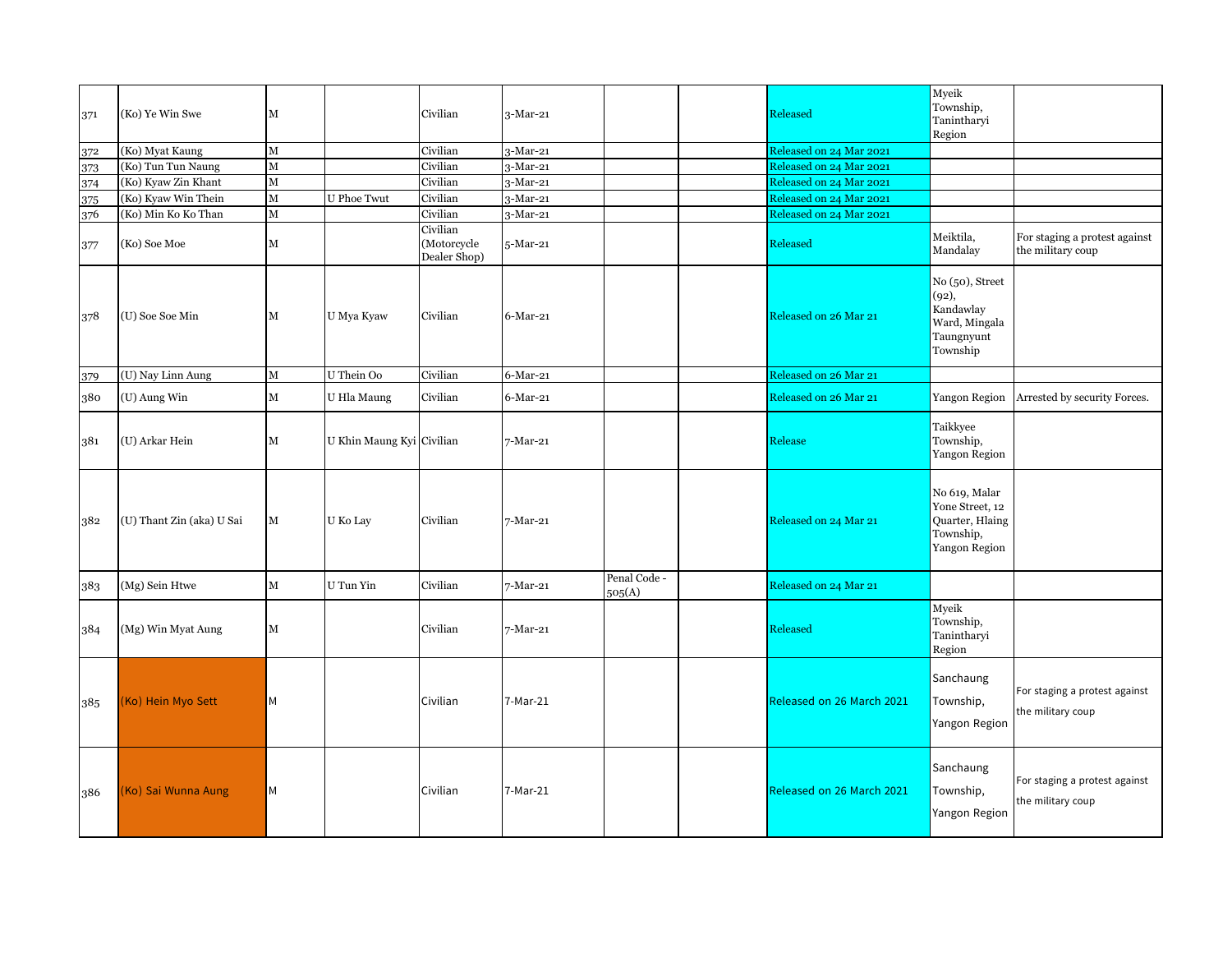| 387 | (Ko) Khin Zaw Win                             | M           |            | Civilian                                                                  | 7-Mar-21    |  | Released on 26 March 2021 | Sanchaung<br>Township,<br>Yangon Region                       | For staging a protest against<br>the military coup                                                                                                                                                |
|-----|-----------------------------------------------|-------------|------------|---------------------------------------------------------------------------|-------------|--|---------------------------|---------------------------------------------------------------|---------------------------------------------------------------------------------------------------------------------------------------------------------------------------------------------------|
| 388 | (Mg) Yel Htet Aung                            | $\mathbf M$ |            | Civilian                                                                  | $9-Mar-21$  |  | Released                  | Myeik<br>Township,<br>Tanintharyi<br>Region                   |                                                                                                                                                                                                   |
| 389 | (Mg) Myo Zin Myat                             | М           |            | Civilian                                                                  | $9-Mar-21$  |  | Released                  | Myeik<br>Township,<br>Tanintharyi<br>Region                   |                                                                                                                                                                                                   |
| 390 | (Ma) Zin Mar Wai                              | $\mathbf F$ |            | Civilian                                                                  | $9-Mar-21$  |  | Released                  | Myeik<br>Township,<br>Tanintharyi<br>Region                   |                                                                                                                                                                                                   |
| 391 | (Ko) Yel Win Tun                              | M           |            | Civilian                                                                  | 9-Mar-21    |  | Released                  | Myeik<br>Township,<br>Tanintharyi<br>Region                   |                                                                                                                                                                                                   |
| 392 | (Ko) Khun Myo Hlaing Win<br>(aka) Par Sa Kwar | M           |            | Civilian                                                                  | 18-Mar-21   |  | Released on 19-Mar-21     | Saung Kan<br>Village, Hpei<br>Hkon<br>Township, Shan<br>State | When the larged number of<br>junta forces entered the<br>village and searched for the<br>reason of losing their four<br>soldiers at the border of<br>Shan-Kayah, he was arrested.                 |
| 393 | (Ko) Pann Deik Tun                            | M           |            | FHI 360/88<br>Generation<br>Student                                       | 18-Mar-21   |  | Released on 21-Mar-21     | <b>Yangon Region</b>                                          |                                                                                                                                                                                                   |
| 394 | (Ma) Shwe Hmone                               | $\mathbf F$ |            | Civilian<br>(Chairman of<br>Thukha Karyi<br>philanthropic<br>Association) | 21-Mar-21   |  | Released on 21-Mar-21     | <b>Yangon Region</b>                                          | Three people, including Ma<br>Shwe Hmone who is a<br>chairman of Thukha Karyi<br>Philanthropic Association,<br>were arrested under the Pang<br>Hlaing Bridge, Hlaing Thar<br>Yar by the military. |
| 395 | (Ma) Yin Yin Gyi                              | $\mathbf F$ | U Zin Aung | Civilian                                                                  | 27-Mar-21   |  | Released on 30-Mar-21     | South Okkalapa<br>Township,<br>Yangon Region                  | She was arrested in South<br>Okkalapa Township.                                                                                                                                                   |
| 396 | (Ma) Su Su Gyi                                | $\mathbf F$ | U Zin Aung | Civilian                                                                  | 27-Mar-21   |  | Released on 30-Mar-21     | South Okkalapa<br>Township,<br><b>Yangon Region</b>           | She was arrested in South<br>Okkalapa Township.                                                                                                                                                   |
| 397 | (U) Ba Gyi Aung                               | M           |            | <b>DVB</b> Reporter                                                       | $9$ -Feb-21 |  | <b>Released on Feb 9</b>  | Mandalay<br>Region                                            | He was arrested while<br>reporting a protest against<br>the military coup.                                                                                                                        |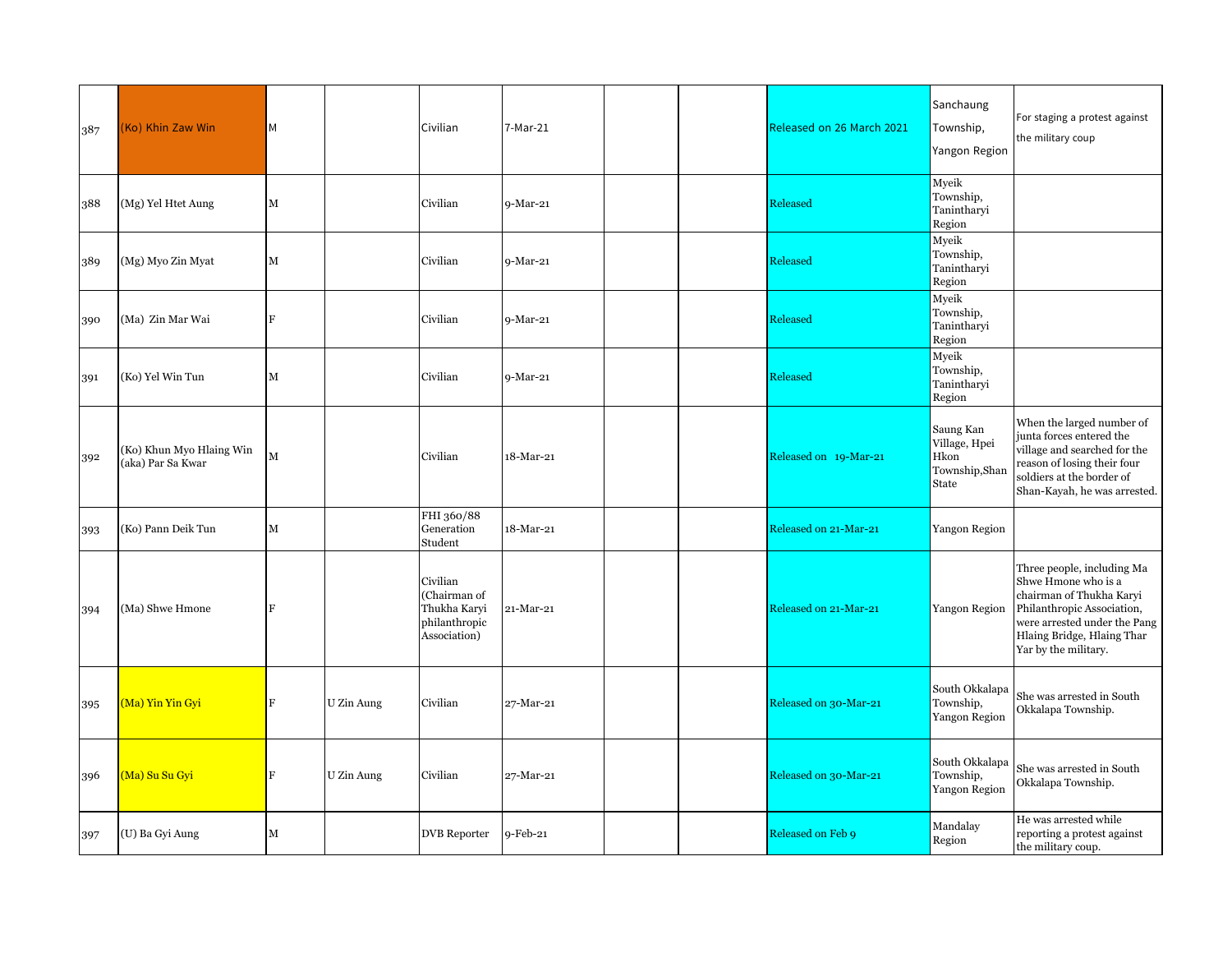| 398 | (U) Moe Win                           | М            | Reporter of The<br>Sun Rays<br>(Thuriya Nav<br>Won) of<br>Shwegyin<br>Township | 10-Feb-21 |                        | <b>Released on Feb 21</b>            | Shwegyin<br>Township, Bago<br>Region          | He was arrested while<br>reporting a protest against<br>the military coup.                                 |
|-----|---------------------------------------|--------------|--------------------------------------------------------------------------------|-----------|------------------------|--------------------------------------|-----------------------------------------------|------------------------------------------------------------------------------------------------------------|
| 399 | (Ko) Htoi Awng                        | $\mathbf{M}$ | 74 Media CEO                                                                   | 14-Feb-21 |                        | Released on 15 Feb 21                | Myitkyina<br>District, Kachin<br><b>State</b> | He was arrested while<br>reporting a protest against<br>the military coup.                                 |
| 400 | (Ko) Naw Sai                          | M            | 74 Media<br>Cameraman                                                          | 14-Feb-21 |                        | Released on 15 Feb 21                | Myitkyina<br>District, Kachin<br>State        | He was arrested while<br>reporting a protest against<br>the military coup.                                 |
| 401 | (Ko) Sai Latt Aung                    | $\mathbf M$  | Mizzima<br>Reporter                                                            | 14-Feb-21 |                        | Released on 15 Feb 21                | Myitkyina<br>District, Kachin<br>State        | He was arrested while<br>reporting a protest against<br>the military coup.                                 |
| 402 | (Ko) Tun Linn Aung                    | $\mathbf M$  | Eleven Media                                                                   | 14-Feb-21 |                        | Released on 15 Feb 21                | Mvitkvina<br>District, Kachin<br><b>State</b> | He was arrested while<br>reporting a protest against<br>the military coup.                                 |
| 403 | (Ko) Yan Kaung                        | M            | <b>Eternally Peace</b><br><b>News</b><br>Network(EPN)                          | 14-Feb-21 |                        | Released on 15 Feb 21                | Mvitkvina<br>District, Kachin<br>State        | He was arrested while<br>reporting a protest against<br>the military coup.                                 |
| 404 | (Ko) Wai Yan                          | M            | <b>Eternally Peace</b><br>News<br>Network(EPN)                                 | 14-Feb-21 |                        | Released on 15 Feb 21                | Myitkyina<br>District, Kachin<br><b>State</b> | He was arrested while<br>reporting a protest against<br>the military coup.                                 |
| 405 | (Ko) Wai Yan                          | M            | Photo<br>Journalist<br>(xinhua)                                                | 26-Feb-21 |                        | Released on 26 Feb 21                | Yangon Region                                 | He was arrested while<br>reporting a protest against<br>the military coup and<br>released at the same day. |
| 406 | Mr. Yuki Kitazumi                     | $\mathbf{M}$ | Reporter                                                                       | 26-Feb-21 |                        | Released on 26 Feb 21                | <b>Yangon Region</b>                          | He was arrested while<br>reporting a protest against<br>the military coup and<br>released at the same day. |
| 407 | Robert-bociaga                        | $\mathbf M$  | Reporter<br>(Poland Citizen)                                                   | 11-Mar-21 |                        | Released on 22 Mar 21 (Paid<br>Fine) | Taunggyi<br>Township                          | He was beaten and arrested<br>by police while taking<br>pictures.                                          |
| 408 | (Ko) Thein Zaw                        | $\mathbf M$  | Reporter of<br>Associated<br>Press                                             | 27-Feb-21 | Penal Code -<br>505(A) | Released on 24 Mar 2021              | Yangon Region                                 | He was arrested while<br>reporting a protest against<br>the military coup.                                 |
| 409 | (U) Kyaw Kyaw Lwin a.k.a<br>Ko Ko Lay | $\mathbf M$  | CEO of<br>Monywa<br>Gazette Journal                                            | 27-Feb-21 |                        | Released on 28 Feb 21                | Monywa,<br><b>Sagaing Region</b>              | He was arrested while<br>reporting a protest against<br>the military coup.                                 |
| 410 | (Ma) Zar Zar                          | F            | Myay Latt<br>Journal<br>Reporter                                               | 27-Feb-21 |                        | Released on 27 Feb 21                |                                               | She was arrested while<br>Magway Region reporting a protest against<br>the military coup.                  |
| 411 | (U) Par Pwee                          | $\mathbf M$  | CEO of Hakha<br>Times                                                          | 27-Feb-21 |                        | Released on 28 Feb 21                | Hakha<br>State                                | He was arrested while<br>Township, Chin reporting a protest against<br>the military coup.                  |
| 412 | (Ma) Shin Moe Myint                   | F            | Freelance<br>photojournalist                                                   | 28-Feb-21 |                        | Released on 2 Mar 21                 | Sanchaung T/S<br>Yangon                       | She was charged while<br>reporting a protest against<br>the military coup.                                 |
| 413 | Paung Lang Taung                      | M            | 74 Media                                                                       | 28-Feb-21 |                        | Released on 28 Feb 21                | Myitkyina,<br>Kachin State                    | She was charged while<br>reporting a protest against<br>the military coup.                                 |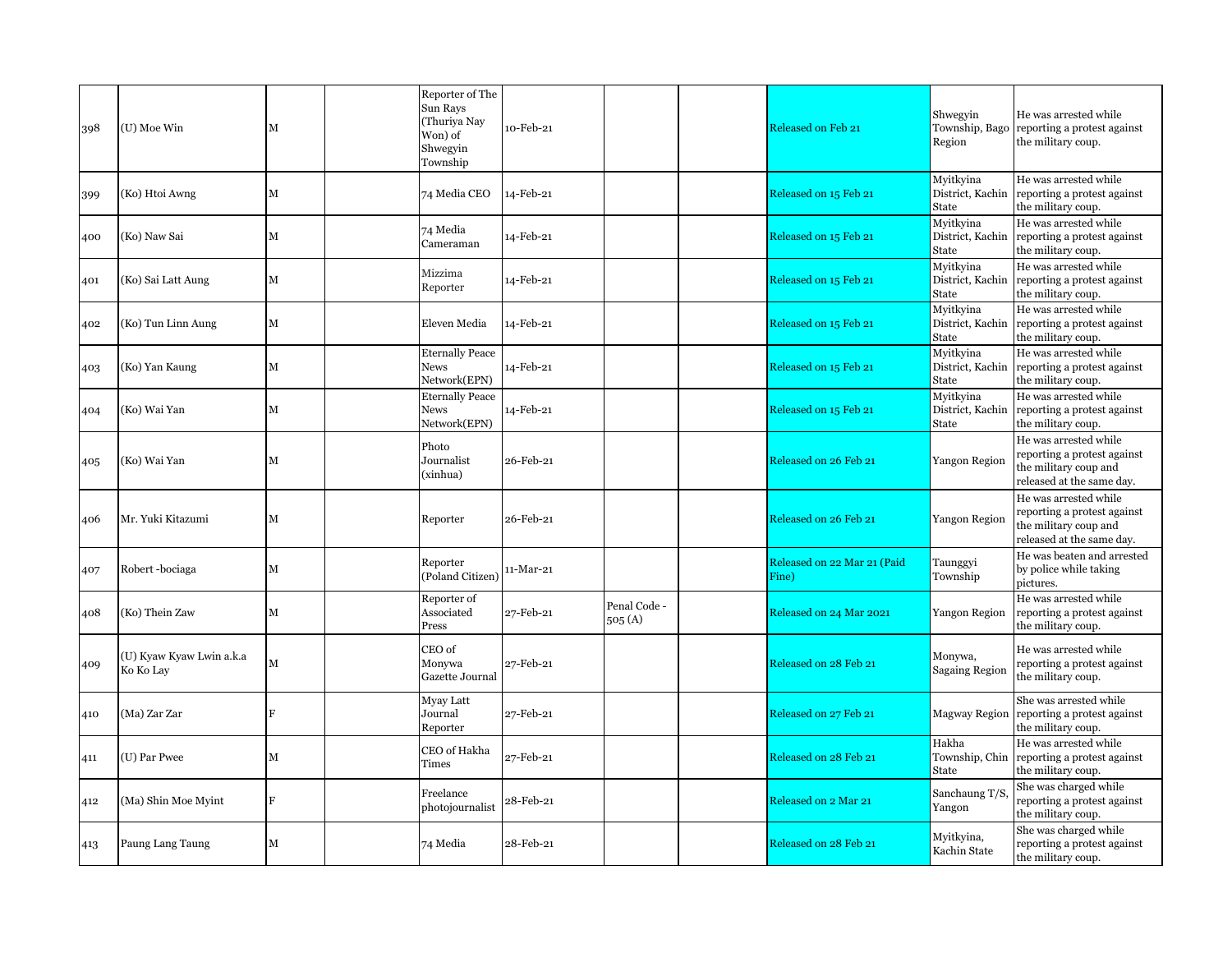| 414 | Salai David        | м | Journalist from<br><b>Chinland Post</b><br>Media | $1-Mar-21$  |  | Released on 2 Mar 21  | Hakha<br><b>State</b>               | He was arrested while<br>Township, Chin reporting a protest against<br>the military coup.                                                                             |
|-----|--------------------|---|--------------------------------------------------|-------------|--|-----------------------|-------------------------------------|-----------------------------------------------------------------------------------------------------------------------------------------------------------------------|
| 415 | (Ko) Wanna Soe     | м | Reporter<br>(Eleven Media)                       | 5-Mar-21    |  | Released on 5 Mar 21  | Meiktila,<br>Mandalay               | He was detained by security<br>forces due to reporting the<br>strikes against military Coup<br>and Dictatorship in Meiktila.                                          |
| 416 | Sai Zin D D Zone   | м | Journalist of<br><b>Eastern Review</b>           | 8-Mar-21    |  | Released on 8-Mar-21  | Taunggyi<br>Township,<br>Shan State | He was detained around<br>12:00 pm by security forces<br>due to reporting Peaceful<br>protests against military<br>Coup and Dictatorship in<br>Shan State's Taunggyi. |
| 417 | (Ko) Aung Thura    | M | BBC Journalist 19-Mar-21                         |             |  | Released on 22-Mar-21 | Naypyitaw                           | He is charged under Dakhina<br>district court.                                                                                                                        |
| 418 | (U) Kyaw Win Naing | M | Lawyer                                           | $9$ -Feb-21 |  | Released on 15 Feb 21 | Shan State                          | Taunggyi Town, He was detained days after<br>the military staged a coup.                                                                                              |

418 + 123 (Co Defendant of Dr. Zarni Min Shwe

**Total - 541**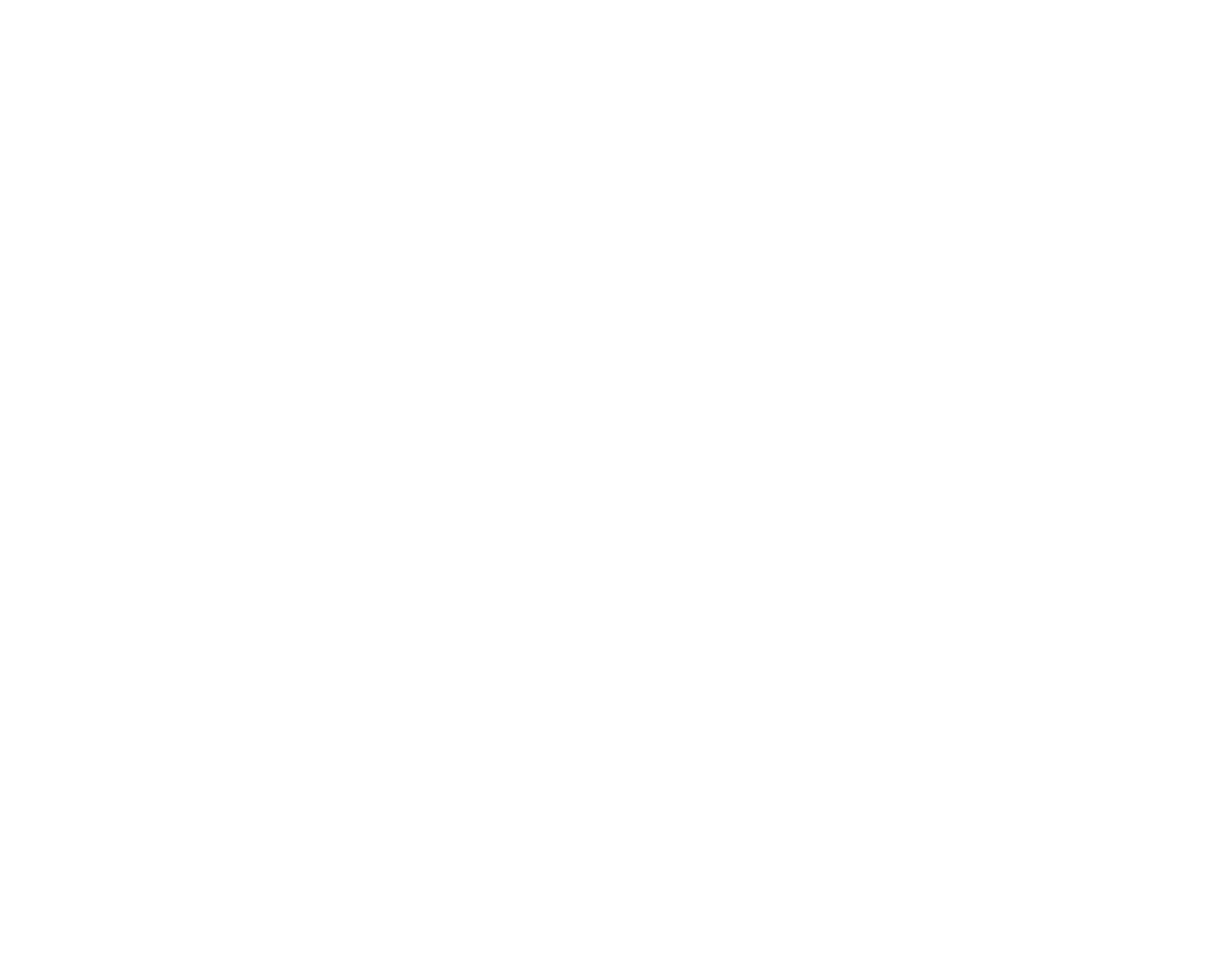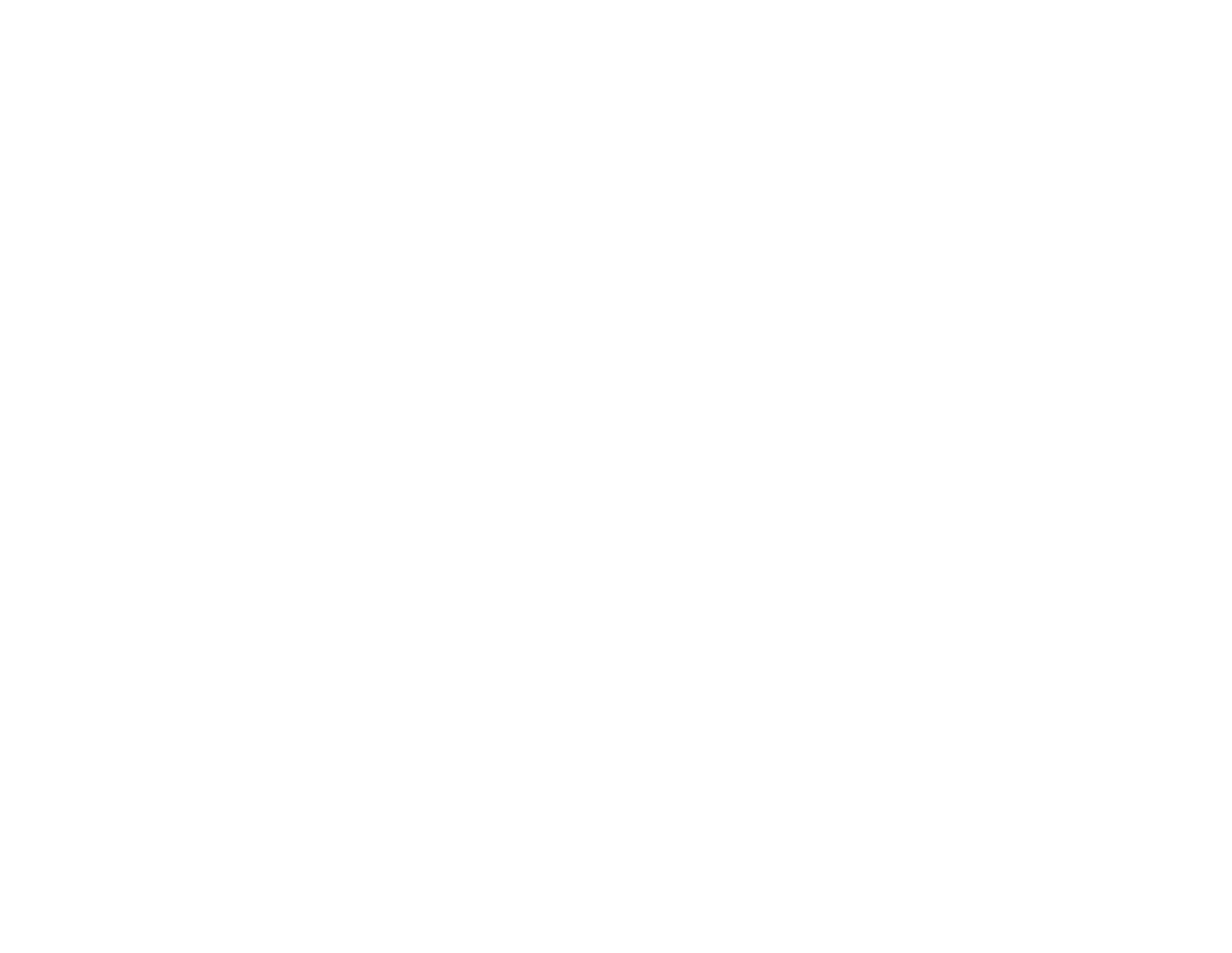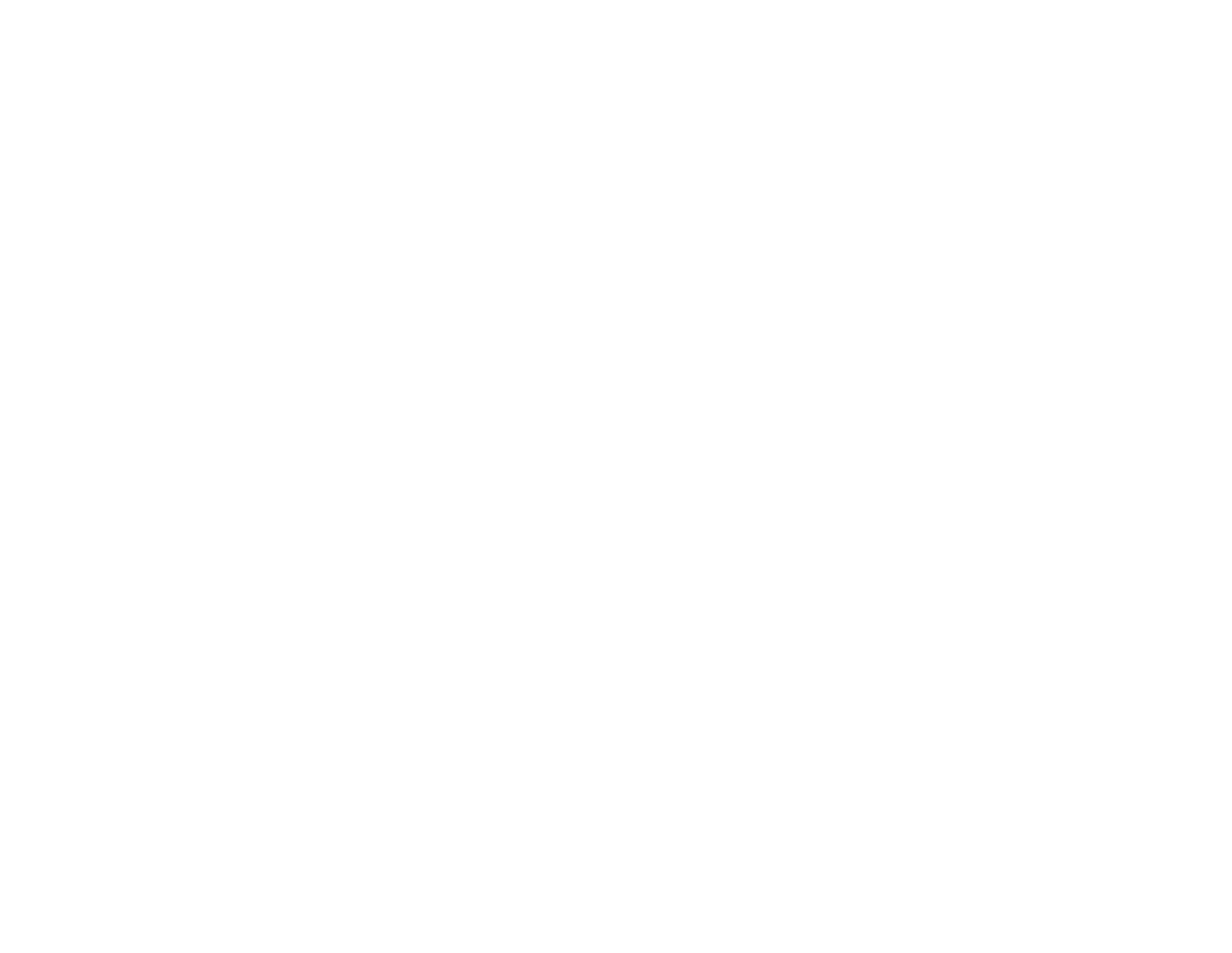| 09-793719 Hlaing |  |
|------------------|--|
| 09-40086 Hlaing  |  |
|                  |  |
|                  |  |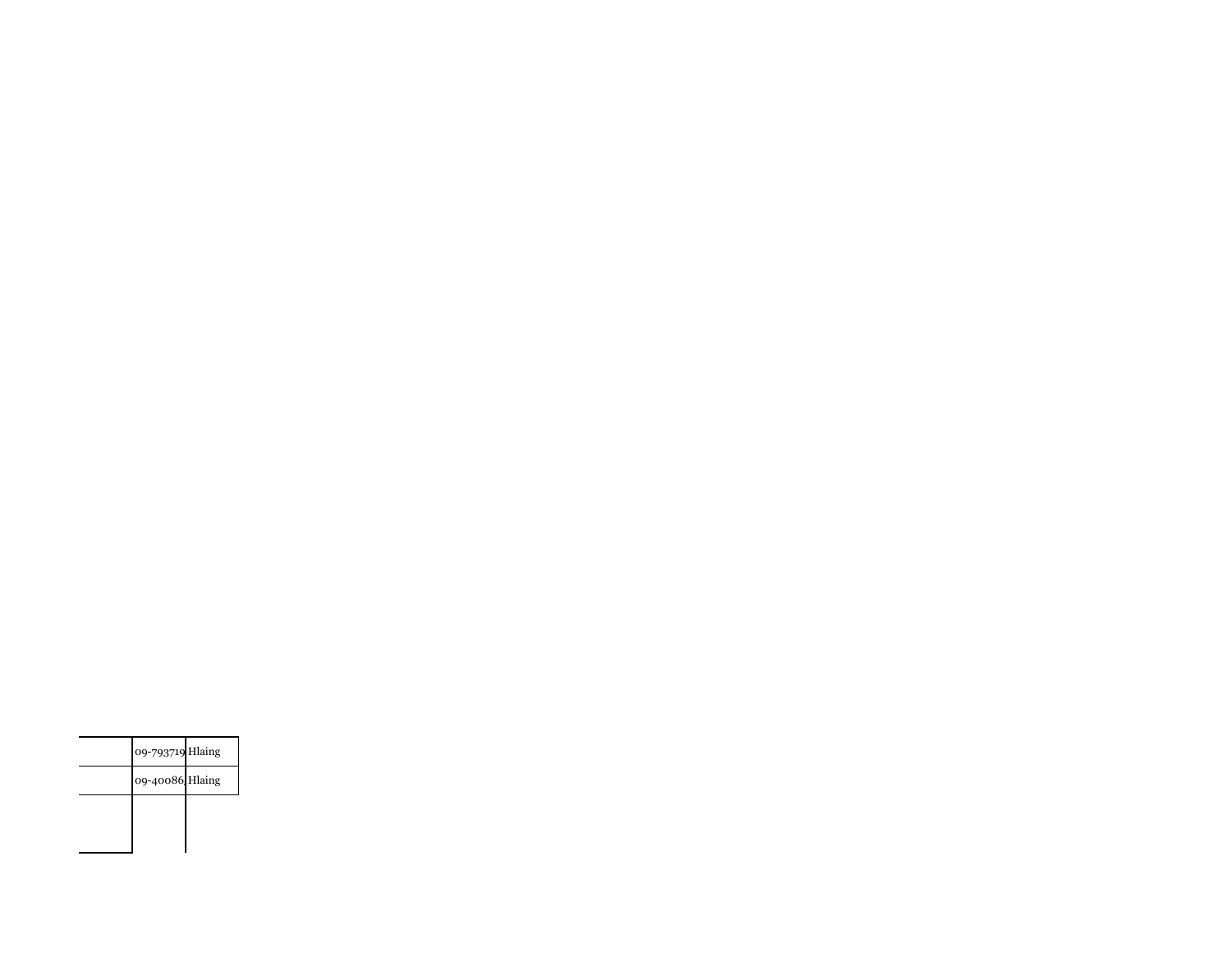$\begin{array}{c|c|c|c|c} \hline \quad \quad & \quad \quad & \quad \quad & \quad \quad \\ \hline \quad \quad & \quad \quad & \quad \quad & \quad \quad \\ \hline \end{array}$